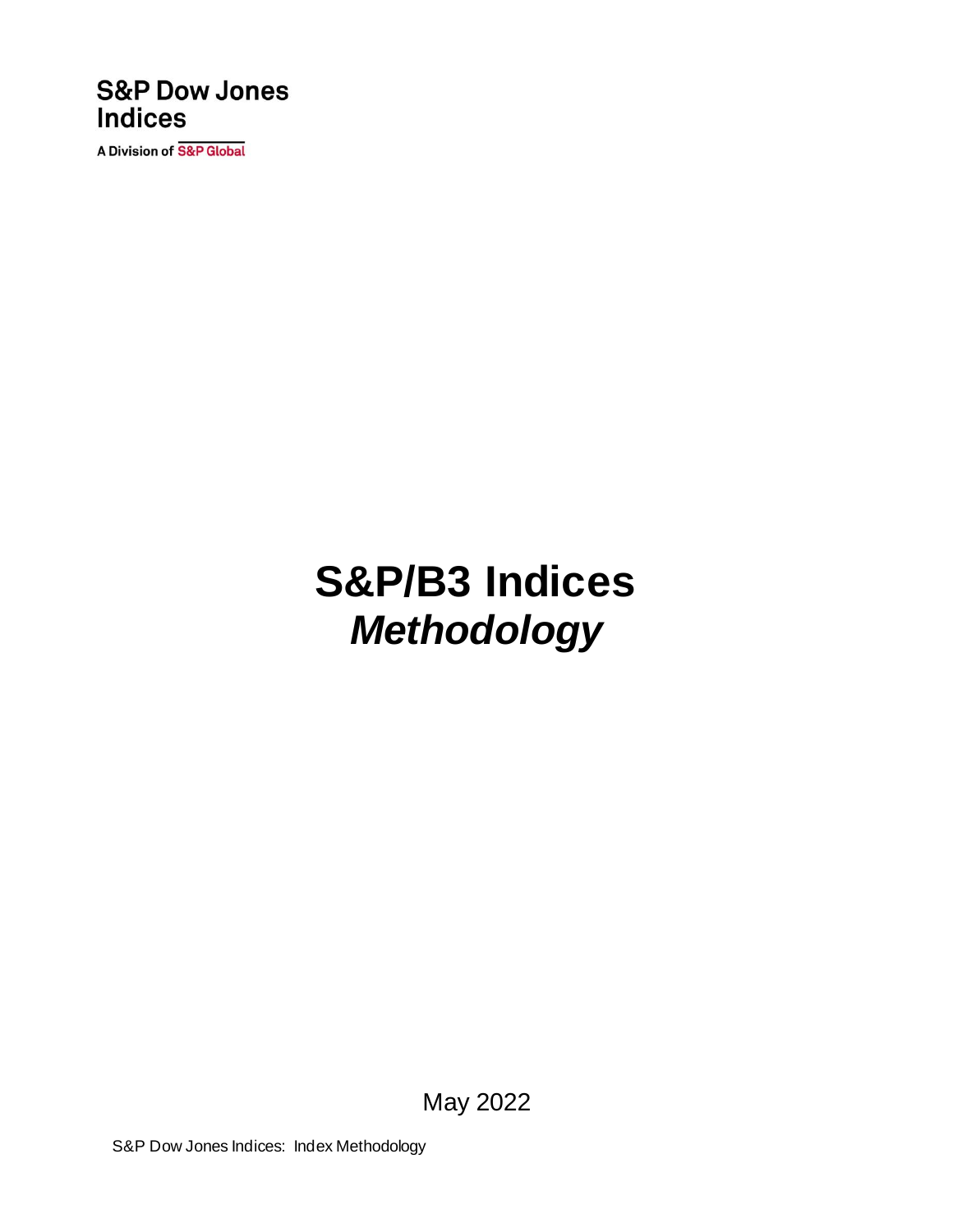# Table of Contents

| Introduction                |                                                                                                                                         | 3  |
|-----------------------------|-----------------------------------------------------------------------------------------------------------------------------------------|----|
|                             | Index Objectives, Highlights, and Index Family                                                                                          | 3  |
|                             | <b>Supporting Documents</b>                                                                                                             | 4  |
| <b>Eligibility Criteria</b> |                                                                                                                                         | 5  |
|                             | <b>Index Universe</b>                                                                                                                   | 5  |
|                             | <b>S&amp;P/B3 Ingenius Index</b>                                                                                                        | 5  |
|                             | <b>S&amp;P/B3 Non-State Owned Enterprises Index</b>                                                                                     | 6  |
|                             | S&P/B3 High Beta, Inverse-Risk Weighted, Enhanced Value, Quality, Momentum,<br>Low Volatility, and Low Volatility High Dividend Indices | 6  |
|                             | <b>S&amp;P/B3 SmallCap Select Index</b>                                                                                                 | 6  |
|                             | <b>S&amp;P/B3 Brazil ESG Index</b>                                                                                                      | 7  |
|                             | <b>Multiple Share Classes</b>                                                                                                           | 8  |
|                             | <b>Dividend Payment Types</b>                                                                                                           | 9  |
| <b>Index Construction</b>   |                                                                                                                                         | 10 |
|                             | S&P/B3 High Beta Index                                                                                                                  | 10 |
|                             | <b>S&amp;P/B3 Non-State Owned Enterprises Index</b>                                                                                     | 12 |
|                             | <b>S&amp;P/B3 Enhanced Value Index</b>                                                                                                  | 13 |
|                             | S&P/B3 Inverse-Risk Weighted Index                                                                                                      | 14 |
|                             | <b>S&amp;P/B3 Low Volatility Index</b>                                                                                                  | 15 |
|                             | S&P/B3 Momentum Index                                                                                                                   | 16 |
|                             | <b>S&amp;P/B3 Quality Index</b>                                                                                                         | 17 |
|                             | <b>S&amp;P/B3 Low Volatility High Dividend Index</b>                                                                                    | 18 |
|                             | <b>S&amp;P/B3 SmallCap Select Index</b>                                                                                                 | 19 |
|                             | S&P/B3 Ingenius Index                                                                                                                   | 20 |
|                             | <b>S&amp;P/B3 Brazil ESG Index</b>                                                                                                      | 21 |
| <b>Index Maintenance</b>    |                                                                                                                                         | 22 |
|                             | <b>Index Calculations</b>                                                                                                               | 22 |
|                             | <b>Additions and Deletions</b>                                                                                                          | 22 |
|                             | <b>Corporate Actions</b>                                                                                                                | 22 |
|                             | <b>GICS Reclassifications</b>                                                                                                           | 23 |
|                             | <b>Other Adjustments</b>                                                                                                                | 23 |
|                             | <b>Currency of Calculation and Additional Index Return Series</b>                                                                       | 23 |
|                             | <b>Base Dates and History Availability</b>                                                                                              | 23 |
|                             |                                                                                                                                         |    |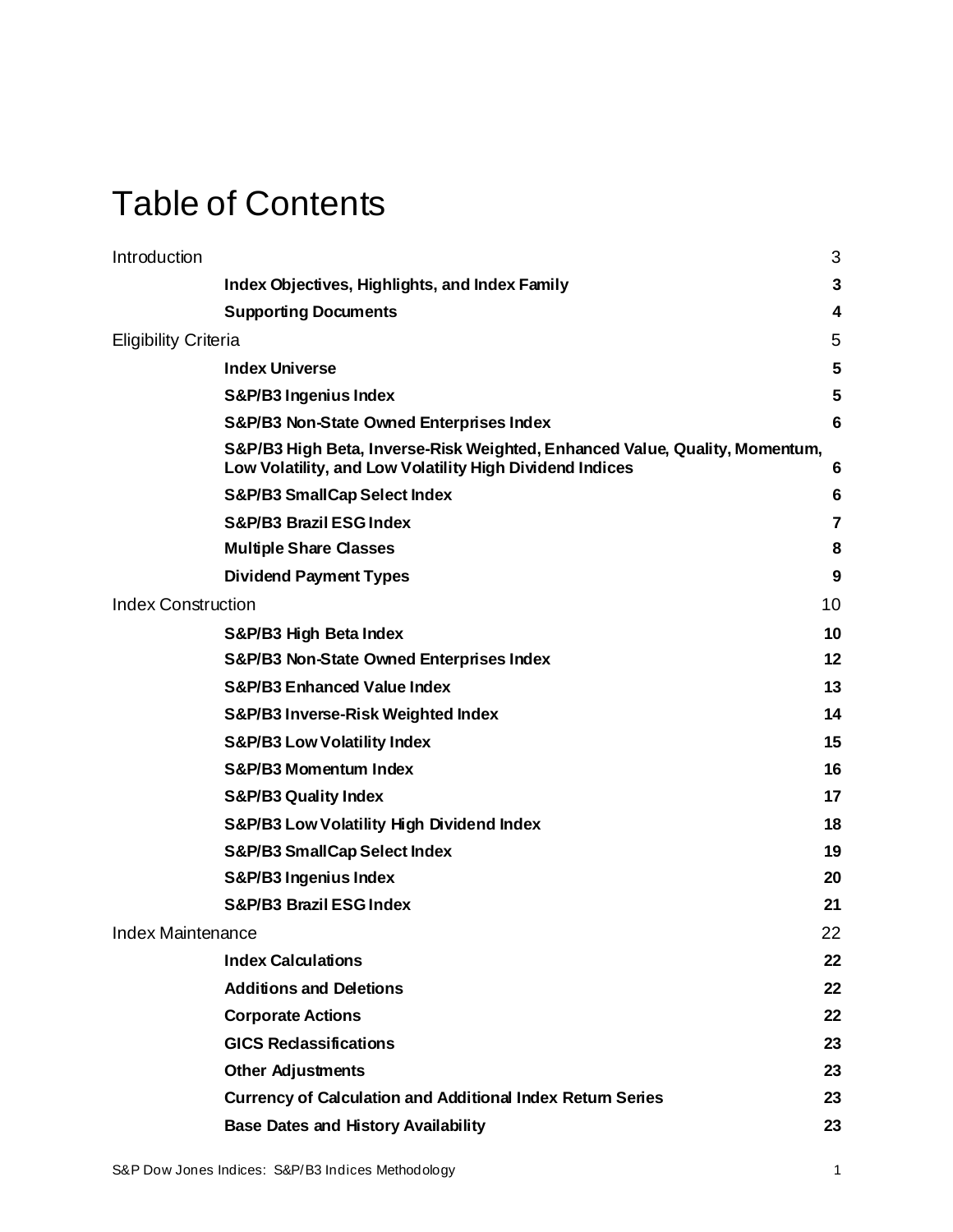| <b>Index Data</b>          |                                                                | 24 |
|----------------------------|----------------------------------------------------------------|----|
|                            | <b>Calculation Return Types</b>                                | 24 |
| <b>Index Governance</b>    |                                                                | 25 |
|                            | <b>Index Committee</b>                                         | 25 |
| <b>Index Policy</b>        |                                                                | 26 |
|                            | <b>Announcements</b>                                           | 26 |
|                            | <b>Pro-forma Files</b>                                         | 26 |
|                            | <b>Holiday Schedule</b>                                        | 26 |
|                            | Rebalancing                                                    | 26 |
|                            | <b>Unexpected Exchange Closures</b>                            | 26 |
|                            | <b>Recalculation Policy</b>                                    | 26 |
|                            | <b>Real-Time Calculation</b>                                   | 26 |
|                            | <b>Contact Information</b>                                     | 27 |
| <b>Index Dissemination</b> |                                                                | 28 |
|                            | <b>Tickers</b>                                                 | 28 |
|                            | <b>Index Data</b>                                              | 29 |
|                            | Web site                                                       | 29 |
|                            | Appendix A - Value Score                                       | 30 |
|                            | <b>Fundamental Ratios Calculation</b>                          | 30 |
|                            | <b>Z-score &amp; Value Score Computation</b>                   | 30 |
| Appendix B - Volatility    |                                                                | 32 |
|                            | <b>Volatility Calculation</b>                                  | 32 |
|                            | Appendix C - Momentum Score                                    | 33 |
|                            | <b>Momentum Value Calculation</b>                              | 33 |
|                            | Z-Score & Momentum Score Computation                           | 33 |
|                            | Appendix D - Quality Score                                     | 35 |
|                            | <b>Fundamental Ratios Calculation</b>                          | 35 |
|                            | <b>Z-score &amp; Quality Score Computation</b>                 | 35 |
|                            | Appendix E - Methodology Changes                               | 37 |
|                            | Appendix F - Backward Data Assumption                          | 41 |
|                            | Indices in this Methodology Employing Backward Data Assumption | 41 |
|                            | <b>Backward Data Assumption</b>                                | 41 |
|                            | Designated Datasets Subject to Backward Data Assumption        | 41 |
|                            | <b>Exclusions Based on Missing Coverage</b>                    | 41 |
|                            | Historical Coverage Assessment per Designated Dataset          | 42 |
| <b>Disclaimer</b>          |                                                                | 43 |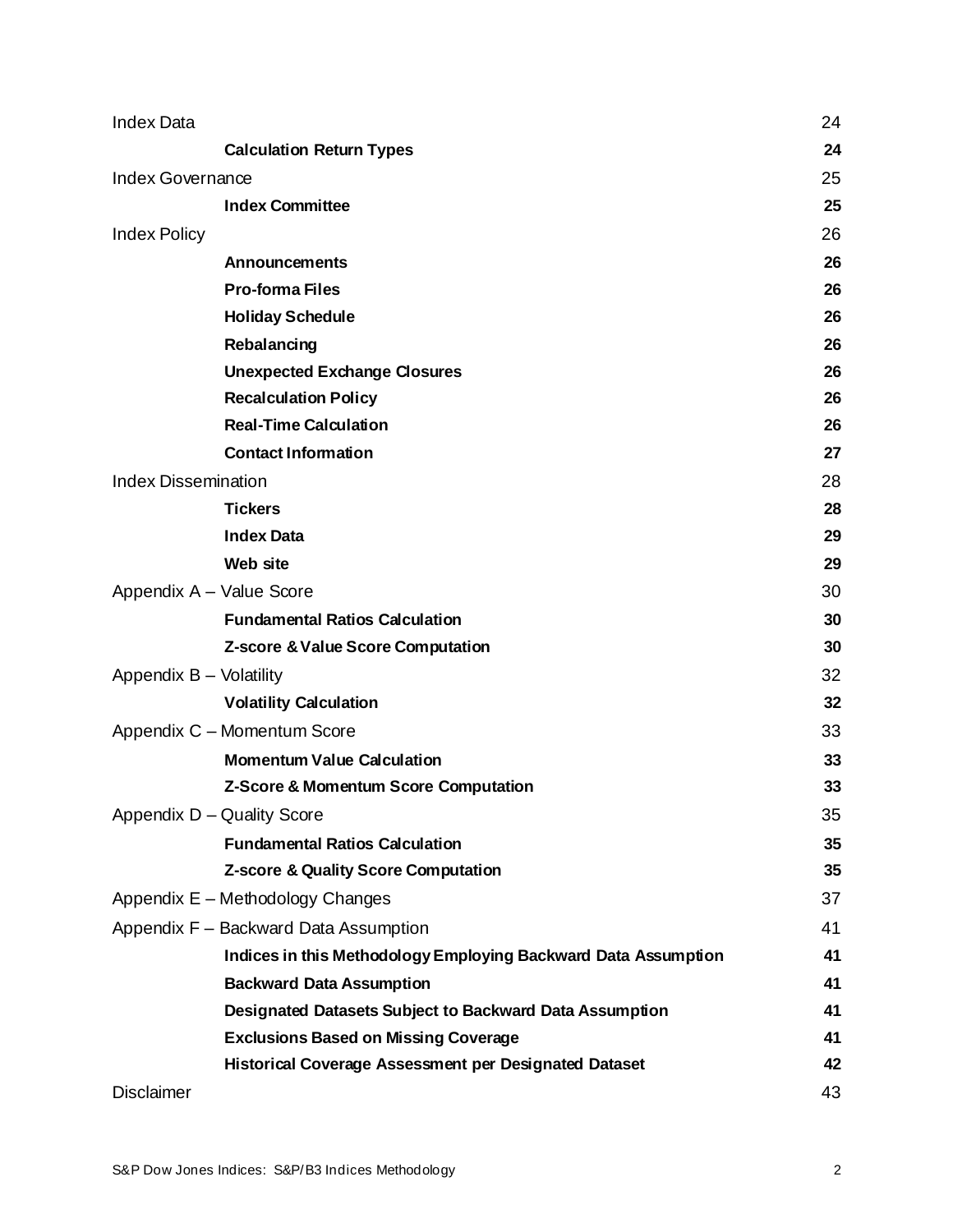### <span id="page-3-0"></span>Introduction

### <span id="page-3-1"></span>**Index Objectives, Highlights, and Index Family**

**S&P/B3 High Beta Index***.* The index measures the performance of Brazilian stocks that are most sensitive to changes in market returns. Sensitivity is measured by the beta of each individual stock. Beta is calculated as the slope of the regression line of the security's trailing past-year (12 months) returns, using daily price returns versus the daily price returns of the S&P Brazil BMI over the same period, both measured in Brazilian reals. Constituents are assigned index weights proportional to their beta, subject to a 10% cap.

**S&P/B3 Non-State Owned Enterprises Index.** The index measures the performance of stocks listed on the B3 (Brazilian stock exchange) that are not controlled, directly or indirectly, by public entities such as labor unions, states, the Federal District, or municipalities. To identify non-state-owned stocks S&P Dow Jones Indices ('S&P DJI') uses companies' self-reported data, as provided to the Securities and Exchange Commission of Brazil (Comissão de Valores Mobiliários, CVM), in accordance with CVM Instruction 480. <sup>1</sup> Constituents are float-adjusted market capitalization (FMC) weighted, subject to a company weight cap of 10%.

**S&P/B3 Enhanced Value Index.** The index measures the performance of stocks in the Brazilian equity market that are highly ranked on the basis of their value score, which is calculated based on three fundamental measures: book value-to-price, earnings-to-price, and sales-to-price (see *Appendix A*). Constituents are weighted by the product of their market capitalization in the index universe and the value score, subject to a maximum GICS sector weight of 40% and a maximum single stock weight of 10%. Each stock's weight is floored at 0.05%.

**S&P/B3 Inverse-Risk Weighted Index.** The index measures the inverse-volatility-weighted performance of stocks in the Brazilian equity market. Volatility is defined as the standard deviation of the security's daily price returns in local currency over the prior one year of trading days (see *Appendix B*). Constituents are weighted relative to the inverse of their corresponding volatility, with the least volatile stocks receiving the highest weights.

**S&P/B3 Low Volatility Index.** The index measures the performance of the least volatile 25% of stocks within the Brazilian equity market. Volatility is defined as the standard deviation of the security's daily price returns in local currency over the prior one year of trading days (see *Appendix B*). Constituents are weighted relative to the inverse of their corresponding volatility, with the least volatile stocks receiving the highest weights and subject to a single stock weight cap of 10%.

**S&P/B3 Momentum Index.** The index measures the performance of stocks in the Brazilian equity market that were among the quartile demonstrating the best-realized performance during the specified measurement period. Constituents are weighted by the product of their market capitalization in the index universe and their momentum score (see *Appendix C*), subject to security constraints. The maximum weight of each security is the lesser of 9% and three times its market capitalization weight in the index.

**S&P/B3 Quality Index.** The index measures the performance of stocks in the Brazilian equity market that are highly ranked on the basis of their quality score, which is calculated based on three fundamental measures: return on equity, accruals ratio and financial leverage ratio (see *Appendix D*). Constituents are weighted by their quality score multiplied by their market capitalization, subject to a maximum GICS

 $1$  For information on CVM Instruction 480, please reference the following link: *[http://www.cvm.gov.br/export/sites/cvm/subportal\\_ingles/menu/investors/anexos/CVM-Instruction-480.pdf](http://www.cvm.gov.br/export/sites/cvm/subportal_ingles/menu/investors/anexos/CVM-Instruction-480.pdf)*.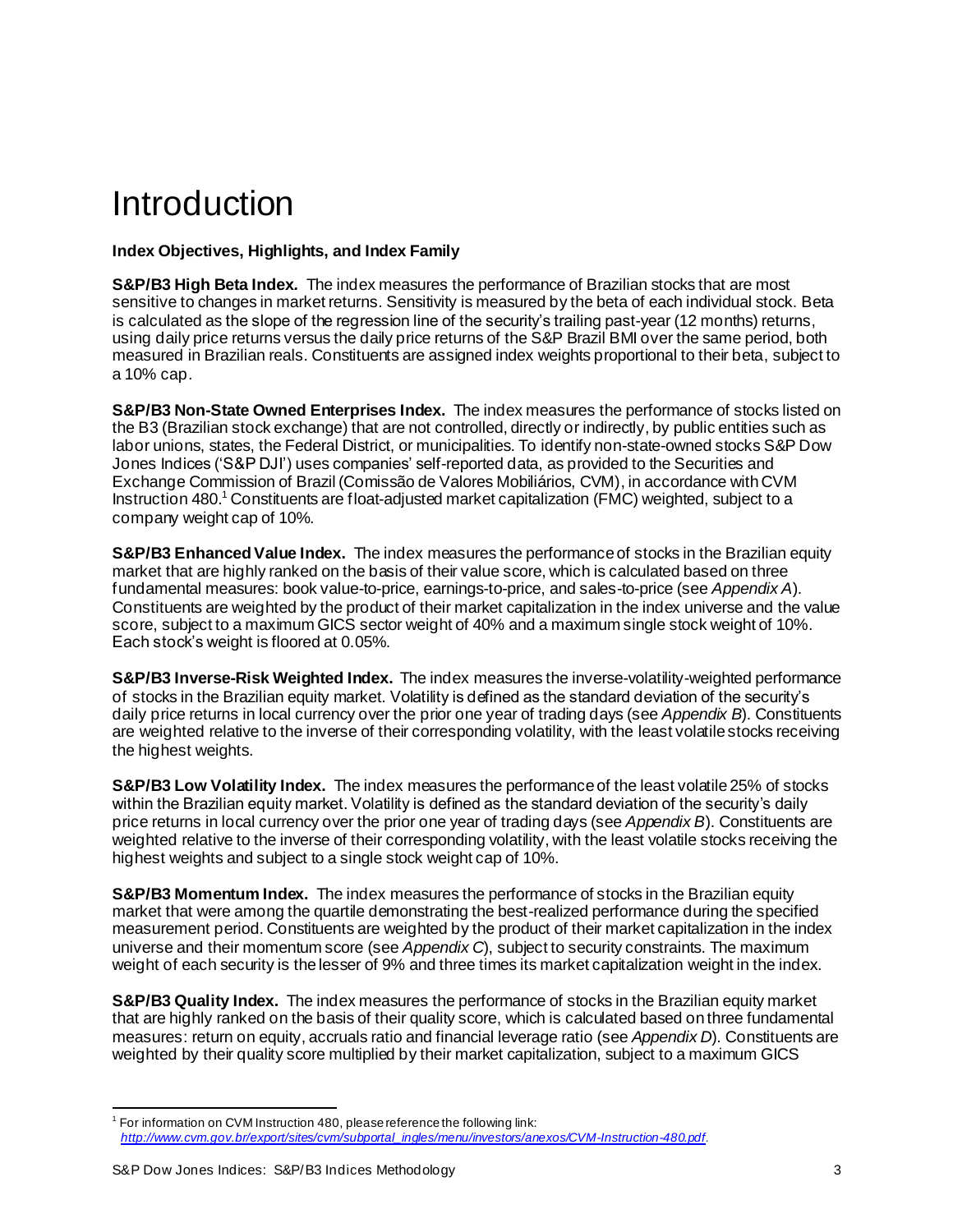sector weight of 40% and a maximum single stock weight of 10%. Each stock's weight is floored at 0.05%.

**S&P/B3 Low Volatility High Dividend Index.** The index measures the performance of the least volatile stocks among a specified group of high dividend-yielding constituents, subject to diversification and tradability requirements. Index constituents are weighted by trailing 12-month dividend yield, subject to the maximum weight of each security being the lower of 15% and five times its liquidity weight. Liquidity is based on the security's six-month median daily value traded (MDVT).

**S&P/B3 SmallCap Select Index.** The index measures the performance of small cap securities with positive earnings listed on the B3. Constituents are FMC weighted.

**S&P/B3 Brazil ESG Index.** The index is an S&P DJI ESG score-weighted, broad-based index that measures the performance of securities meeting the sustainability criteria defined in *Eligibility Criteria*. The index applies exclusions based on companies' involvement in specific business activities, performance against the principles of the United Nations' Global Compact (UNGC), involvement in relevant ESG controversies, and companies with no S&P DJI ESG Score. Except for the S&P/B3 Ingenius Index, the S&P/B3 Indices are constructed from the constituents of the S&P Brazil BMI that are actively traded on the B3. The S&P Brazil BMI is a subset of the S&P Global BMI.

*For more information on the eligibility criteria and index construction for the S&P Brazil BMI, please refer to the S&P Global BMI/S&P IFCI Index Methodology document located on our Web site, [www.spglobal/spdji.com](http://www.spdji.com/).*

**S&P/B3 Ingenius Index.** The index measures the performance of large technology and tech-enabled companies with high S&P Growth Scores and listings on the NYSE, Nasdaq, and the B3 as Brazilian Depositary Receipts (BDRs). Index constituents are weighted by S&P Momentum Score, subject to a 20% single stock cap. Stocks in the index are represented by their respective BDR.

### <span id="page-4-0"></span>**Supporting Documents**

This methodology is meant to be read in conjunction with supporting documents providing greater detail with respect to the policies, procedures and calculations described herein. References throughout the methodology direct the reader to the relevant supporting document for further information on a specific topic. The list of the main supplemental documents for this methodology and the hyperlinks to those documents is as follows:

| <b>Supporting Document</b>                                 | URL                                            |
|------------------------------------------------------------|------------------------------------------------|
| S&P Dow Jones Indices' Equity Indices Policies & Practices | <b>Equity Indices Policies &amp; Practices</b> |
| Methodology                                                |                                                |
| S&P Dow Jones Indices' Index Mathematics Methodology       | <b>Index Mathematics Methodology</b>           |
| S&P Dow Jones Indices' Float Adjustment Methodology        | <b>Float Adjustment Methodology</b>            |
| S&P Dow Jones Indices' Global Industry Classification      |                                                |
| Standard (GICS) Methodology                                | <b>GICS Methodology</b>                        |
| S&P DJI ESG Score Methodology                              | S&P DJI ESG Score Methodology                  |

This methodology was created by S&P Dow Jones Indices in agreement with B3<sup>2</sup> to achieve the aforementioned objective of measuring the underlying interest of each index governed by this methodology document. Any changes to or deviations from this methodology are made in the sole judgment and discretion of S&P Dow Jones Indices and B3 so that the index continues to achieve its objective.

<sup>&</sup>lt;sup>2</sup> In March 2017 BM&FBOVESPA S.A. Securities, Commodities & Futures Exchange merged with Cetip S.A. Organized Markets. The result was B3.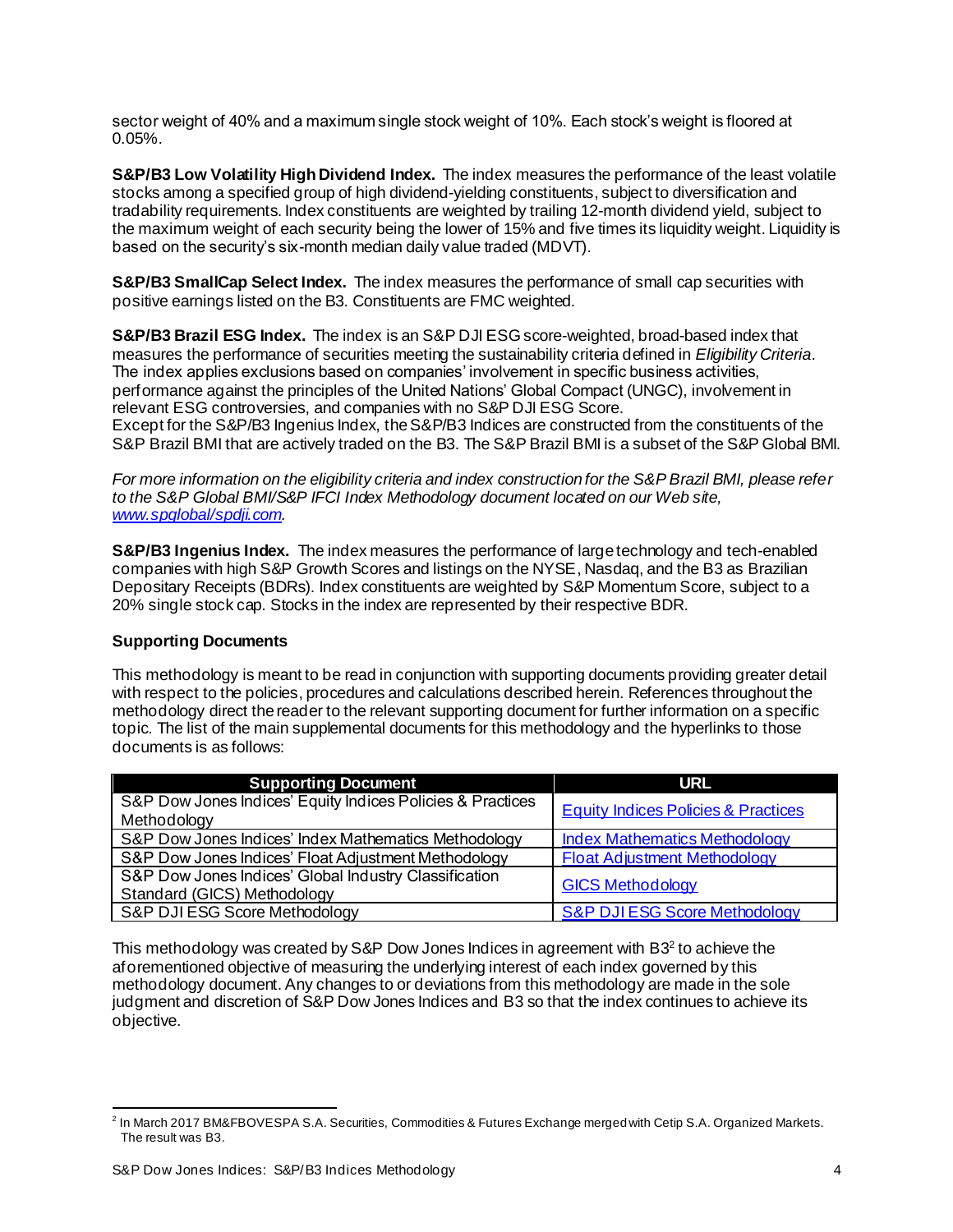# <span id="page-5-0"></span>Eligibility Criteria

### <span id="page-5-1"></span>**Index Universe**

Except for the S&P/B3 Ingenius Index, for a security to be eligible for consideration for the S&P/B3 Indices, it must, on the rebalancing reference date:

- Be actively trading on the B3 as a local listing;
- Be an existing member of the S&P Brazil BMI.

The index universe excludes issues designated to be under exceptional trading status, which means shares, or units representing shares, of issuers under judicial or extrajudicial reorganization, governmentor court-ordered administration or intervention, as well as shares otherwise so designated pursuant to B3 rules.

Current constituent stocks that trade under exceptional status become ineligible for index inclusion membership. If S&P Dow Jones Indices determines an index constituent has started trading under exceptional trading status, it will be removed from the index as soon as practicable once it is confirmed and with advance notice. A stock that falls under the exceptional trading status will not be eligible for index inclusion until 12 months after the exceptional trading status is lifted.

Except for the S&P/B3 Ingenius Index, Brazilian Depository Receipts (BDRs), are not eligible for index consideration.

<span id="page-5-2"></span>In addition to the above, certain indices incorporate additional eligibility factors, listed below by index.

### **S&P/B3 Ingenius Index**

**Index Universe.** The index universe consists of all B3-listed BDRs related to constituents of the S&P Global BMI, adjusted for any composition changes due to the current rebalancing, that trade on the NYSE and Nasdaq.

**Eligibility Factors.** All stocks in the Index Universe that satisfy the following criteria, as of the rebalancing reference date, are selected and form the eligible universe:

• **Growth Score.** Stocks' growth score from the S&P Global BMI must be greater than or equal to 0.6. as of the rebalancing effective date.

*For information on Growth Score calculation, please refer to the S&P Global BMI, S&P/IFCI Methodology.*

- **FMC.** Stocks must have an FMC greater than or equal to USD \$50 billion.
- **GICS Classification.** Stocks must be classified as one of the following sub-industries. <sup>3</sup> GICS classification changes are implemented at the subsequent reconstitution.

| <b>Sector</b>                 | <b>Sub-Industry</b>                       | Code     |
|-------------------------------|-------------------------------------------|----------|
| <b>Communication Services</b> | Interactive Media & Services              | 50203010 |
|                               | Movies & Entertainment                    | 50202010 |
| Consumer Discretionary        | Internet & Direct Marketing Retail        | 25502020 |
|                               | <b>Systems Software</b>                   | 45103020 |
| <b>Information Technology</b> | Technology Hardware Storage & Peripherals | 45202030 |
|                               | Data Processing & Outsourced Services     | 45102020 |
|                               | Semiconductors                            | 45301020 |

 $^3$  For history prior to September 2018, the eligible GICS sub-industries were mapped with the codes available before the GICS restructuring.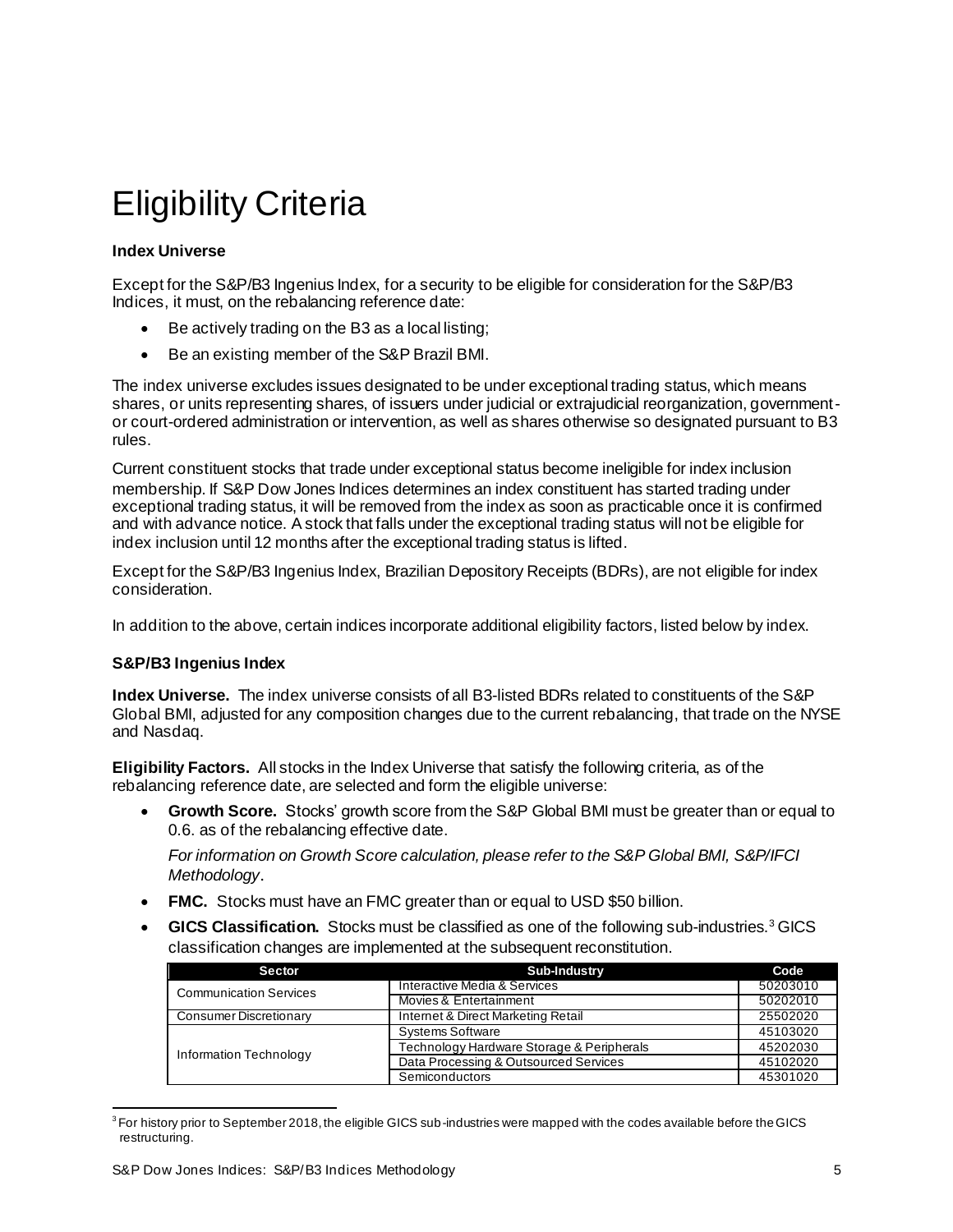**Multiple Share Classes.** Each company is represented once by the most liquid share class line based on six-month average daily value traded (ADVT) as of the rebalancing reference date. The share class line included in the index may be changed if the six-month ADVT of the non-index share class line is twice as much as the included one.

### <span id="page-6-0"></span>**S&P/B3 Non-State Owned Enterprises Index**

Stocks must, as of the rebalancing reference date:

- Have been listed for a minimum of three months and traded at least 95% of the days the exchange was in operation during the minimum three-month listing period.
- Have a minimum three-month MDVT of BRL 10 million (BRL 7 million for current constituents).
- Have a minimum FMC of BRL 1 billion (BRL 700 million for current constituents).
- Have a minimum IWF of 0.05.
- Not be a state-owned enterprise as self-reported to the Securities and Exchange Commission of Brazil (Comissão de Valores Mobiliários, CVM), in accordance with CVM Instruction 480.<sup>4</sup>

### <span id="page-6-1"></span>**S&P/B3 High Beta<sup>5</sup> , Inverse-Risk Weighted, Enhanced Value, Quality, Momentum, Low Volatility, and Low Volatility High Dividend Indices<sup>6</sup>**

Stocks must, as of the rebalancing reference date:

- Have a minimum six-month MDVT of BRL 5 million (BRL 4 million for current constituents).
- Have a minimum median value traded ratio (MVTR) of 2% for each of the prior 12 months (1.5% for current constituents). The MVTR of each stock is defined as follows:
	- The monthly value traded ratio is calculated for each of the prior 12 months, by taking the monthly MDVT divided by its respective end of month FMC, where each month's value traded ratio must be at least 2% for non-constituents and 1.5% for current constituents.
	- o Companies with less than 12 months of trading history will be considered for the **S&P/B3 Enhanced Value, Momentum, and Quality Indices** as long as they have a trading history of at least six months and meet all other eligibility criteria. For the **S&P/B3 High Beta, Inverse-Risk Weighted, Low Volatility, and Low Volatility High Dividend Indices**, each stock must have been issued and trading for at least one calendar year before becoming an index constituent.

### <span id="page-6-2"></span>**S&P/B3 SmallCap Select Index**

Stocks must, as of the rebalancing reference date, be constituents of the S&P Brazil SmallCap.

*For more information on size segmentation of the S&P Global BMI country indices, please refer to the S&P Global BMI, S&P/IFCI Methodology.*

 $^4$  The list of state-owned companies is provided by B3 on an annual basis as of the last business day in July.

 $^5$  For back-testing purposes, prior to March 2015 the liquidity requirement was a minimum six-month average daily traded value

<sup>(</sup>ADTV) of BRL 2 million. 6 For back-testing purposes, prior to March 2015 the liquidity requirement was a minimum three-month average daily traded value (ADTV) of BRL 2 million.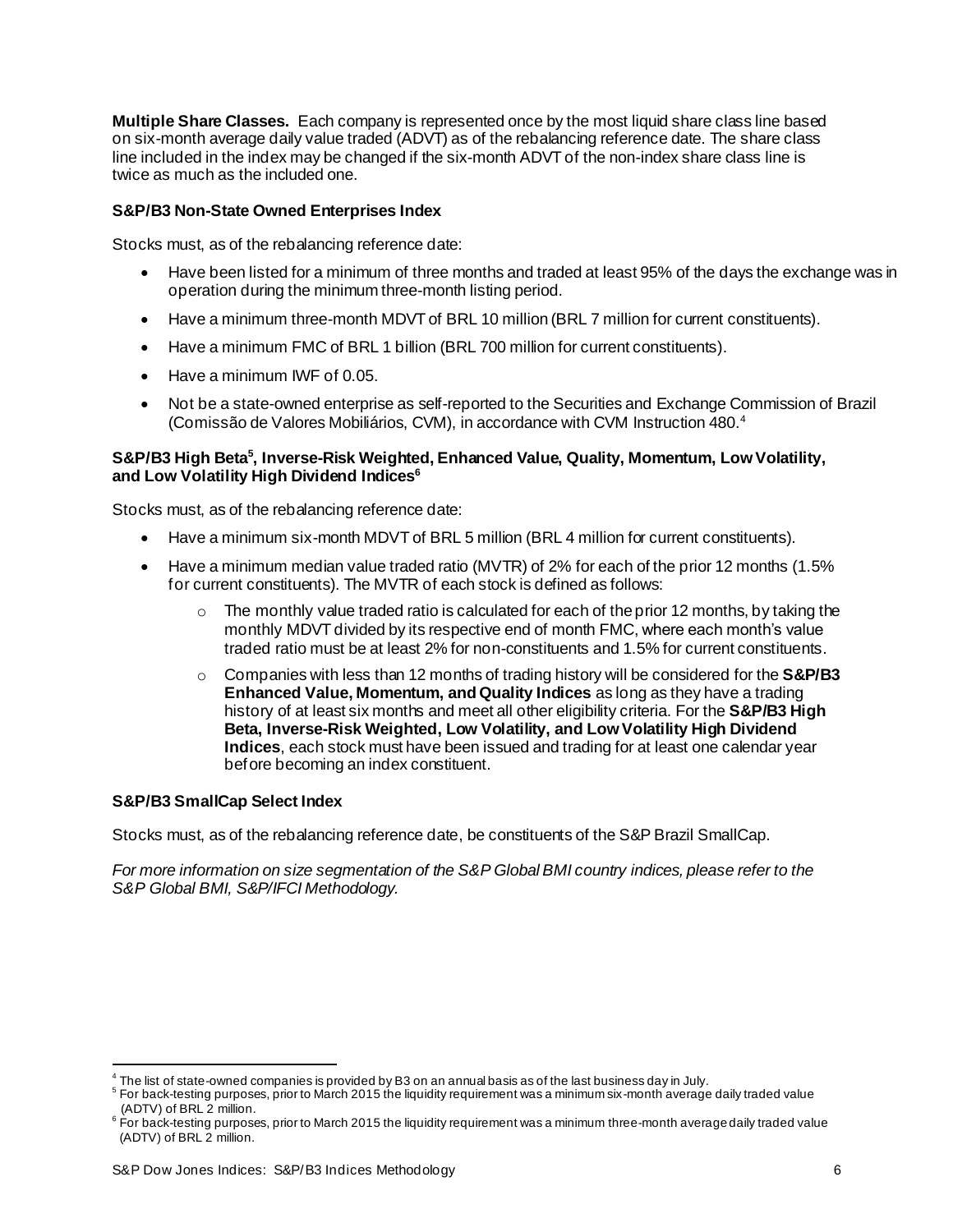### <span id="page-7-0"></span>**S&P/B3 Brazil ESG Index**

At each rebalancing reference date, the following exclusions are applied to the index universe:

**Exclusions Based on Business Activities.** As of each rebalancing reference date, companies not compliant with the UNGC Principles, , as determined by Sustainalytics, are excluded from the eligible universe:

| <b>Sustainalytics</b><br>Product<br>Involvement | <b>Sustainalytics Category</b><br>of Involvement and Description                                                                                                                                                           | <b>Sustainalytics</b><br>Involvement<br>Proxy | <b>S&amp;P DJI</b><br>Level of<br><b>Involvement</b><br><b>Threshold</b> | <b>S&amp;P DJI</b><br><b>Significant</b><br>Ownership<br><b>Threshold</b> |
|-------------------------------------------------|----------------------------------------------------------------------------------------------------------------------------------------------------------------------------------------------------------------------------|-----------------------------------------------|--------------------------------------------------------------------------|---------------------------------------------------------------------------|
| Controversial                                   | Tailor Made and Essential: The company is<br>involved in the core weapon system, or<br>components/services of the core weapon system<br>that are considered tailor-made and essential for<br>the lethal use of the weapon. | <b>NA</b>                                     | $>0\%$                                                                   | ≥25%                                                                      |
| Weapons                                         | Non-Tailor Made or Non-Essential: The<br>company provides components/services for the<br>core weapon system which are either not<br>considered tailor-made or not essential to the<br>lethal use of the weapon             |                                               | $>0\%$                                                                   | ≥25%                                                                      |
| <b>Thermal Coal</b>                             | Extraction: The company extracts thermal coal.                                                                                                                                                                             | Revenue                                       | ≥5%                                                                      | N/A                                                                       |
|                                                 | Generation: The company generates electricity<br>from thermal coal.                                                                                                                                                        |                                               | $\geq 5\%$                                                               | N/A                                                                       |
|                                                 | Production: The company manufactures tobacco<br>products.                                                                                                                                                                  |                                               | $>0\%$                                                                   | >25%                                                                      |
| Tobacco<br>Products                             | Related Products/Services: The company<br>supplies to bacco-related products/services.                                                                                                                                     | Revenue                                       | ≥5%                                                                      | N/A                                                                       |
|                                                 | Retail: The company derives revenues from the<br>distribution and/or retail sale of tobacco products.                                                                                                                      |                                               | ≥5%                                                                      | N/A                                                                       |
| Oil Sands                                       | <b>Extraction:</b> The company extracts oil sands.                                                                                                                                                                         | Revenue                                       | $\overline{\geq}5\%$                                                     | N/A                                                                       |
|                                                 | Civilian customers (assault weapons): The<br>company manufactures and sells assault weapons<br>to civilian customers.                                                                                                      |                                               | $>0\%$                                                                   | ≥25%                                                                      |
|                                                 | Civilian customers (non-assault weapons): The<br>company manufactures and sells small arms (non-<br>assault weapons) to civilian customers.                                                                                |                                               | $>0\%$                                                                   | ≥25%                                                                      |
| Small Arms                                      | Military/law enforcement customers: The<br>company manufactures and sells small arms to<br>military/law enforcement.                                                                                                       | Revenue                                       | $>0\%$                                                                   | ≥25%                                                                      |
|                                                 | Key components: The company manufactures<br>and sells key components of small arms.                                                                                                                                        |                                               | $>0\%$                                                                   | ≥25%                                                                      |
|                                                 | Retail/Distribution (assault weapons): The<br>company is involved in the retail and/or distribution<br>of assault weapons.                                                                                                 |                                               | ≥5%                                                                      | N/A                                                                       |
|                                                 | Retail/distribution (non-assault weapons): The<br>company is involved in the retail and/or distribution<br>of small arms (non-assault weapons).                                                                            |                                               | ≥5%                                                                      | N/A                                                                       |
| Military                                        | Weapons: The company manufactures military<br>weapon systems and/or integral, tailor-made<br>components or these weapons.                                                                                                  |                                               | ≥10%                                                                     | N/A                                                                       |
| Contracting                                     | Weapon-related products and services: The<br>company provides tailor-made products and/or<br>services that support military weapons.                                                                                       | Revenue                                       | ≥10%                                                                     | N/A                                                                       |

S&P DJI Level of Involvement refers to the company's direct exposure to such products, while Significant Ownership indicates where the company has indirect involvement via some specified level of ownership of a subsidiary company with involvement.

Companies without Sustainalytics coverage are ineligible for index inclusion until they receive such coverage.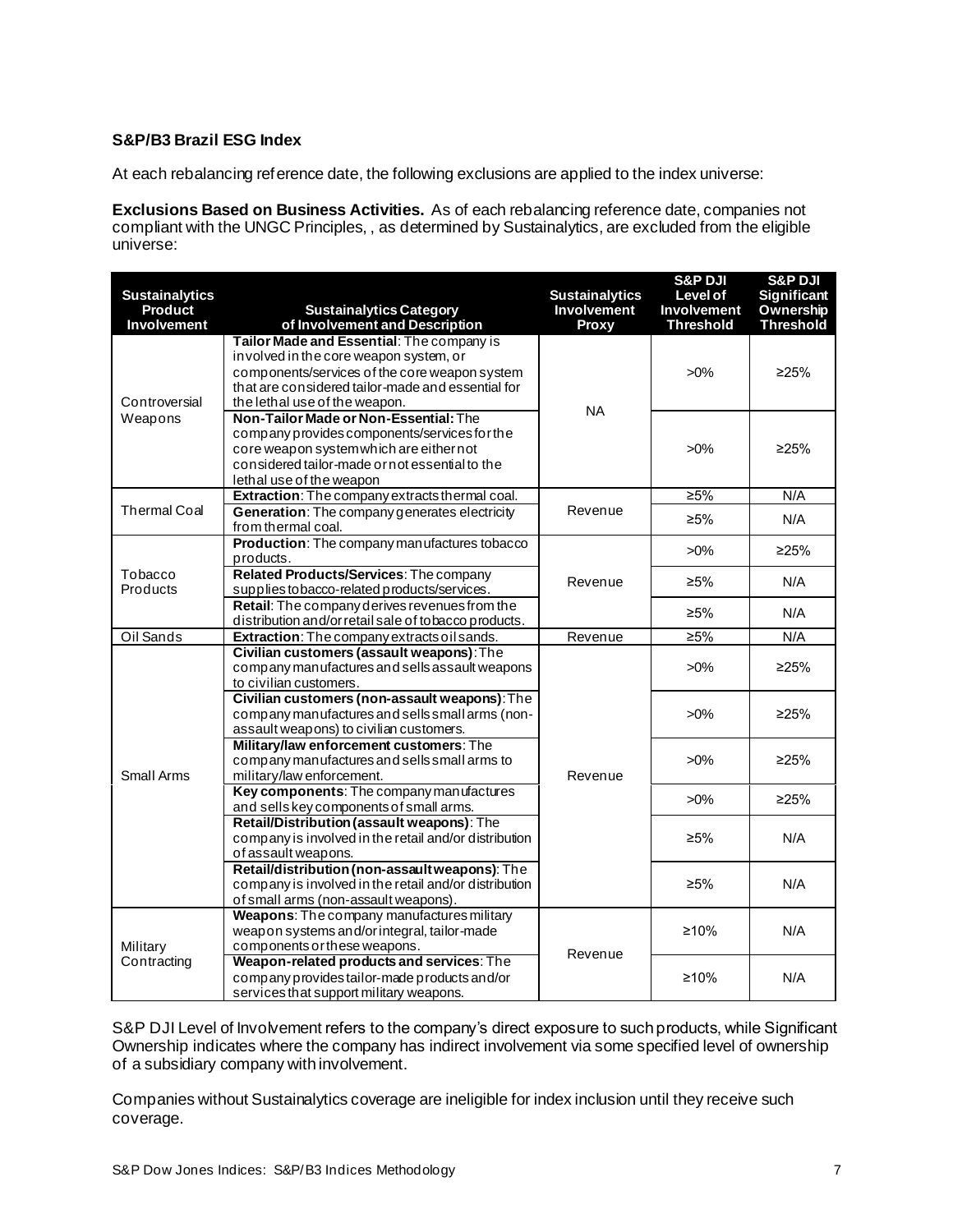**Exclusions Based on the United Nations Global Compact (UNGC).** Sustainalytics' Global Standards Screening (GSS) provides an assessment of a company's impact on stakeholders and the extent to which a company causes, contributes, or is linked to violations of international norms and standards. The basis of the GSS assessments is the United Nations (UN) Global Compact Principles. Information regarding related standards is also provided in the screening, including the Organization for Economic Co-operation and Development (OECD) Guidelines for Multinational Enterprises and the UN Guiding Principles on Business and Human Rights, as well as their underlying conventions. Sustainalytics classifies companies into the following three statuses:

- **Non-Compliant:** classification given to companies that do not act in accordance with the UNGC principles and their associated standards, conventions, and treaties.
- **Watchlist:** classification given to companies that are at risk of violating one or more principles, for which all dimensions for Non-Compliant status could not be established or confirmed.
- **Compliant:** classification given to companies that act in accordance with the UNGC principles and their associated standards, conventions, and treaties.

As of each rebalancing reference date, non-constituents that are on the Watchlist or are Non-Compliant, according to Sustainalytics, are ineligible for index inclusion. Existing constituents that are on the Watchlist will not be removed from the index unless they become Non-Compliant.

Companies without Sustainalytics coverage are ineligible for index inclusion until they receive such coverage.

*Please refer t[o http://www.sustainalytics.com/](http://www.sustainalytics.com/) for more information.* 

**Exclusions Based on ESG Score.** Companies with no S&P DJI ESG score are excluded from the index.

**Controversies: Media and Stakeholder Analysis Overlay.** In addition to the above, S&P Global uses RepRisk, a leading data science company, for daily filtering, screening, and analysis of ESG risk incidents and controversial activities related to companies within the indices.<sup>7</sup>

In cases where risks are presented, S&P Global releases a Media and Stakeholder Analysis (MSA) which includes a range of issues such as economic crime and corruption, fraud, illegal commercial practices, human rights issues, labor disputes, workplace safety, catastrophic accidents, and environmental disasters.

The Index Committee will review constituents that have been flagged by S&P Global's MSA to evaluate the potential impact of controversial company activities on the composition of the indices. In the event that the Index Committee decides to remove a company in question, that company would not be eligible for re-entry into the index for one full calendar year, beginning with the subsequent rebalancing.

*For more information on RepRisk, please refer to [www.reprisk.com](http://www.reprisk.com/)*. *This service is not considered a direct contribution to the index construction process.*

### <span id="page-8-0"></span>**Multiple Share Classes**

**S&P/B3 Non-State Owned Enterprises, S&P/B3 Momentum Indices, and S&P/B3 Brazil SmallCap Select Index.** All publicly listed multiple share class lines are eligible for index inclusion, subject to meeting the eligibility criteria. For more information regarding the treatment of multiple share classes, please refer to Approach A within the Multiple Share Classes section of the S&P Dow Jones Indices' Equity Indices Policies & Practices Methodology.

 $^7$  RepRisk, an ESG data science company, leverages the combination of AI and machine learning with human intelligence to systematically analyze public information in 23 languages and identify material ESG risks. With daily data updates across 100+ ESG risk factors, RepRisk provides consistent, timely, and actionable data for risk management and ESG integration across a company's operations, business relationships, and investments.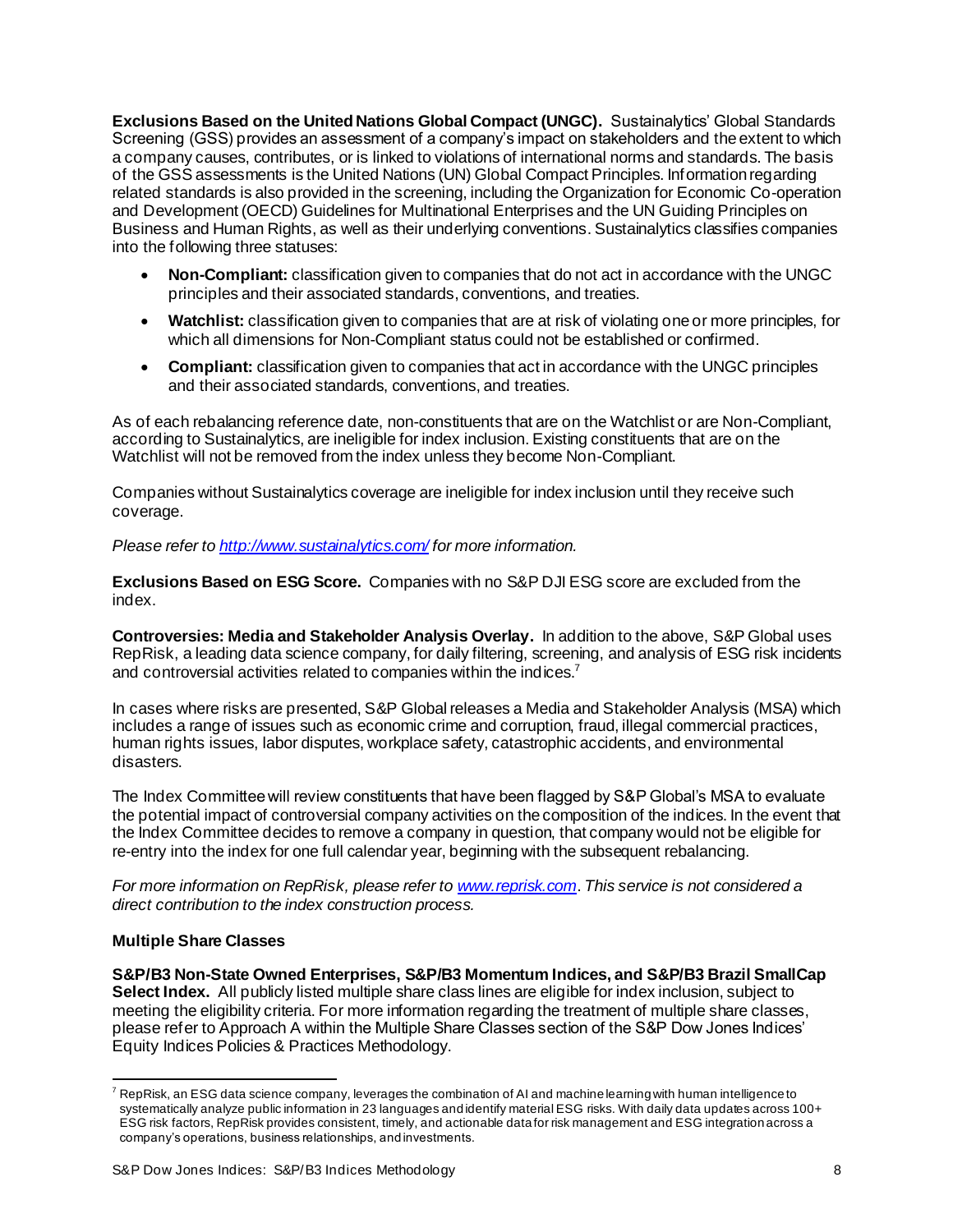#### **S&P/B3 High Beta, Inverse-Risk Weighted, Enhanced Value, Quality, and Low Volatility Indices.** Each company is represented once by the Designated Listing. For more information regarding the treatment of multiple share classes, please refer to Approach B within the Multiple Share Classes section of the S&P Dow Jones Indices' Equity Indices Policies & Practices Methodology.

**S&P/B3 Low Volatility High Dividend Index.** Each company is represented once by the listing with the highest dividend yield subject to meeting the eligibility criteria. In the event multiple lines meet the eligibility criteria and have similar dividend yields, the Designated Listing is selected. For more information regarding the treatment of multiple share classes, please refer to Approach C within the Multiple Share Classes section of the S&P Dow Jones Indices' Equity Indices Policies & Practices Methodology.

### <span id="page-9-0"></span>**Dividend Payment Types**

**S&P/B3 Low Volatility High Dividend Index.** S&P Dow Jones Indices only considers cash dividend payments declared as regular by the paying company for index eligibility, selection, and weighting purposes. Cash dividend payments declared as special by the paying company, including recurring special cash dividends, are not considered. For both eligibility and weighting purposes, annualized cash dividend amounts, before withholding tax, are used.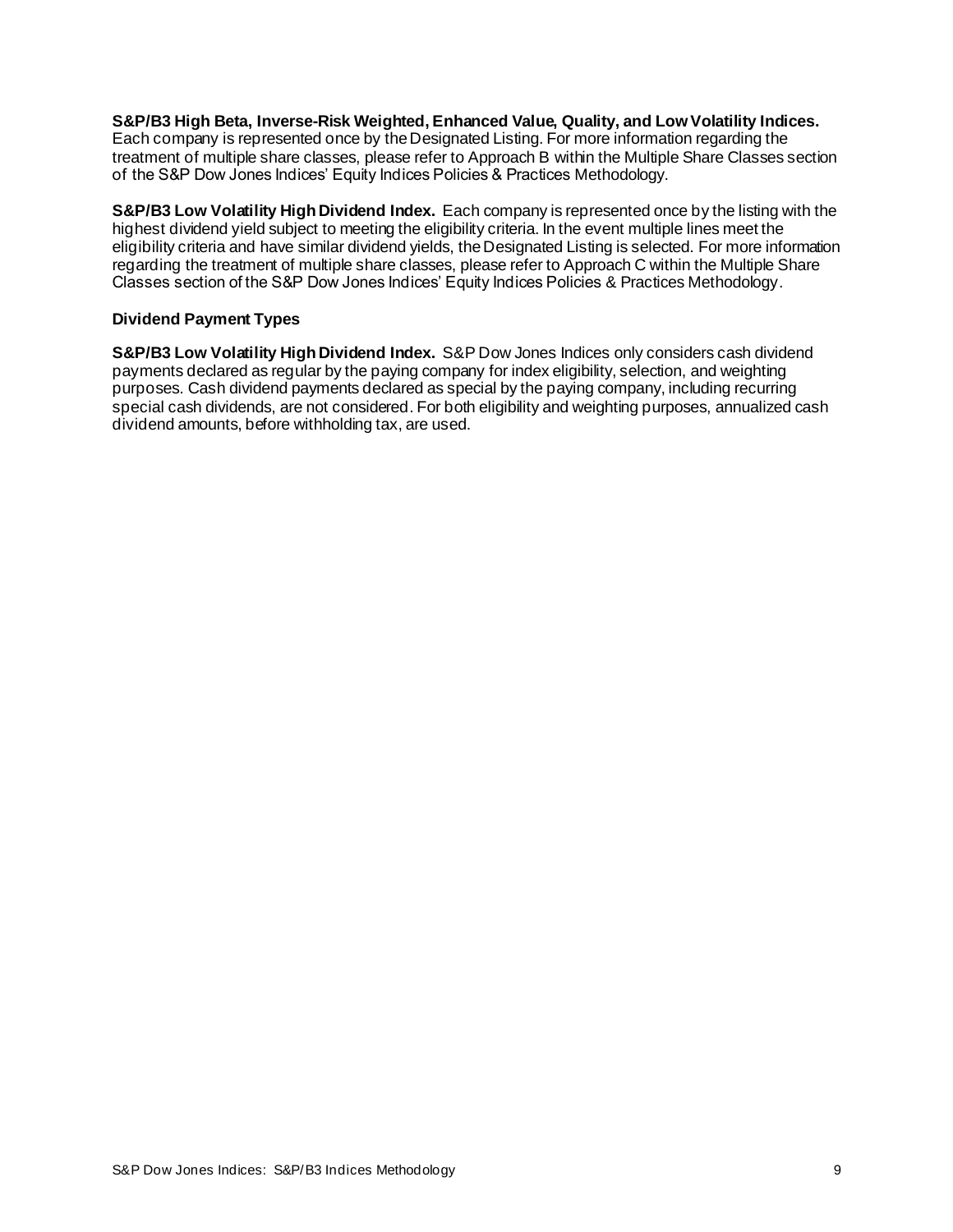### <span id="page-10-0"></span>Index Construction

### <span id="page-10-1"></span>**S&P/B3 High Beta Index**

**Constituent Selection.** All stocks in the eligible universe are screened to verify index eligibility as defined in the *Eligibility Criteria* section above.

Using trailing daily price changes over the previous year, the S&P Brazil BMI constituents' betas are calculated. Constituents are then ranked in descending order of their betas, which is the slope of the regression line of the security's trailing past-year (12 months) price returns versus the daily price returns of the S&P Brazil BMI over the same period, both measured in Brazilian reals.

The top 25% securities in the eligible universe form the index, subject to a minimum count of  $25^8$  stocks.

**Constituent Weightings.** At each rebalancing, the weight, *w*, for each index constituent *i* is set proportionally to its beta, as follows:

$$
w_i = \frac{Beta_i}{\sum_{i=1}^N Beta}
$$

**Minimum Beta.** At each rebalancing, the minimum weighted average target beta of the index should be 1.3. The weighted average beta of the index is calculated as  $\sum_{i=1}^N w_i\beta_i$ .

Additionally, the index employs an individual stock weight cap of 10%. If the target beta of 1.3 is not initially achievable while applying the 10% stock cap, constituents' weights are optimized to reach the target beta and stock caps using the following process.

If  $\sum_{k=1}^{N} w_k * \beta_k$  < Target then:

- 1. Separate index constituents into two Sets:
	- i. Set A: Constituents whose beta is greater or equal to the target.
	- ii. Set B: Constituents whose beta is below the target.
- 2. For each stock  $x_i$  in Set A, apply a factor  $a$  to its original weight  $w_i$  to get a new weight,  $w_i^{'} = a *$  $w_i$  , to achieve the target weighted beta; For each stock  $x_j$  in Set B apply a factor  $b$  to its original

weight  $w_j$  to get a new weight,  $w_j^{'} = a * w_j$  , to achieve the Target weighted beta.

$$
a\sum w_i + b\sum w_j = \sum w'_i + \sum w'_j = \sum_{k=1}^N w_k = 1
$$

$$
\sum w_i' \beta_i + \sum w_j' \beta_j = Target
$$

$$
a \sum w_i \beta_i + b \sum w_j \beta_j = Target
$$

 $8$  For history prior to March 2015, the minimum stock count was 20.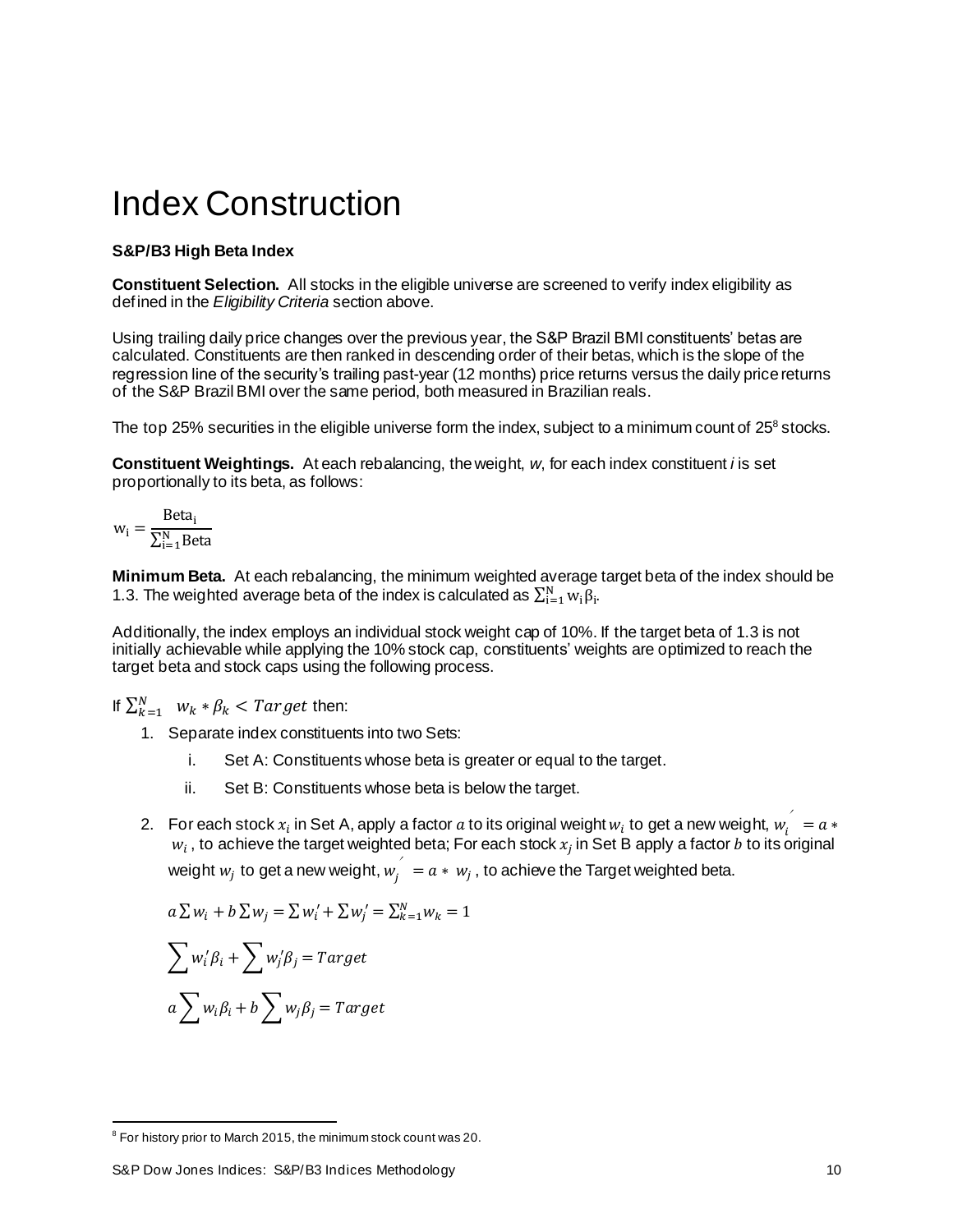where:

$$
b = \frac{1 - a \sum w_i}{(1 - \sum w_i)}
$$
  
Solve for *a*:  

$$
a = \frac{Target * (1 - \sum w_i) - \sum w_i * \beta_i}{(\sum w_i * \beta_i) * (1 - \sum w_i) - (\sum w_i) * (\sum w_j * \beta_i)}
$$
  

$$
a > 1
$$
  

$$
a < \sum w_i
$$

If the factor  $a$  increases a stock's weight over 10%,  $a$  is adjusted for that stock and the excess weight is redistributed across all stocks with beta greater than or equal to target beta.

If the 10% stock cap cannot be satisfied, then the minimum weighted average beta may be reduced by increments of 0.01 until the cap is satisfied.

*Please refer to S&P Dow Jones Indices' Index Mathematics Methodology for a detailed description of a modified market capitalization weighted index methodology.*

**Rebalancing.** The index is rebalanced quarterly after the close on the third Friday of March, June, September, and December. The rebalancing reference date is the last business day of February, May, August, and November. Constituents' index shares are calculated using closing prices on the Wednesday prior to the second Friday of the rebalancing month as the reference price. Index share amounts are calculated and assigned to each stock to arrive at the weights determined on the reference date.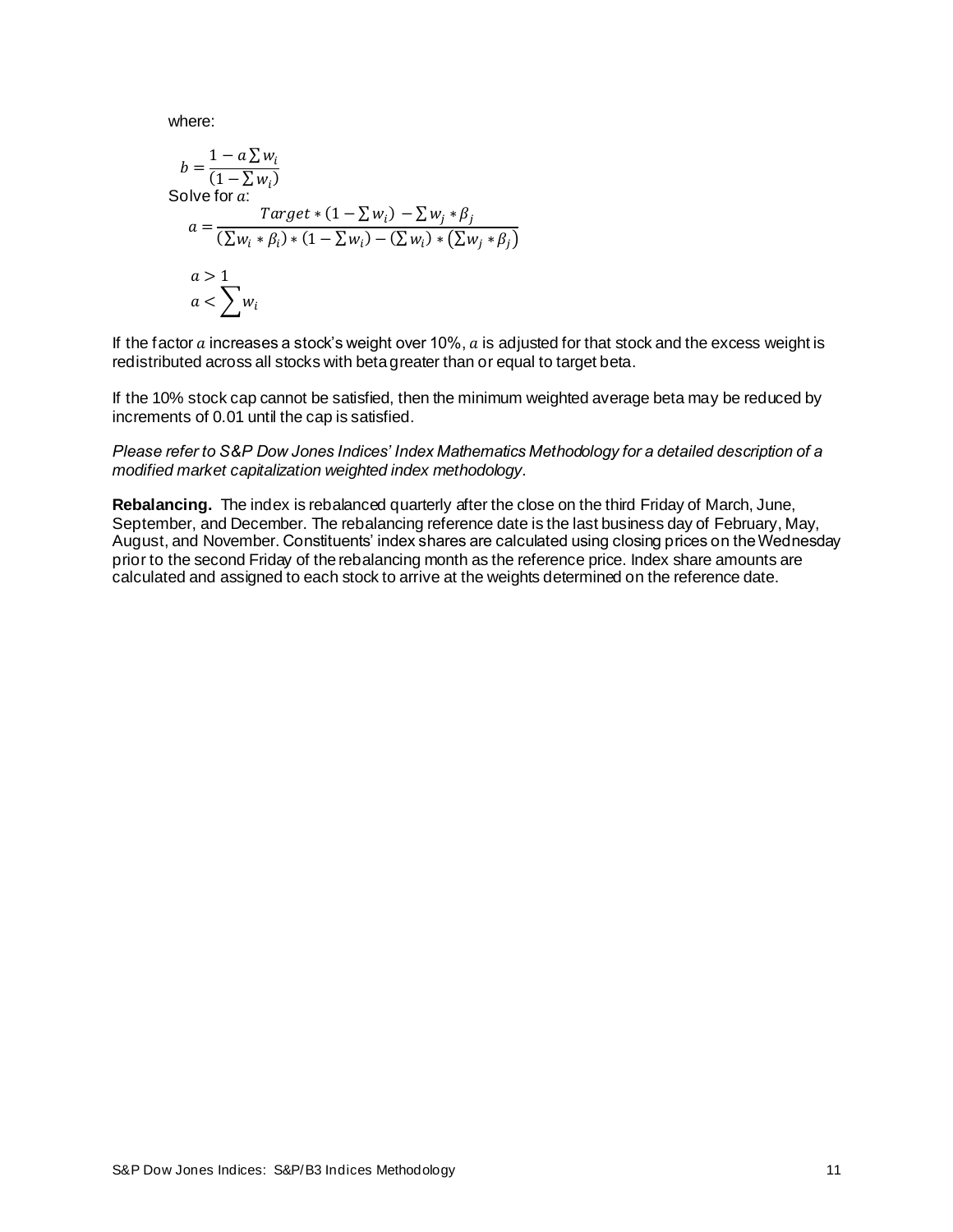### <span id="page-12-0"></span>**S&P/B3 Non-State Owned Enterprises Index**

**Constituent Selection.** All stocks in the eligible universe are screened to verify index eligibility as defined in the *Eligibility Criteria* section above. All stocks that meet all index eligibility criteria are selected and form the index.

**Constituent Weightings.** At each rebalancing, constituents are weighted by FMC subject to a maximum company weight of 10%.<sup>9</sup>

*Please refer to S&P Dow Jones Indices' Index Mathematics Methodology for a detailed description of a capped market capitalization weighted index methodology.*

**Rebalancing.** The index is rebalanced annually after the close on the third Friday of September. In addition, the index is re-weighted after the close of the third Friday of March. The rebalancing reference date for market capitalization and liquidity data is the last business day of August, while the reference date for state-owned company data from B3 is the last business day of July. Constituents' index shares are calculated using closing prices on the Wednesday prior to the second Friday of the rebalancing month as the reference price. Index share amounts are calculated and assigned to each stock to arrive at the weights determined on the reference date.

 $^9$  For history prior to the September 2014 rebalancing the index capped single stocks at 10% of the index and single companies a t 20% of the index.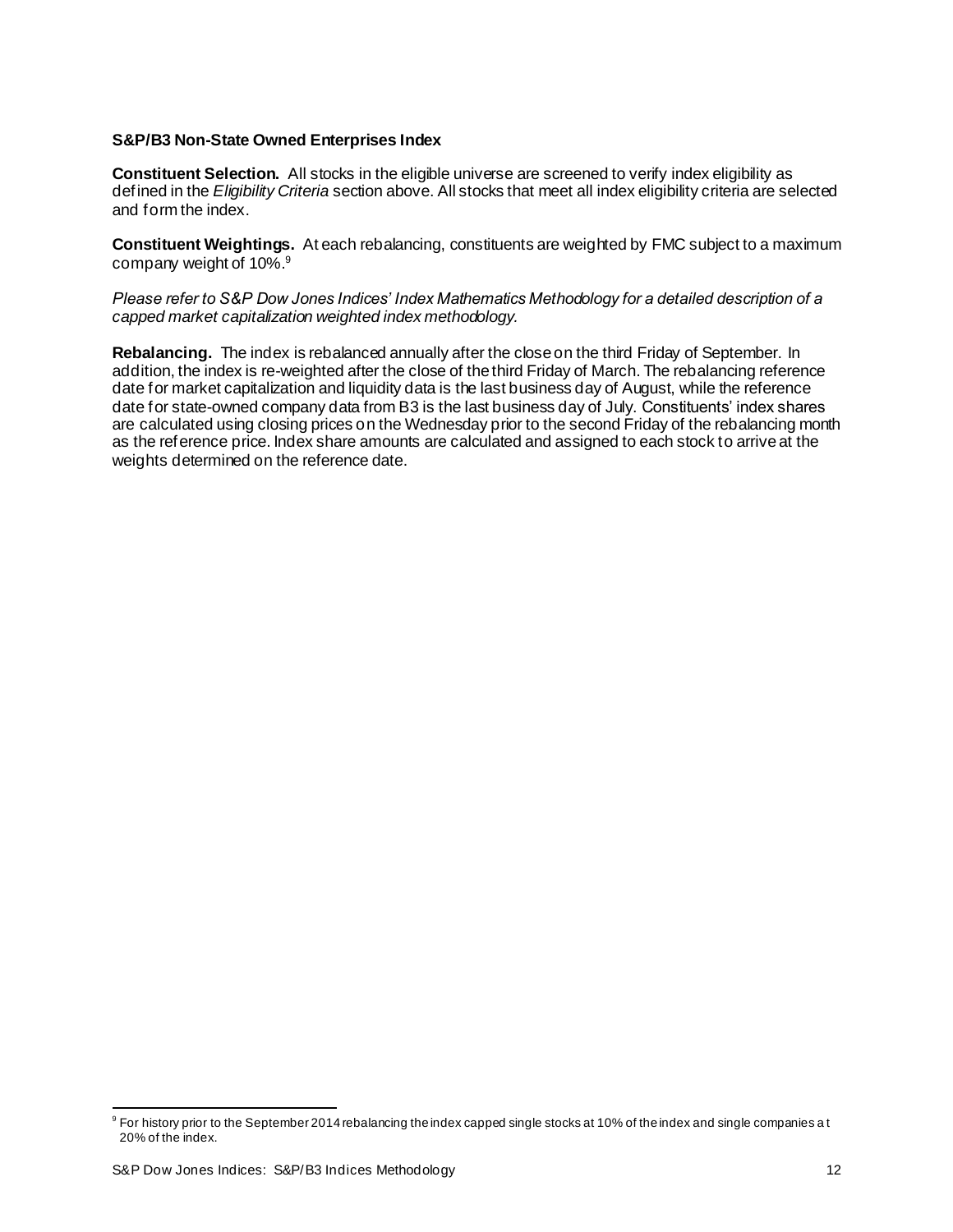### <span id="page-13-0"></span>**S&P/B3 Enhanced Value Index**

**Constituent Selection.** The top 25% of securities in the eligible universe, based on value scores, are chosen, subject to a minimum count of 25 stocks. The value score of each stock is derived from its book value-to-price, earnings-to-price, and sales-to-price ratios. The value score of each stock is updated semiannually at the June and December index rebalancings.

**Buffer Rule.** A 25% buffer is applied to stocks already in the index in order to reduce portfolio turnover and is implemented as follows:

- 1. Stocks are ranked based on value score and those ranked within the top 20% of the eligible universe stock count are automatically chosen for index inclusion.
- 2. All stocks which are current constituents that fall within the top 30% of the eligible universe stock count are then chosen for index inclusion in order of their value score.
- 3. If at this point the minimum stock count or 25% of the stocks in the eligible universe have not been chosen, the remaining stocks are chosen based on their value score.

**Constituent Weightings.** For a given rebalancing date, all the securities eligible for inclusion in the index are weighted by the product of their market capitalization in the index universe and the value score, subject to a maximum GICS sector weight of 40% and a maximum single stock weight of 10%. Each stock's weight is floored at 0.05%.

### *Please refer to Appendix A for value score calculation details.*

**Rebalancing.** The index is rebalanced semi-annually after the close on the third Friday of June and December. As part of the rebalancing process, constituent stock weights are updated. The rebalancing reference date is the last business day of May and November, respectively. Constituents' index shares are calculated using closing prices on the Wednesday prior to the second Friday of the rebalancing month as the reference price. Index share amounts are calculated and assigned to each stock to arrive at the weights determined on the reference date.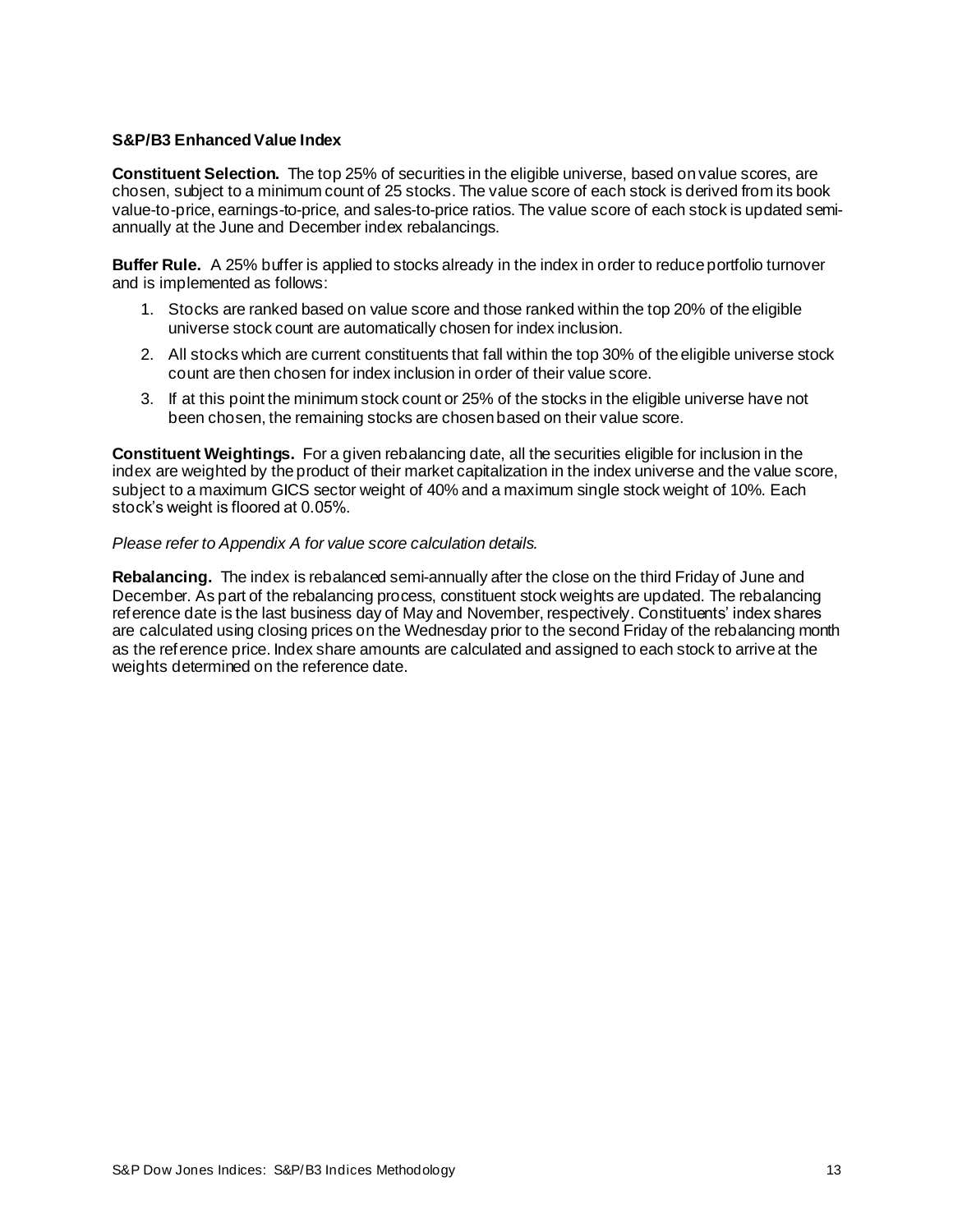### <span id="page-14-0"></span>**S&P/B3 Inverse-Risk Weighted Index**

**Constituent Selection.** All securities in the eligible universe are chosen.

**Constituent Weightings.** At each rebalancing, the weight, *w*, for each index constituent, *i*, is set inversely proportional to its volatility.

$$
w_{i} = \frac{\frac{1}{\text{Volatility}_{i}}}{\sum_{i=1}^{N} \frac{1}{\text{Volatility}}}
$$

where:

*N* = The number of constituents at each rebalancing

### *Please refer to Appendix B for volatility calculation details.*

**Rebalancing.** The index is rebalanced quarterly after the close on the third Friday of March, June, September, and December. As part of the rebalancing process, constituent stock weights are updated. The rebalancing reference date is the last business day of February, May, August, and November, respectively. Constituents' index shares are calculated using closing prices on the Wednesday prior to the second Friday of the rebalancing month as the reference price. Index share amounts are calculated and assigned to each stock to arrive at the weights determined on the reference date.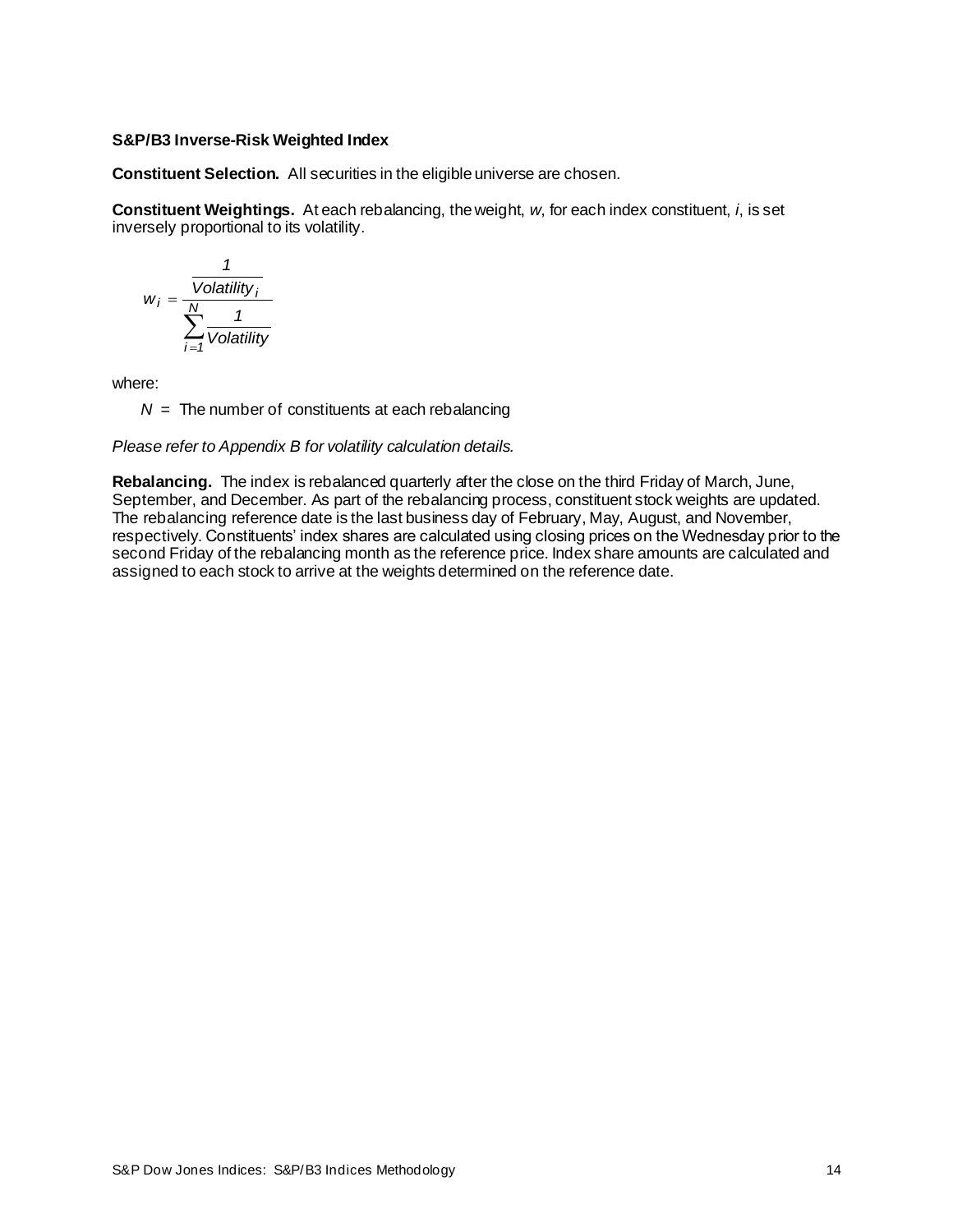### <span id="page-15-0"></span>**S&P/B3 Low Volatility Index**

**Constituent Selection.** The top 25% of securities in the eligible universe, based on count and volatility, are chosen, subject to a minimum count of 25 stocks.

The selection of index constituents is done as follows:

- 1. Using available price return data for the trailing one year of trading days leading up to the index rebalancing reference date, the volatilities of the stocks within the eligible universe are calculated.
- 2. Stocks meeting eligibility requirements as described under *Eligibility Criteria* are, then, ranked in descending order based on the inverse of their realized volatility.
- 3. Stocks ranked within the top 20% of the eligible universe stock count are automatically chosen for index inclusion.
- 4. Stocks which are current constituents that fall within the top 30% of the eligible universe stock count are then chosen for index inclusion-.
- 5. If at this point the minimum stock count or 25% of the stocks in the eligible universe based on count have not been chosen, the remaining stocks are chosen in descending order based on the inverse of their realized volatility.

**Constituent Weightings.** At each rebalancing, the weight, *w*, for each index constituent, *i*, is set inversely proportional to its volatility and no single stock's weight can exceed 10% of the index.

$$
w_{i} = \frac{\frac{1}{\text{Volatility}_{i}}}{\sum_{i=1}^{N} \frac{1}{\text{Volatility}}}
$$

where:

*N* = The number of constituents at each rebalancing.

#### *Please refer to Appendix B for volatility calculation details.*

**Rebalancing.** The index is rebalanced quarterly after the close on the third Friday of March, June, September and December. As part of the rebalancing process, constituent stock weights are updated. The rebalancing reference date is the last business day of February, May, August and November, respectively. Constituents' index shares are calculated using closing prices on the Wednesday prior to the second Friday of the rebalancing month as the reference price. Index share amounts are calculated and assigned to each stock to arrive at the weights determined on the reference date.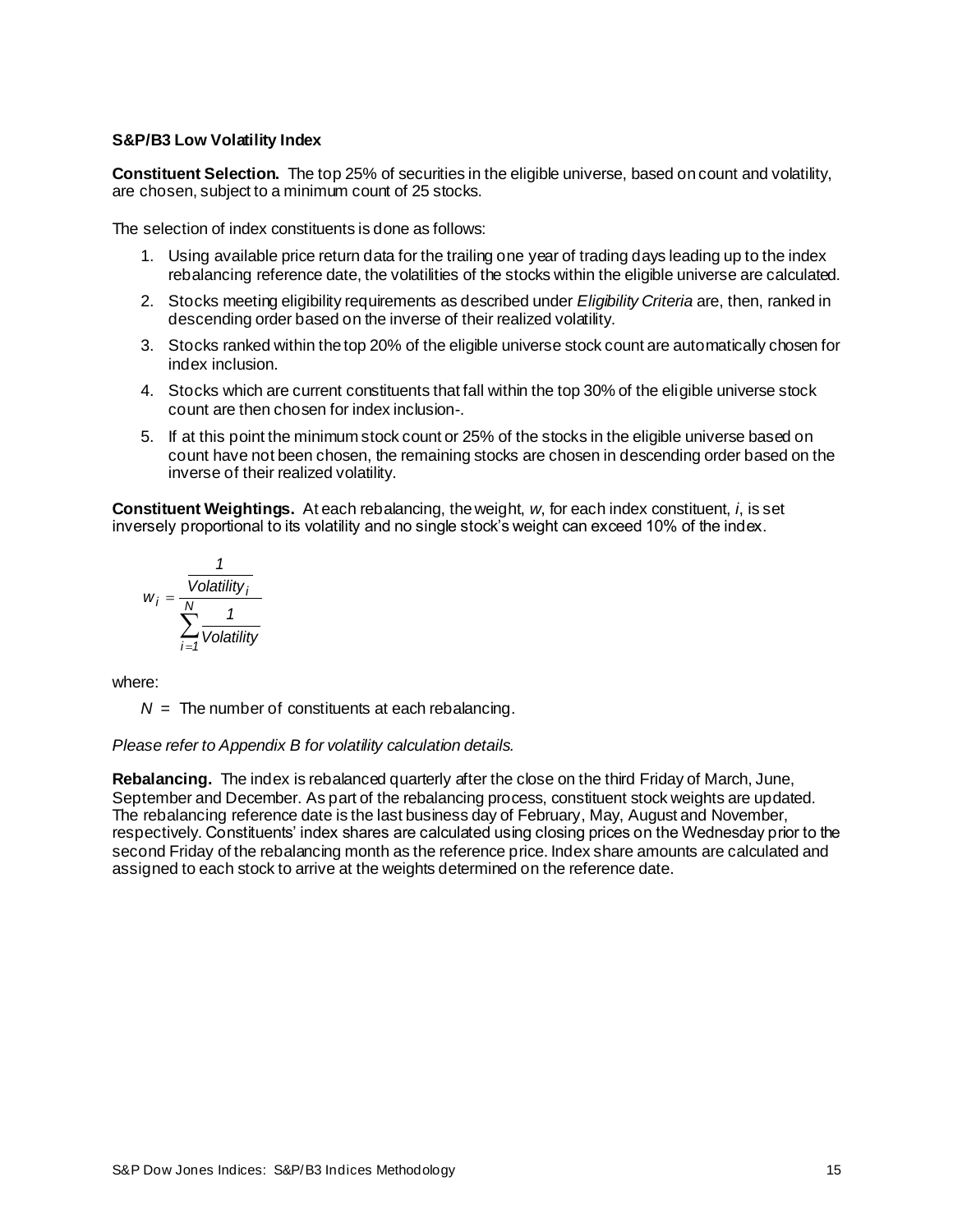### <span id="page-16-0"></span>**S&P/B3 Momentum Index**

**Constituent Selection.** The top 25% of securities in the eligible universe, based on momentum scores, are chosen, subject to a minimum count of 25 stocks. The momentum score of each stock is updated semi-annually at the March and September index rebalancings.

**Buffer Rule.** In order to reduce turnover, a 25% buffer rule based on the winsorized z-score is applied to the security selection at each rebalancing and is implemented as follows:

- 1. Stocks are ranked based on momentum score and those ranked within the top 20% of the eligible universe stock count are automatically chosen for index inclusion.
- 2. All stocks which are current constituents that fall within the top 30% of the eligible universe stock count are then chosen for index inclusion in order of their momentum score.
- 3. If at this point the minimum stock count or 25% of the stocks in the eligible universe have not been chosen, the remaining stocks are chosen based on their momentum score.

**Constituent Weightings.** For a given rebalancing date, all the securities eligible for inclusion in the index are weighted by the product of their market capitalization in the index universe and their momentum score, subject to security constraints. The maximum weight of each security is the lesser of 9% and three times its market capitalization weight in the index.

*Please refer to Appendix C for details of the momentum score computation.*

**Float Adjustment.** All issues in the index are assigned a float factor, called an Investable Weight Factor (IWF). The IWF ranges between 0 and 1 and is an adjustment factor that accounts for the publicly available shares of a company. IWFs are reviewed annually and the float-adjusted shares are used in the calculation of each stock's momentum weight.

### *Please refer to the S&P Dow Jones' Float Adjustment Methodology for a detailed description of float adjustment and Investable Weight Factor (IWF).*

**Rebalancing.** The index is rebalanced semi-annually after the close on the third Friday of March and September. As part of the rebalancing process, constituent stock weights are updated. The rebalancing reference date is the last business day of February and August, respectively. Weights calculated as a result of the reference date data are implemented in the index using closing prices as of the respective rebalancing reference date.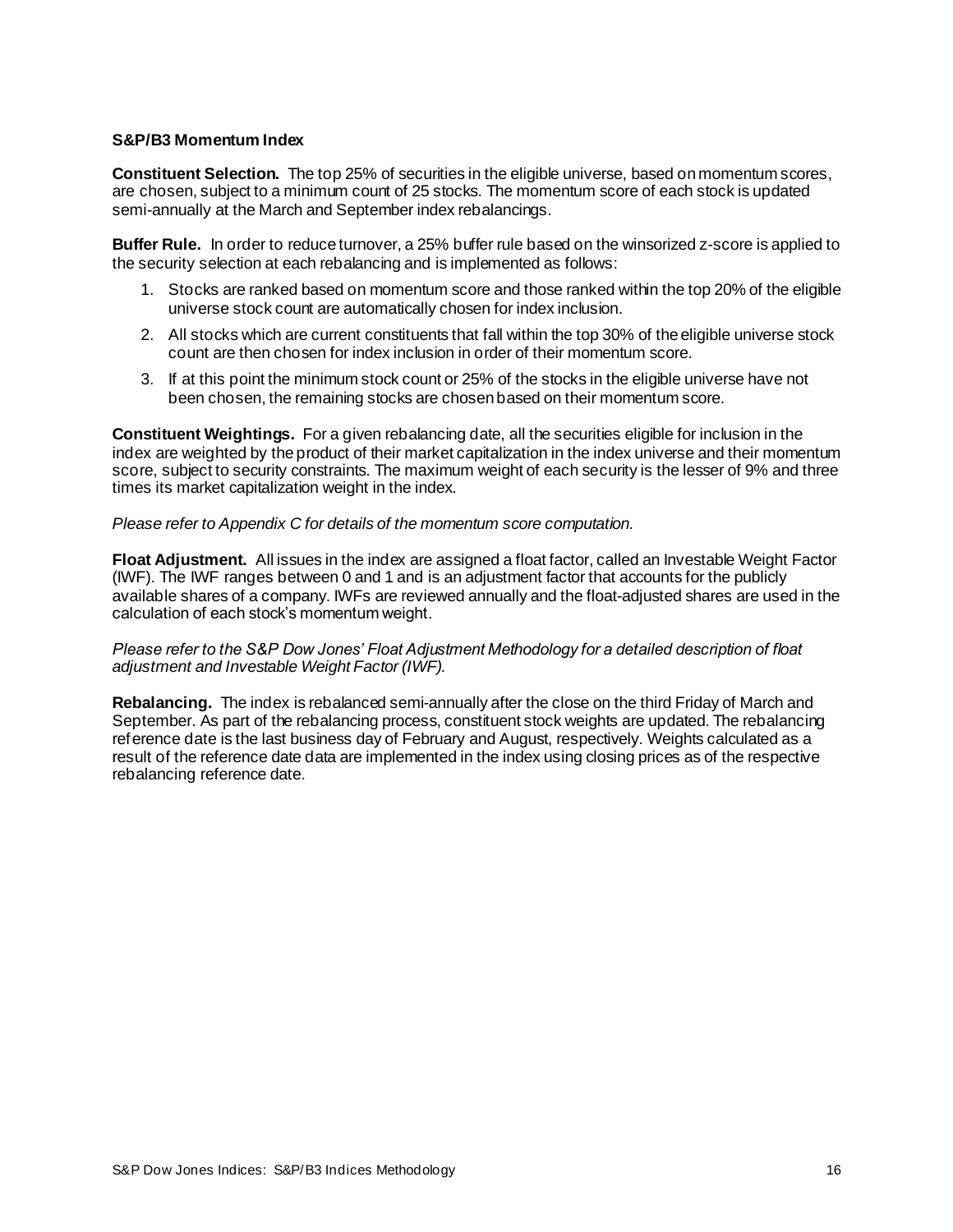### <span id="page-17-0"></span>**S&P/B3 Quality Index**

**Constituent Selection.** The top 25% of securities in the eligible universe, based on quality scores, are chosen, subject to a minimum count of 25 stocks. The quality score of each stock is derived from its return-on-equity, accruals ratio and financial leverage ratio. The quality score of each stock is updated semi-annually at the June and December index rebalancings.

**Buffer Rule.** A 25% buffer is applied to stocks already in the index in order to reduce portfolio turnover and is implemented as follows:

- 1. Stocks are ranked based on quality score and those ranked within the top 20% of the eligible universe stock count are automatically chosen for index inclusion.
- 2. All stocks which are current constituents that fall within the top 30% of the eligible universe stock count are then chosen for index inclusion in order of their quality score.
- 3. If at this point the minimum stock count or 25% of stocks in the eligible universe have not been chosen, the remaining stocks are chosen based on their quality score.

**Constituent Weightings.** For a given rebalancing date, all the securities eligible for inclusion in the index are weighted by their quality score multiplied by their market capitalization, subject to a maximum GICS sector weight of 40% and a maximum single stock weight of 10%. Each stock's weight is floored at 0.05%.

### *Please refer to Appendix D for quality score calculation details.*

**Rebalancing.** The index is rebalanced semi-annually after the close on the third Friday of June and December. As part of the rebalancing process, constituent stock weights are updated. The rebalancing reference date is the last business day of May and November, respectively. Constituents' index shares are calculated using closing prices on the Wednesday prior to the second Friday of the rebalancing month as the reference price. Index share amounts are calculated and assigned to each stock to arrive at the weights determined on the reference date.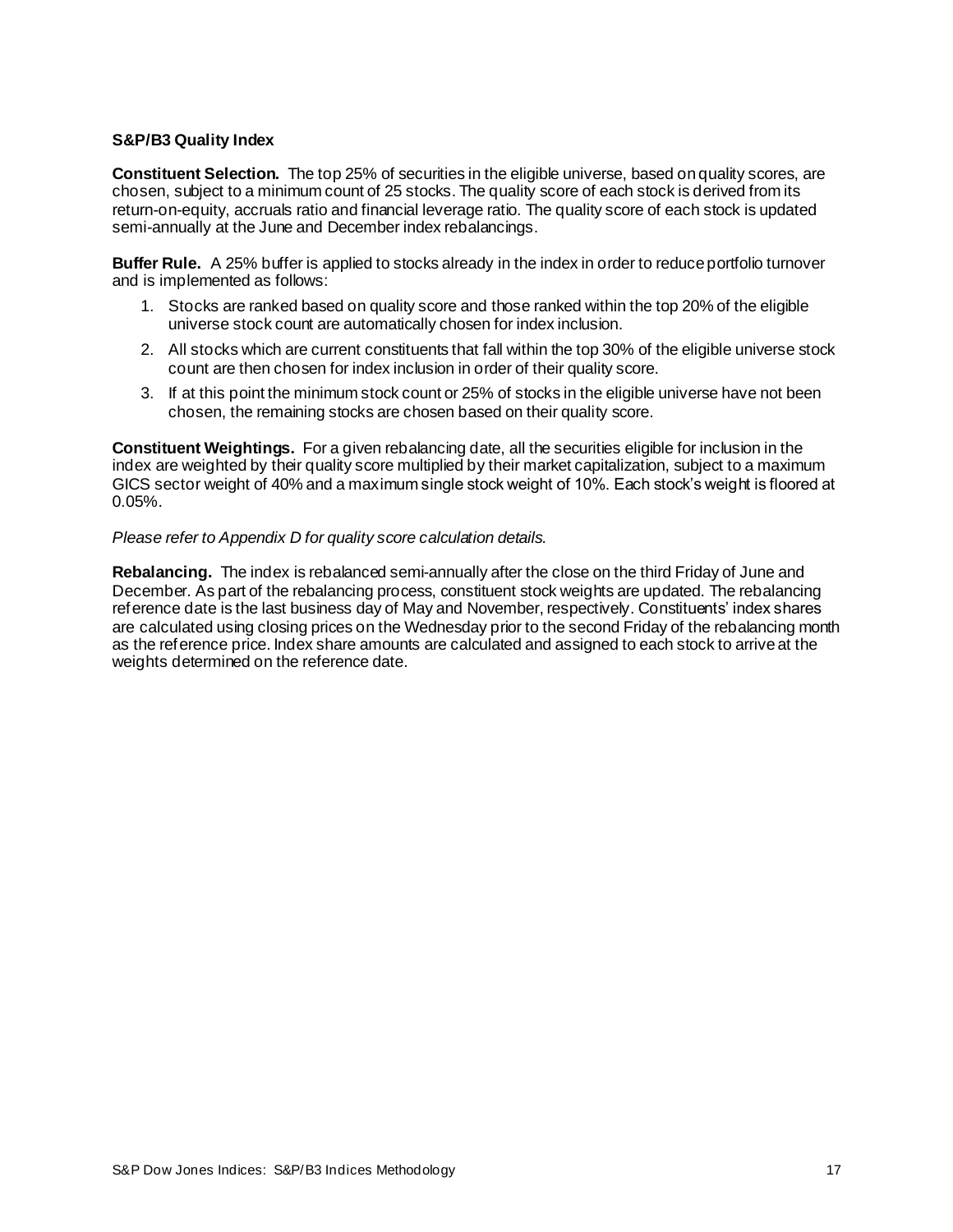### <span id="page-18-0"></span>**S&P/B3 Low Volatility High Dividend Index**

#### **Constituent Selection**

- 1. All stocks in the selection universe are ranked in descending order by their 12-month trailing dividend yield, calculated as the security's dividends per share for the prior 12 months divided by its corresponding stock price as of rebalancing reference date.
- 2. The top 50% stocks with the highest dividend yield are selected.
- 3. Using available price return data for the trailing one year trading days leading up to the index rebalancing reference date, the realized volatilities of the selected highest yielding stocks are calculated. Realized volatility is defined as the standard deviation of the security's daily price returns in local currency over the prior one year of trading days.
- 4. The selected highest yielding stocks are, then, ranked in ascending order by realized volatility. The top 60% securities with the lowest realized volatility form the index, subject to a minimum count of 20 stocks.
- 5. If, at this point, the minimum stock count of 20 has not been met, the remaining stocks are chosen based on the lowest realized volatility until the minimum count is reached.

**Constituent Weightings.** For a given rebalancing date, all the securities eligible for inclusion in the index are weighted by their trailing 12-month dividend yield, subject to the maximum weight of each security being the lower of 15% and five times its liquidity weight. Liquidity is based on the security's sixmonth MDVT.

Note that the capping algorithm redistributes the excess weight to the other stocks in proportion to their dividend yield weights. Where the capping algorithm fails, the liquidity weight cap will be relaxed by 0.5 in each iteration, until a solution is found.

**Rebalancing.** The index is rebalanced semi-annually after the close on the last business day of May and November. As part of the rebalancing process, index composition, and constituent stock weights are updated. The rebalancing reference date is the last business day of April and October, respectively. Index share amounts are calculated and assigned to each stock to arrive at the weights determined on the reference date.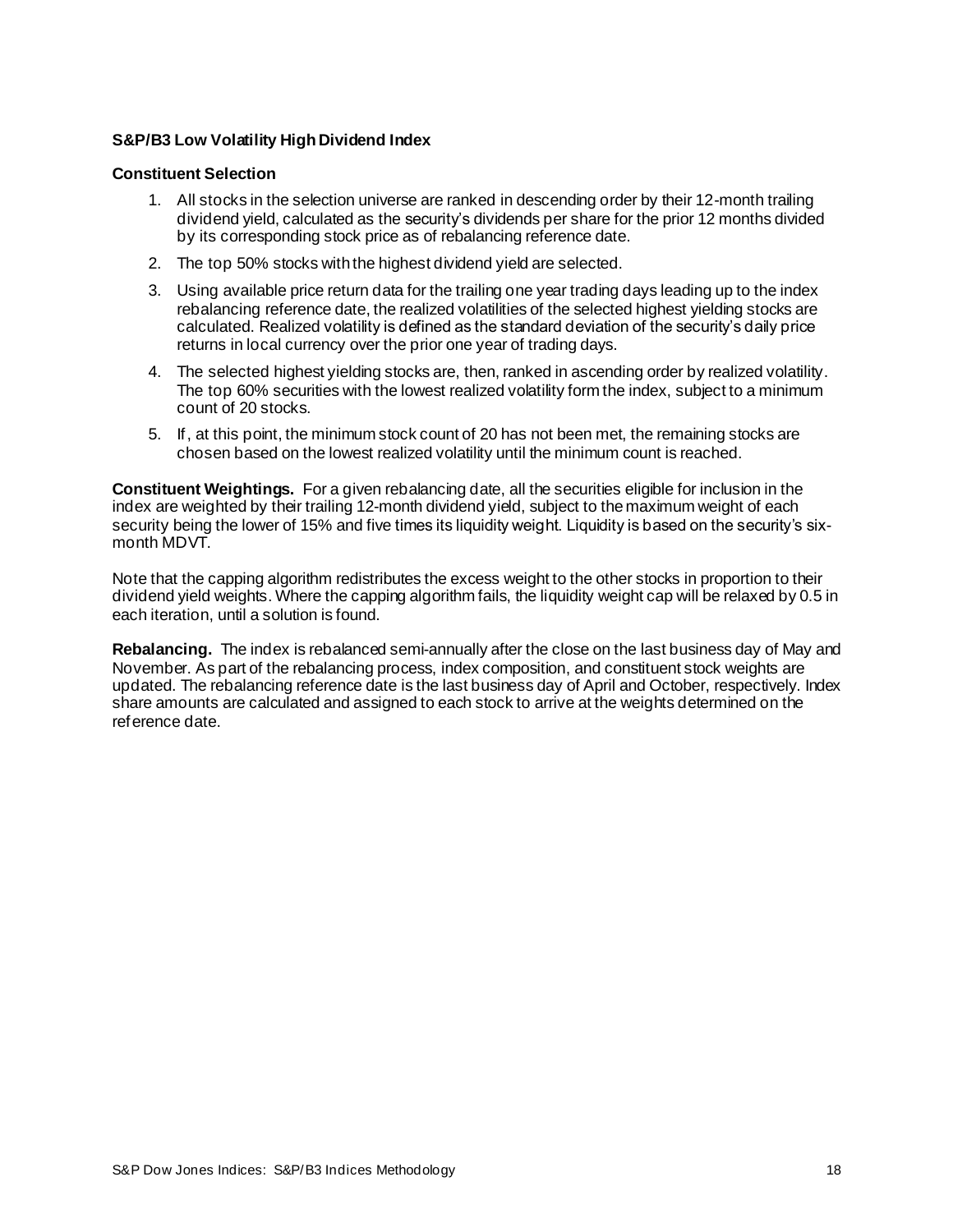### <span id="page-19-0"></span>**S&P/B3 SmallCap Select Index**

All stocks in the eligible universe are screened to verify index eligibility as defined in *Eligibility Criteria*. All stocks that meet all index eligibility criteria are further screened as follows:

**Liquidity and FMC.** At each rebalancing reference date companies are ranked based on liquidity and FMC. The two screens below are performed independently of the other, with those companies ranked within the percentiles defined below ineligible for index inclusion:

- 1. The 20% least liquid securities in the market (16% for current constituents), by six-month MDVT, are excluded.
- 2. The 20% smallest securities in the market (16% for current constituents), by FMC, are excluded.

**Positive Earnings.** At each rebalancing reference date, a company's prior two years of annual earnings must each be positive. Annual earnings are defined as trailing earnings per share (EPS) for all companies except for Real Estate Investment Trusts (REITs). EPS over the last twelve months is given preference over fiscal year earnings per share data. For REITs, annual earnings are defined as Funds-From-Operations (FFO), if available. If FFO is not available for a REIT, then EPS is used. REITs are determined by their GICS industry code (601010). Current constituents that post two consecutive years of negative earnings become ineligible.

**Constituent Selection.** At each rebalancing reference date companies in the eligible universe passing the liquidity and FMC screens are then screened for positive earnings. All remaining companies in the eligible universe are selected and form the index.

**Constituent Weightings.** The index is FMC weighted.

**Rebalancing.** The index is rebalanced semi-annually after the close on the third Friday of June and December. The fundamental data reference date is the last business day in May and November, respectively. In addition to the semi-annual rebalancings, the index undergoes a reweighting after the close of the third Friday in March and September. The reference dates are the last business days of February and August, respectively.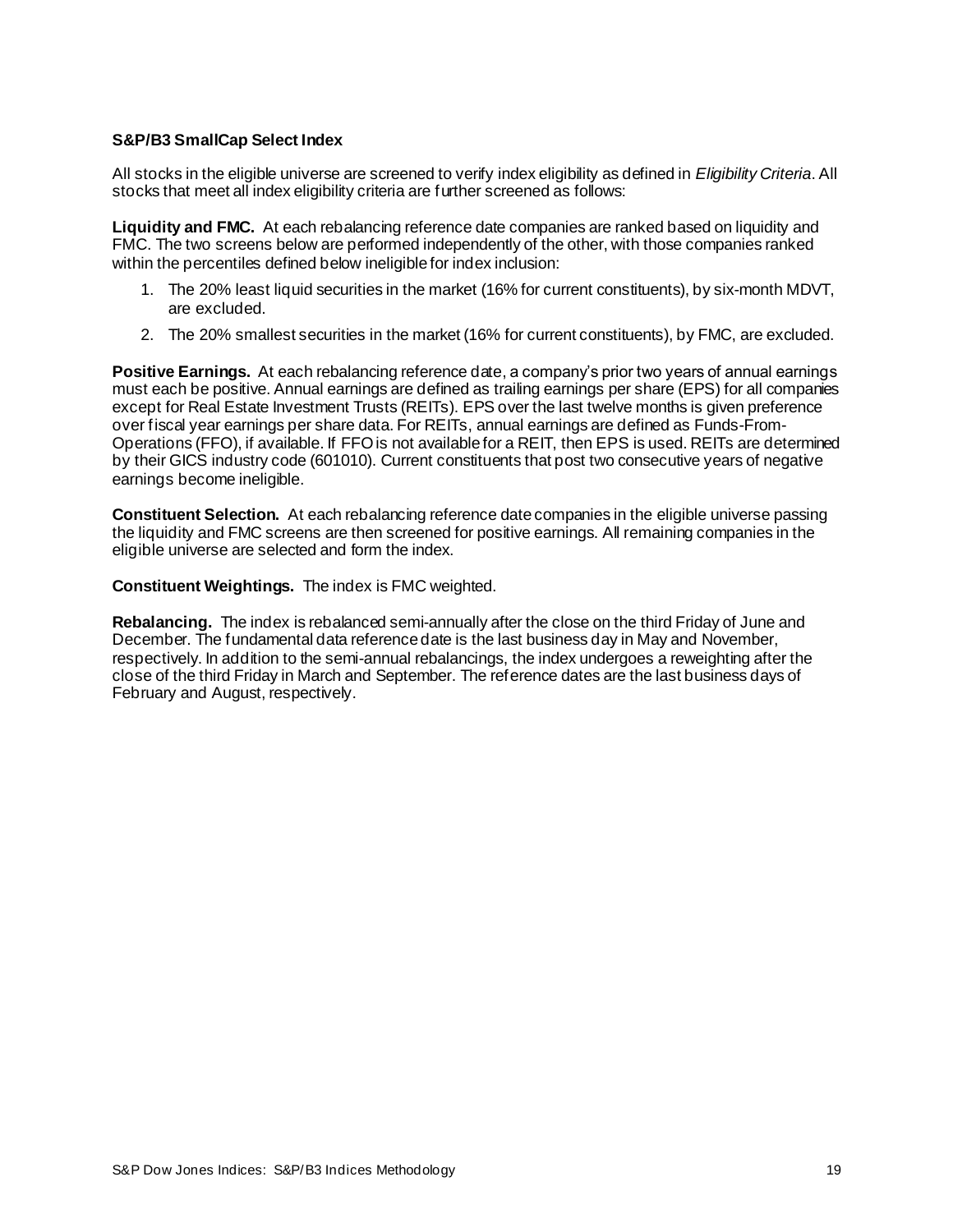### <span id="page-20-0"></span>**S&P/B3 Ingenius Index**

**Constituent Selection.** Eligible BDR´s underlying stocks (U.S. listings) are ranked in descending order based on the product of their respective stock Growth Score multiplied by their FMC prior to the rebalancing reference date. The highest ranked 15 stocks are selected for index inclusion, subject to a minimum of six. If six stocks are not selected the eligibility criteria is relaxed, with the highest ranked nonconstituent selected until the target constituent count is met.

**Constituent Weightings.** At each rebalancing and reweighting, constituents are weighted by Momentum score, subject to a single stock weight cap of 20%.

### *Please refer to Appendix C for information on momentum score computation.*

**Rebalancing.** Index composition is rebalanced annually, effective after the market close on the third Friday of September. The rebalancing reference date is the last business day of July. In addition, the index is reweighted quarterly, effective after the market close on the third Friday of March, June, and December. Constituents' index shares are calculated using closing prices on the Wednesday prior to the second Friday of the rebalancing month as the reference price. Index share amounts are calculated and assigned to each stock to arrive at the weights determined on the reference date.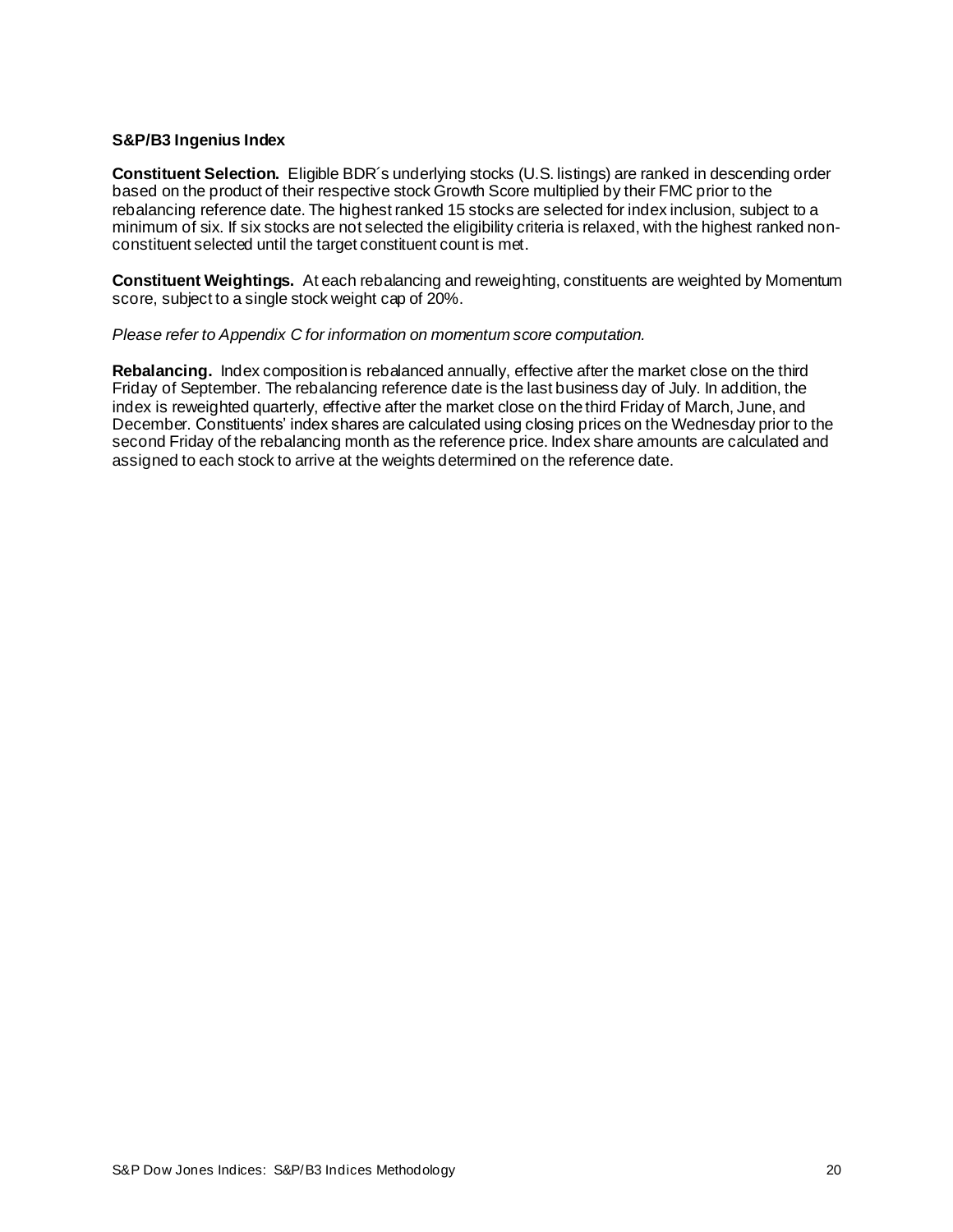### <span id="page-21-0"></span>**S&P/B3 Brazil ESG Index**

**Approach.** The index uses a transparent, rules-based approach to define eligible constituents and a constituent weighting process based on companies' ESG performance resulting from the 'Corporate Sustainability Assessment' (CSA) conducted by SAM.

SAM uses the CSA results to then calculate the S&P DJI ESG Scores that are used in the index methodology. A company's ESG score may either be calculated from data received directly by a company completing the comprehensive assessment (together with supporting documents), or – in the absence of this – by using publicly available information.

*For more information on SAM, please refer t[o https://www.spglobal.com/esg/csa/](https://www.spglobal.com/esg/csa/)*.

*For more information on S&P DJI ESG Scores, please refer to the S&P DJI ESG Scores Methodology*.

For the purposes of ESG assessment, companies are assigned to industries defined by SAM, and the assessment is largely specific to each industry. SAM uses GICS as its starting point for determining industry classification. At the industry group and sector levels, the SAM Industries match the standard GICS classifications, but some non-standard aggregations are done at the industry level.

**Constituent Selection.** At each rebalancing reference date, the securities that satisfy the requirements in *Eligibility Criteria* are selected and form the index.

**Constituent Weightings.** At each rebalancing reference date, the index is S&P DJI ESG score weighted, subject to a single security weight cap with each security's weight capped at the lower of 10% and four times its liquidity weight. Liquidity is based on the security's six-month MDVT. For multiple share classes, stock weight is split proportionally to the FMC of the company subject to the 10% company level cap and the stock liquidity weight cap.

Note that the capping algorithm redistributes the excess weight to the other stocks in proportion to their S&P DJI ESG Score weights. Where the capping algorithm fails, the liquidity weight cap will be increased by 0.5, repeated iteratively until a solution is found.

**Rebalancing.** The index rebalances annually, effective after the close of the last business day of April. The rebalancing reference date is after the close of the last business day of March. In addition, the index is reweighted quarterly in July, October, and January. The reweighting reference dates are after the close of the last business days of June, September and December, respectively. The quarterly reweighting process uses the same S&P DJI ESG Scores as the annual rebalancing in April.

**Quarterly Eligibility Review.** Index constituents are reviewed on a quarterly basis for ongoing eligibility under the Business Activities and UNGC exclusion criteria. Companies determined to be ineligible are removed from the index, effective after the close of the last business day of July, October, and January. The reference date for this review is the last business day of the previous month. No constituent will be added to the index as a result of any deletion that may take place.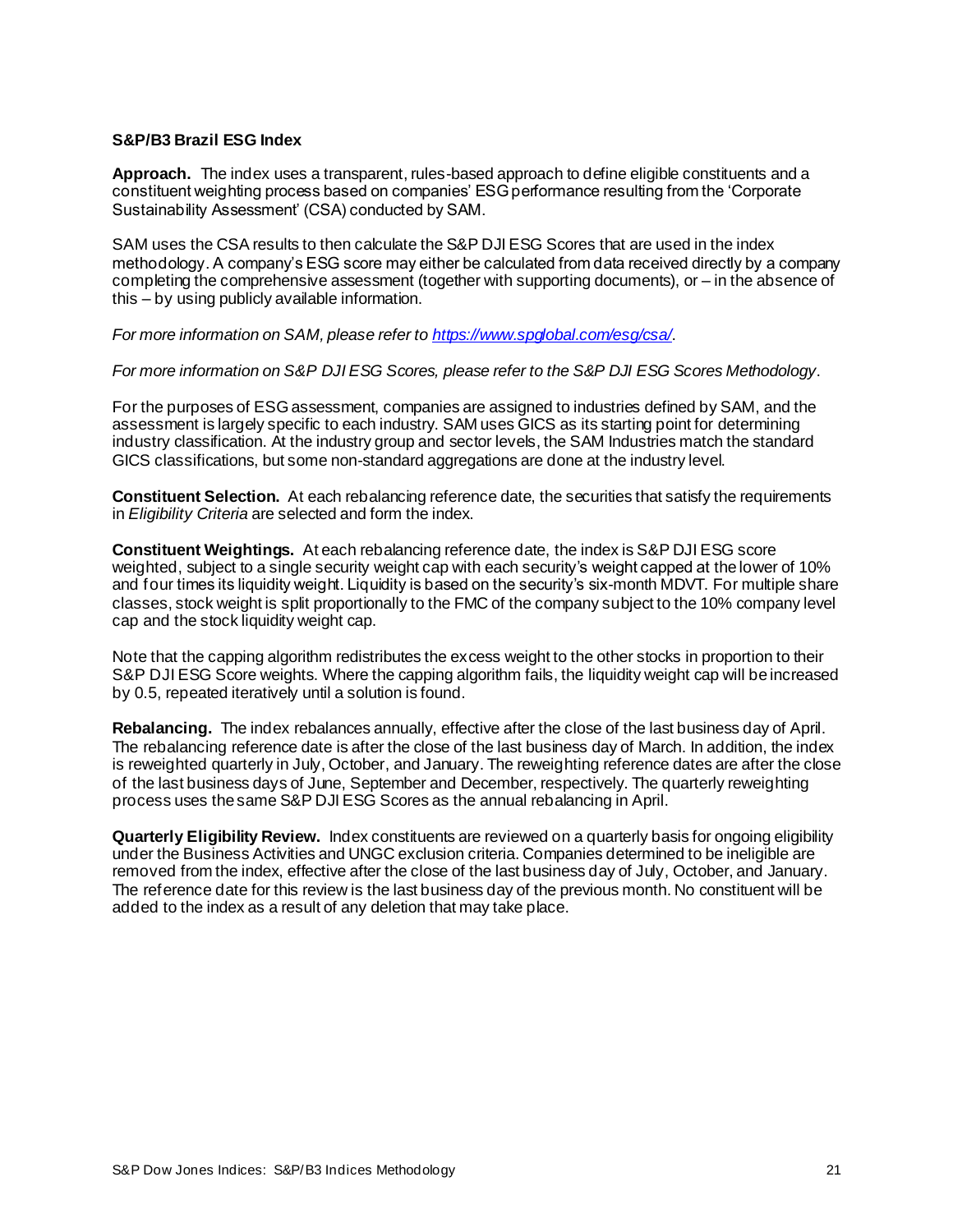### <span id="page-22-0"></span>Index Maintenance

### <span id="page-22-1"></span>**Index Calculations**

The indices are calculated by means of the divisor methodology used in all S&P Dow Jones Indices' equity indices.

*For more information on the index calculations for a particular index, please refer to the Capped and Non-Market Capitalization Weighted Indices sections of S&P Dow Jones Indices' Index Mathematics Methodology.*

### <span id="page-22-2"></span>**Additions and Deletions**

The majority of additions and deletions occur as part of the index rebalancings. Since the indices do not have a fixed number of constituents, additions to and deletions from an index may not be the same number.

**S&P/B3 Brazil ESG Index.** Index additions are generally made only during the annual rebalancing unless as a result of a spin-off or demerger from an existing constituent. Spun-off companies added following the composition reference date are assigned the same ESG Score as the parent company.

In addition, at the discretion of the Index Committee, a stock may be removed from the index if an MSA is raised.

**Spin-Offs.** For all the indices in this methodology except the S&P/B3 Non-State Owned Enterprises Index, the spun-off company is added to the index at a zero price and will be dropped from the index after the first day of regular way trading provided the drop event has been announced at least two days prior to the drop date. The S&P/B3 Non-State Owned Enterprises Index will keep the spun-off company in the index to be reevaluated at the subsequent annual rebalancing.

### <span id="page-22-3"></span>**Corporate Actions**

The table below details the most common corporate actions and index treatment for the following indices:

- 
- S&P/B3 Non-State Owned Enterprise Index S&P/B3 Quality Index
- 
- S&P/B3 Inverse-Risk Weighted Index S&P/B3 Ingenius Index
- 
- S&P/B3 High Beta Index S&P/B3 Momentum Index
	-
- S&P/B3 Enhanced Value Index S&P/B3 Low Volatility High Dividend Index
	-
	- S&P/B3 Low Volatility Index S&P/B3 Brazil ESG Index

| <b>Corporate Action</b>                                     | <b>Adjustment Made to Index</b>                                                                                                 | <b>Divisor Adjustment?</b> |
|-------------------------------------------------------------|---------------------------------------------------------------------------------------------------------------------------------|----------------------------|
| Spin-off                                                    | Please refer to the Treatment of Spin-offs in S&P Dow Jones Indices' Equity Indices Policies                                    |                            |
|                                                             | & Practices Methodology.                                                                                                        |                            |
| <b>Rights Offering</b>                                      | The price is adjusted to the Price of the Parent Company minus<br>(the Price of the Rights Offering/Rights Ratio). Index shares | No                         |
|                                                             | change so that the company's weight remains the same as its<br>weight before the rights offering.                               |                            |
| Stock Dividend, Stock Split,                                | Index shares are multiplied by and price is divided by the split                                                                | No                         |
| <b>Reverse Stock Split</b>                                  | factor.                                                                                                                         |                            |
| Share Issuance, Share                                       | None.                                                                                                                           | <b>No</b>                  |
| Repurchase, Equity Offering or<br><b>Warrant Conversion</b> |                                                                                                                                 |                            |
|                                                             |                                                                                                                                 |                            |
| Special Dividends                                           | Price of the stock making the special dividend payment is reduced                                                               | Yes                        |
|                                                             | by the per share special dividend amount after the close of trading                                                             |                            |
|                                                             | on the day before the dividend ex-date.                                                                                         |                            |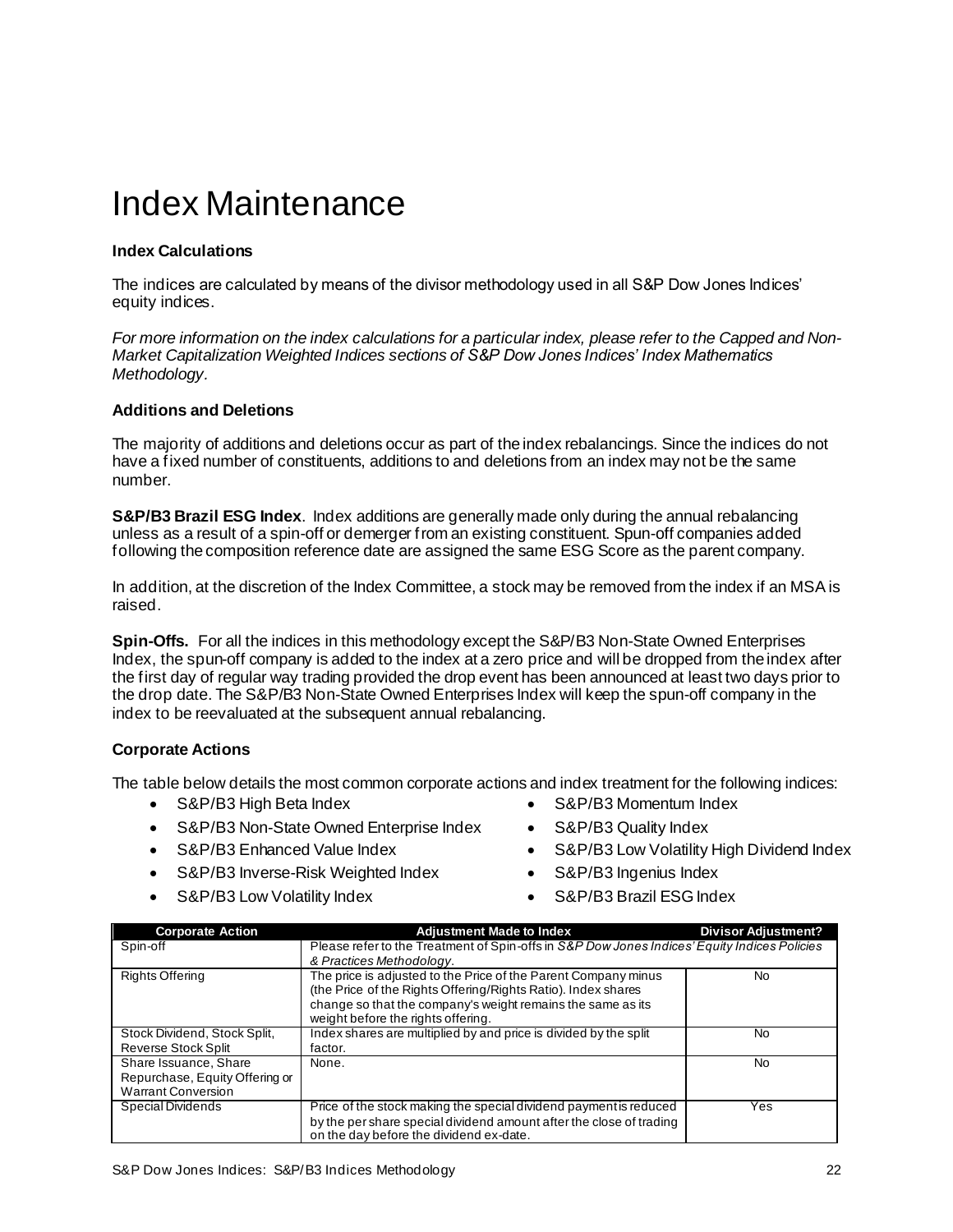| <b>Corporate Action</b>   | <b>Adjustment Made to Index</b>                                                                                                                                                                                                                    | <b>Divisor Adjustment?</b> |
|---------------------------|----------------------------------------------------------------------------------------------------------------------------------------------------------------------------------------------------------------------------------------------------|----------------------------|
| <b>Constituent Change</b> | Except for spin-offs, there are no intra-rebalancing additions.                                                                                                                                                                                    |                            |
|                           | Deletions due to delistings, acquisition or any other corporate<br>event resulting in the deletion of the stock from the index will<br>cause the weights of the rest of the stocks in the index to change.<br>Relative weights will stay the same. | Yes                        |

*For more information, please refer to S&P Dow Jones Indices' Equity Indices Policies & Practices Methodology.*

### <span id="page-23-0"></span>**GICS Reclassifications**

**S&P/B3 Ingenius Index.** Constituents' whose GICS classification changes intra-rebalancing to a noneligible GICS are held until the subsequent rebalancing.

### <span id="page-23-1"></span>**Other Adjustments**

In cases where there is no achievable market price for a stock being deleted, it can be removed at a zero or minimal price at the Index Committee's discretion, in recognition of the constraints faced by investors in trading bankrupt or suspended stocks.

### <span id="page-23-2"></span>**Currency of Calculation and Additional Index Return Series**

The indices are calculated in Brazilian reals and U.S. dollars.

Real-time spot Forex rates, as supplied by Refinitiv, are used for ongoing real-time index calculation.

WM/Refinitiv foreign exchange rates are taken daily at 04:00 PM London time and used in the calculation of the index. These mid-market fixings are calculated by the WM Company based on Refinitiv' data and appear on Refinitiv pages WMRA.

In addition to the indices detailed in this methodology, additional return series versions of the indices may be available, including, but not limited to: currency, currency hedged, decrement, fair value, inverse, leveraged, and risk control versions. For a list of available indices, please refer to the *[S&P DJI](https://www.spglobal.com/spdji/en/governance/methodology-and-regulatory-status/)  [Methodology & Regulatory Status Database](https://www.spglobal.com/spdji/en/governance/methodology-and-regulatory-status/)*.

*For information on the index calculation, please refer to S&P Dow Jones Indices' Index Mathematics Methodology.*

*For the inputs necessary to calculate certain types of indices, including decrement, dynamic hedged, fair value, and risk control indices, please refer to the Parameters documents available at [www.spglobal/spdji.com](http://www.spdji.com/).*

### <span id="page-23-3"></span>**Base Dates and History Availability**

Index history availability, base dates, and base values are shown in the table below.

| <b>Index</b>                              | <b>Launch Date</b> | <b>First Value Date</b> | <b>Base Date</b>         | <b>Base Value</b> |
|-------------------------------------------|--------------------|-------------------------|--------------------------|-------------------|
| S&P/B3 High Beta Index                    | 01/21/2019         | 03/22/1999              | 03/22/1999               | 1000              |
| S&P/B3 Non-State Owned Enterprise Index   | 06/01/2017         | 03/18/2005              | 03/18/2005               | 1000              |
| S&P/B3 Enhanced Value Index               | 04/30/2015         | 12/17/1999              | 12/17/1999               | 1000              |
| S&P/B3 Inverse-Risk Weighted Index        | 04/30/2015         | 09/17/1999              | 09/17/1999               | 1000              |
| S&P/B3 Low Volatility Index               | 04/30/2015         | 09/17/1999              | 09/17/1999               | 1000              |
| S&P/B3 Momentum Index                     | 04/30/2015         | 06/30/1999              | 06/30/1999               | 1000              |
| S&P/B3 Quality Index                      | 04/30/2015         | 12/17/1999              | 12/17/1999               | 1000              |
| S&P/B3 Low Volatility High Dividend Index | 08/07/2019         | 05/31/2007              | 05/31/2007               | 1000              |
| S&P/B3 SmallCap Select Index              | 01/20/2020         | 12/17/1999              | $\frac{12}{12}$ /17/1999 | 100               |
| S&P/B3 Ingenius Index                     | 05/11/2020         | 09/19/2014              | 09/19/2014               | 100               |
| S&P/B3 Brazil ESG Index                   | 08/31/2020         | 04/30/2014              | 04/30/2014               | 100               |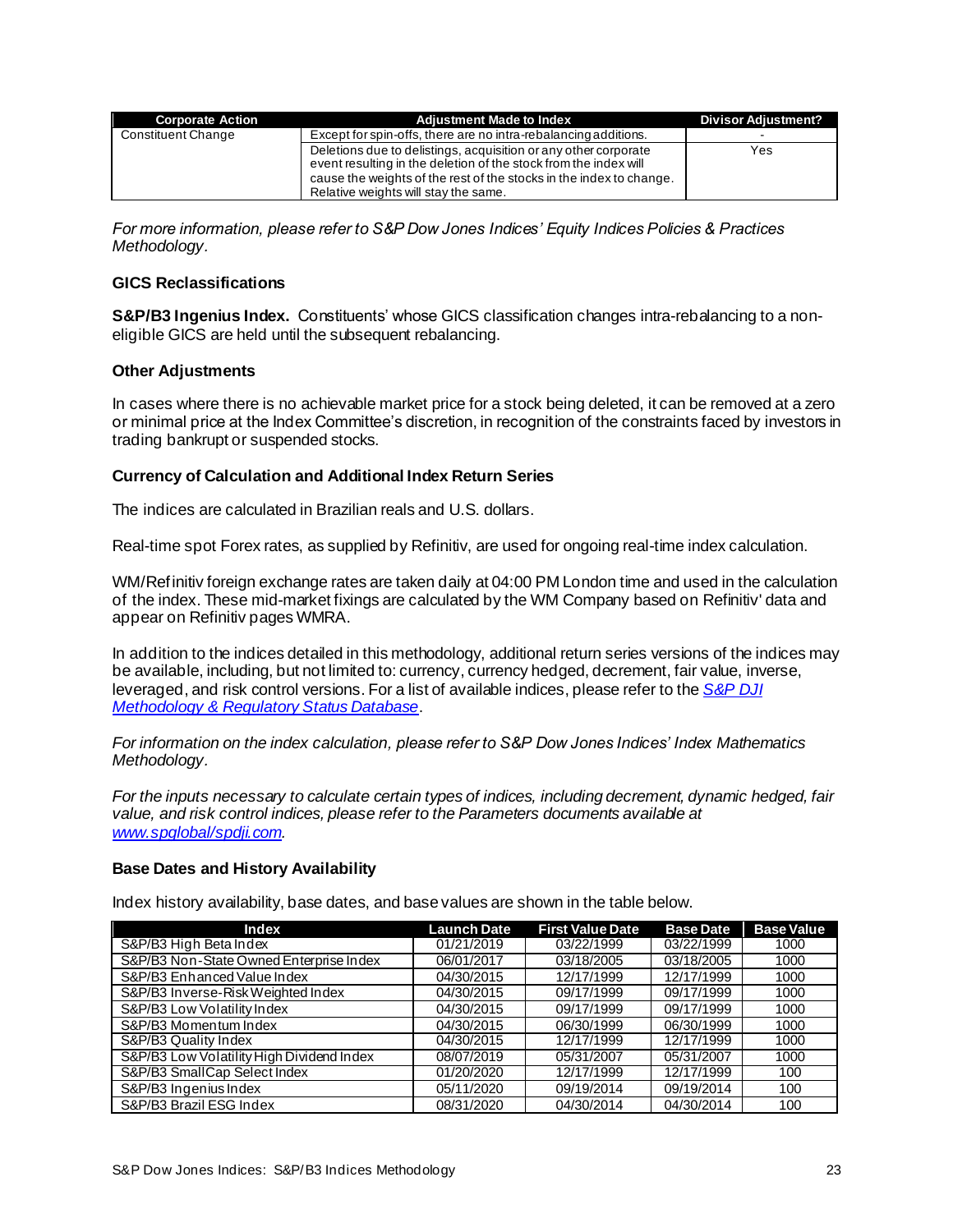### <span id="page-24-0"></span>Index Data

### <span id="page-24-1"></span>**Calculation Return Types**

S&P Dow Jones Indices calculates multiple return types, which vary based on the treatment of regular cash dividends. The classification of regular cash dividends is determined by S&P Dow Jones Indices.

- Price Return (PR) versions are calculated without adjustments for regular cash dividends.
- Gross Total Return (TR) versions reinvest regular cash dividends at the close on the ex-date without consideration for withholding taxes.
- Net Total Return (NTR) versions, if available, reinvest regular cash dividends at the close on the ex-date after the deduction of applicable withholding taxes.

In the event there are no regular cash dividends on the ex-date, the daily performance of all three indices will be identical.

For a complete list of indices available, please refer to the daily index levels file (".SDL").

*For more information on the classification of regular versus special cash dividends as well as the tax rates used in the calculation of net return, please refer to S&P Dow Jones Indices' Equity Indices Policies & Practices Methodology*.

*For more information on the calculation of return types, please refer to S&P Dow Jones Indices' Index Mathematics Methodology*.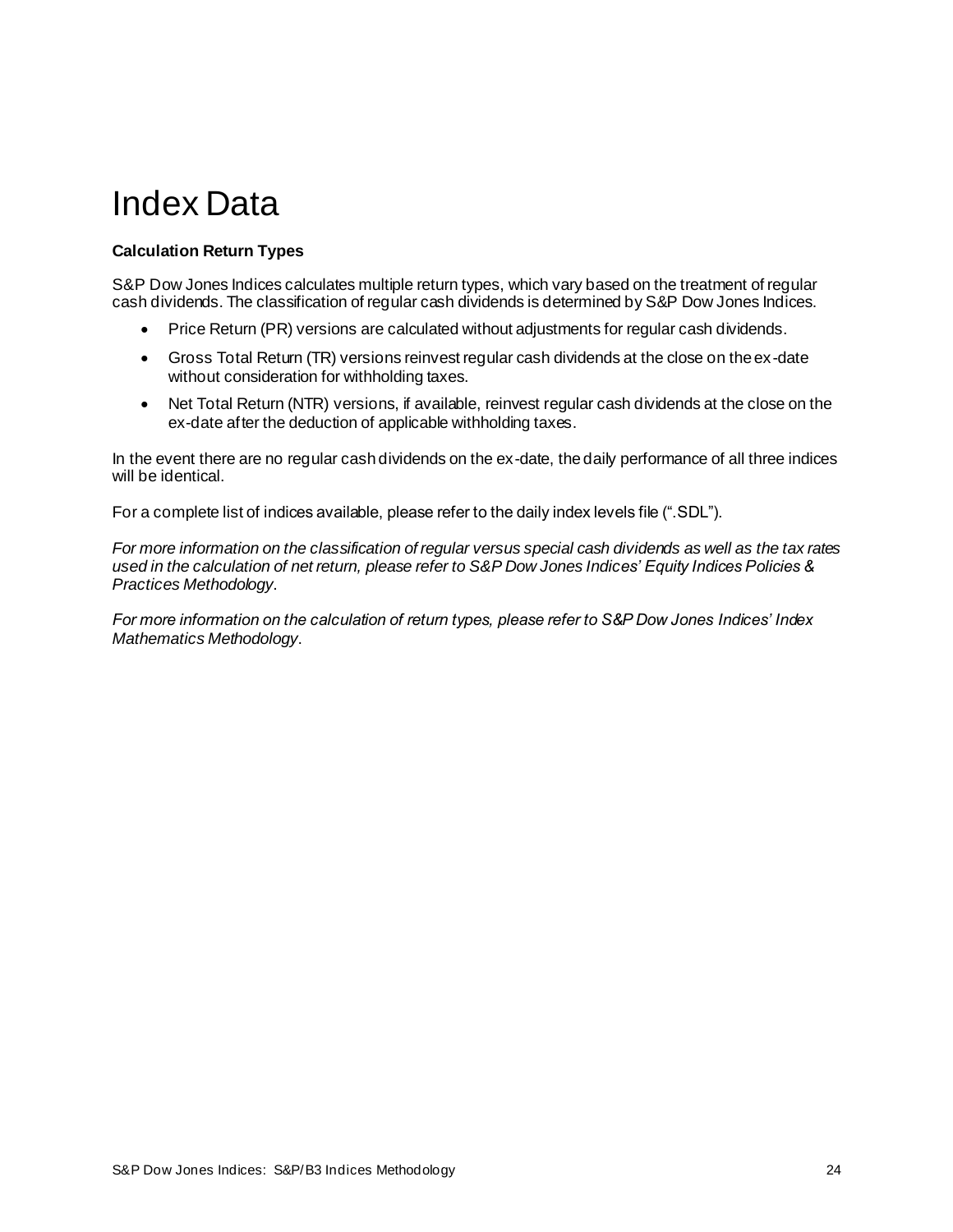# <span id="page-25-0"></span>Index Governance

### <span id="page-25-1"></span>**Index Committee**

The indices are maintained by the S&P/B3 Equity Index Committee. The Index Committee meets regularly. All committee members are full-time professional members of S&P Dow Jones Indices and B3's staff. At each meeting, the Index Committee reviews pending corporate actions that may affect index constituents, statistics comparing the composition of the indices to the market, companies that are being considered as candidates for addition to an index, and any significant market events. In addition, the Index Committee may revise index policy covering rules for selecting companies, treatment of dividends, share counts or other matters.

S&P Dow Jones Indices considers information about changes to its indices and related matters to be potentially market moving and material. Therefore, all Index Committee discussions are confidential.

S&P Dow Jones Indices' Index Committees reserve the right to make exceptions when applying the methodology if the need arises. In any scenario where the treatment differs from the general rules stated in this document or supplemental documents, clients will receive sufficient notice, whenever possible.

In addition to the daily governance of indices and maintenance of index methodologies, at least once within any 12-month period, the Index Committee reviews the methodology to ensure the indices continue to achieve the stated objectives, and that the data and methodology remain effective. In certain instances, S&P Dow Jones Indices may publish a consultation inviting comments from external parties.

*For information on Quality Assurance and Internal Reviews of Methodology, please refer to S&P Dow Jones Indices' Equity Indices Policies & Practices Methodology*.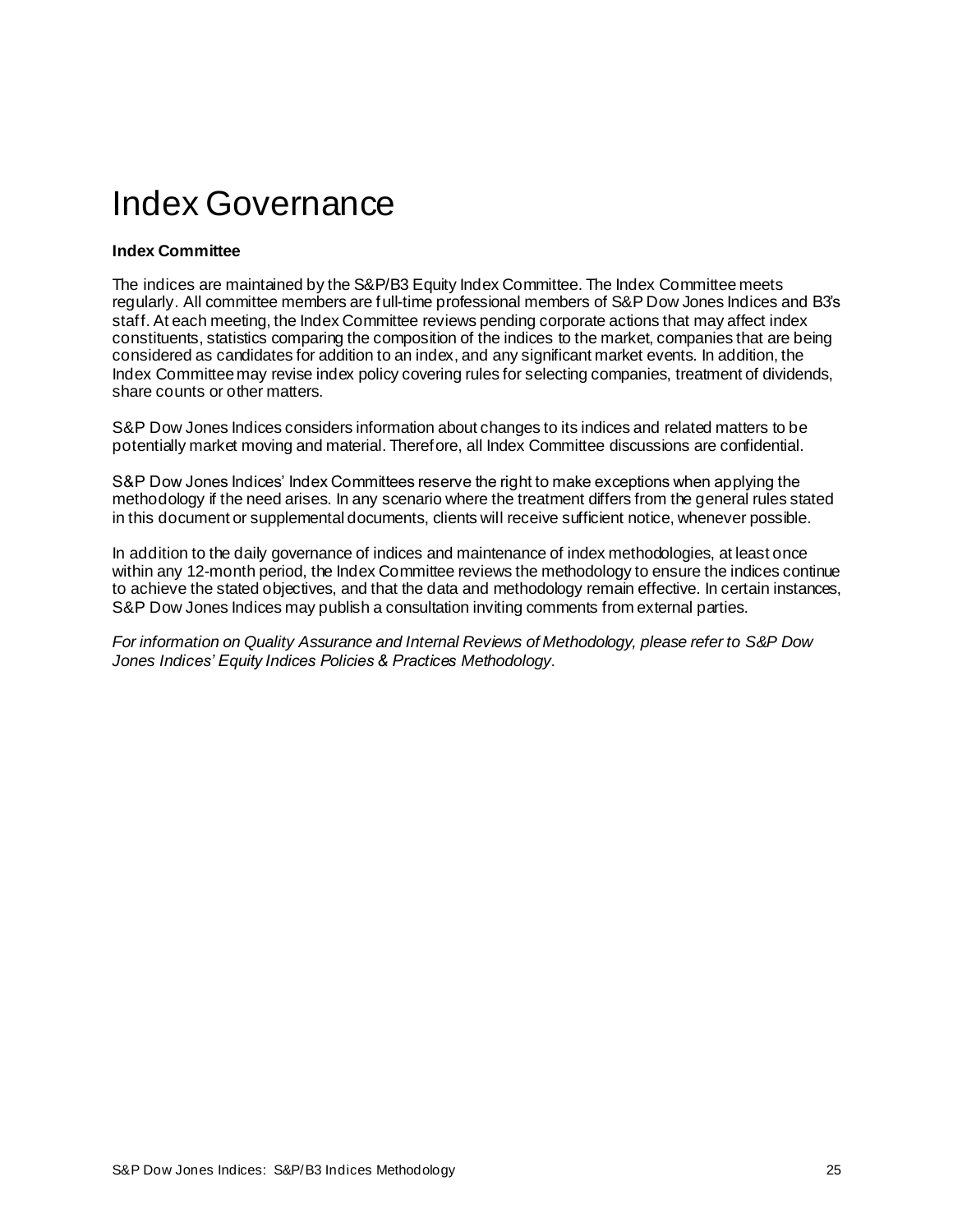# <span id="page-26-0"></span>Index Policy

### <span id="page-26-1"></span>**Announcements**

All index constituents are evaluated daily for data needed to calculate index levels and returns. All events affecting the daily index calculation are typically announced in advance via the Index Corporate Events report (SDE), delivered daily to all clients. Any unusual treatment of a corporate action or short notice of an event may be communicated via email to clients.

*For more information, please refer to the Announcements section of S&P Dow Jones Indices' Equity Indices Policies & Practices Methodology.*

### <span id="page-26-2"></span>**Pro-forma Files**

In addition to the corporate events file (.SDE), S&P Dow Jones Indices provides constituent pro-forma files each time the indices rebalance. The pro-forma file is typically provided daily in advance of the rebalancing date and contains all constituents and their corresponding weights and index shares effective for the upcoming rebalancing. Since index shares are assigned based on reference prices prior to the rebalancing, the actual weight of each stock at the rebalancing differs from these weights due to market movements.

*Please visi[t www.spglobal/spdji.com](http://www.spdji.com/) for a complete schedule of rebalancing timelines and pro-forma delivery times.*

### <span id="page-26-3"></span>**Holiday Schedule**

The indices are calculated daily when the Brazilian equity markets are open.

<span id="page-26-4"></span>*A complete holiday schedule for the year is available a[t www.spglobal/spdji.com](http://www.spdji.com/).* 

### **Rebalancing**

The Index Committee may change the date of a given rebalancing for reasons including market holidays occurring on the scheduled rebalancing date. Any such change will be announced with proper advance notice where possible.

### <span id="page-26-5"></span>**Unexpected Exchange Closures**

For information on Unexpected Exchange Closures, please refer to S&P Dow Jones Indices' Equity Indices Policies & Practices Methodology*.*

### <span id="page-26-6"></span>**Recalculation Policy**

For information on the recalculation policy, please refer to S&P Dow Jones Indices' Equity Indices Policies & Practices Methodology.

### <span id="page-26-7"></span>**Real-Time Calculation**

Real-time, intra-day, index calculations are executed for certain indices, whenever B3 is open. Real-time indices are not restated.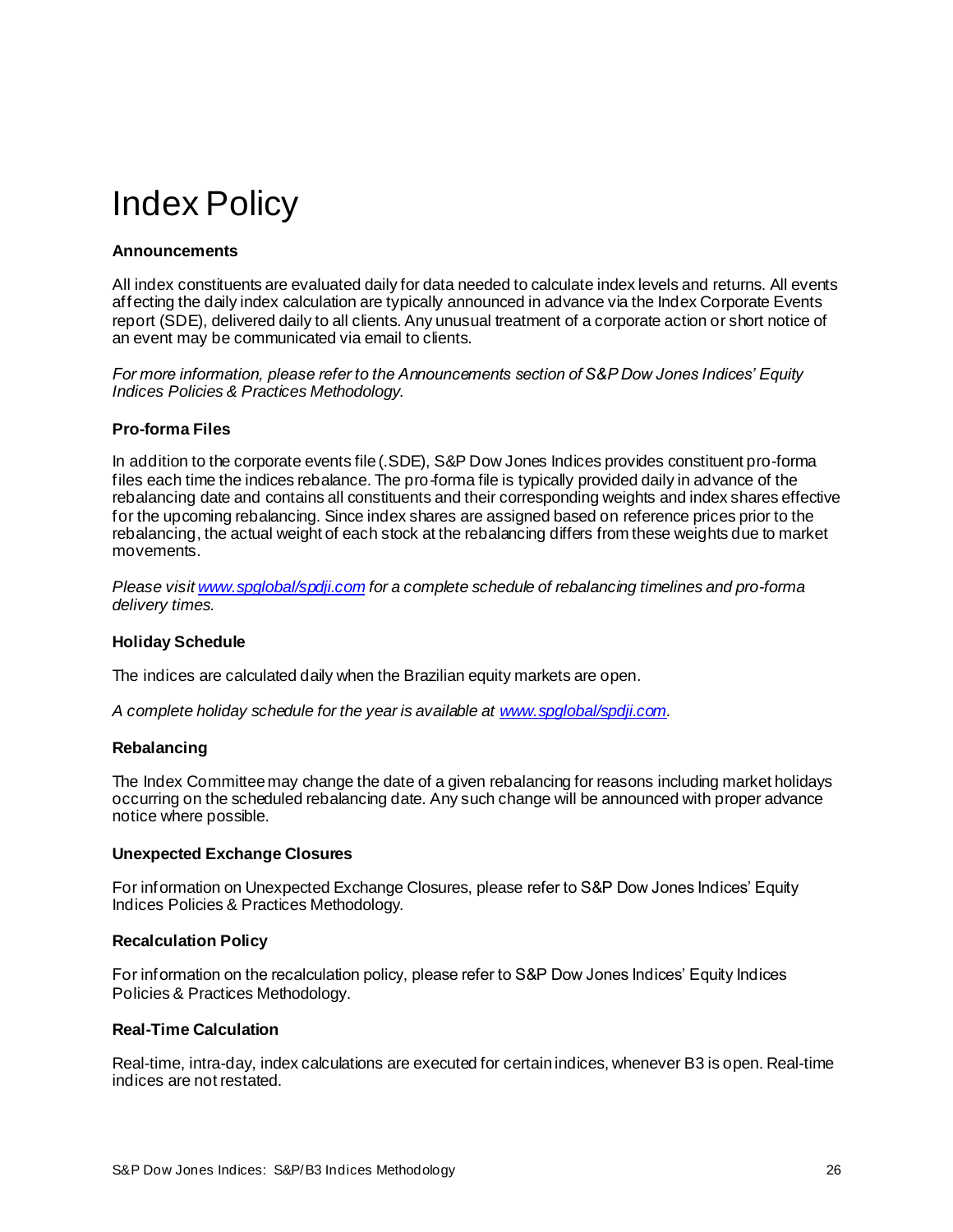*For information on Calculations and Pricing Disruptions, Expert Judgment and Data Hierarchy, please refer to S&P Dow Jones Indices' Equity Indices Policies & Practices Methodology*.

### <span id="page-27-0"></span>**Contact Information**

For any questions regarding an index, please contact[: index\\_services@spglobal.com](mailto:index_services@spglobal.com).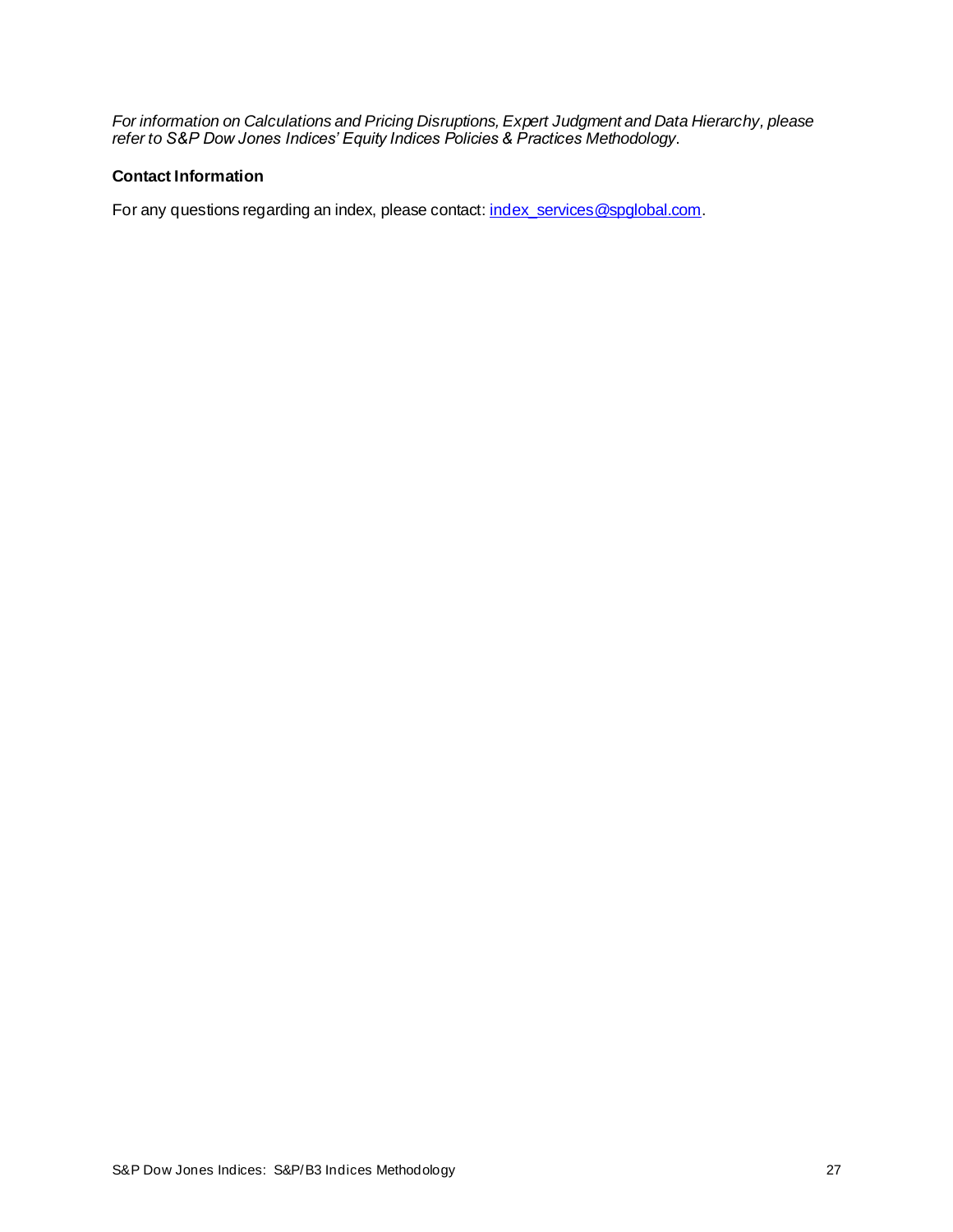### <span id="page-28-0"></span>Index Dissemination

Index levels are available through S&P Dow Jones Indices' Web site at *[www.spglobal/spdji.com](http://www.spdji.com/),* major quote vendors (see codes below), numerous investment-oriented Web sites, and various print and electronic media.

### <span id="page-28-1"></span>**Tickers**

The table below lists headline indices covered by this document. All versions of the below indices that may exist are also covered by this document. Please refer to the *[S&P DJI Methodology & Regulatory](https://www.spglobal.com/spdji/en/governance/methodology-and-regulatory-status/)  [Status Database](https://www.spglobal.com/spdji/en/governance/methodology-and-regulatory-status/)* for a complete list of indices covered by this document.

| <b>Index (Currency)</b>                        | <b>Return Type</b>      | <b>Bloomberg</b> |
|------------------------------------------------|-------------------------|------------------|
| S&P/B3 High Beta (USD)                         | Price Return            | <b>SPBOHBBP</b>  |
|                                                | <b>Total Return</b>     | <b>SPBOHBBT</b>  |
|                                                | <b>Net Total Return</b> |                  |
| S&P/B3 High Beta (BRL)                         | <b>Price Return</b>     | <b>SPBOHBUP</b>  |
|                                                | <b>Total Return</b>     | <b>SPBOHBUT</b>  |
|                                                | <b>Net Total Return</b> |                  |
| S&P/B3 Non-State Owned Enterprises Index (USD) | <b>Price Return</b>     | <b>SPBRXSUP</b>  |
|                                                | <b>Total Return</b>     | <b>SPBRXSUT</b>  |
|                                                | <b>Net Total Return</b> | <b>SPBRXSUN</b>  |
| S&P/B3 Non-State Owned Enterprises Index (BRL) | <b>Price Return</b>     | <b>SPBRXSBP</b>  |
|                                                | <b>Total Return</b>     | <b>SPBRXSBT</b>  |
|                                                | <b>Net Total Return</b> | <b>SPBRXSBN</b>  |
| S&P/B3 Enhanced Value Index (USD)              | <b>Price Return</b>     | <b>SPEVBUP</b>   |
|                                                | <b>Total Return</b>     | <b>SPEVBUT</b>   |
|                                                | <b>Net Total Return</b> | <b>SPEVBUN</b>   |
| S&P/B3 Enhanced Value Index (BRL)              | <b>Price Return</b>     | <b>SPEVBBP</b>   |
|                                                | <b>Total Return</b>     | <b>SPEVBBT</b>   |
|                                                | <b>Net Total Return</b> | <b>SPEVBBN</b>   |
| S&P/B3 Inverse-Risk Weighted Index (USD)       | <b>Price Return</b>     | <b>SPBRRWUP</b>  |
|                                                | <b>Total Return</b>     | <b>SPBRRWUT</b>  |
|                                                | <b>Net Total Return</b> | <b>SPBRRWUN</b>  |
| S&P/B3 Inverse-Risk Weighted Index (BRL)       | <b>Price Return</b>     | <b>SPBRRWBP</b>  |
|                                                | <b>Total Return</b>     | <b>SPBRRWBT</b>  |
|                                                | <b>Net Total Return</b> | <b>SPBRRWBN</b>  |
| S&P/B3 Low Volatility Index (USD)              | Price Return            | <b>SPBRLVUP</b>  |
|                                                | <b>Total Return</b>     | <b>SPBRLVUT</b>  |
|                                                | <b>Net Total Return</b> | <b>SPBRLVUN</b>  |
| S&P/B3 Low Volatility Index (BRL)              | <b>Price Return</b>     | <b>SPBRLVBP</b>  |
|                                                | <b>Total Return</b>     | <b>SPBRLVBT</b>  |
|                                                | <b>Net Total Return</b> | <b>SPBRLVBN</b>  |
| S&P/B3 Momentum Index (USD)                    | <b>Price Return</b>     | <b>SPBRMUP</b>   |
|                                                | <b>Total Return</b>     | <b>SPBRMUT</b>   |
|                                                | <b>Net Total Return</b> | <b>SPBRMUN</b>   |
| S&P/B3 Momentum Index (BRL)                    | <b>Price Return</b>     | <b>SPBRMBP</b>   |
|                                                | <b>Total Return</b>     | <b>SPBRMBT</b>   |
|                                                | <b>Net Total Return</b> | <b>SPBRMBN</b>   |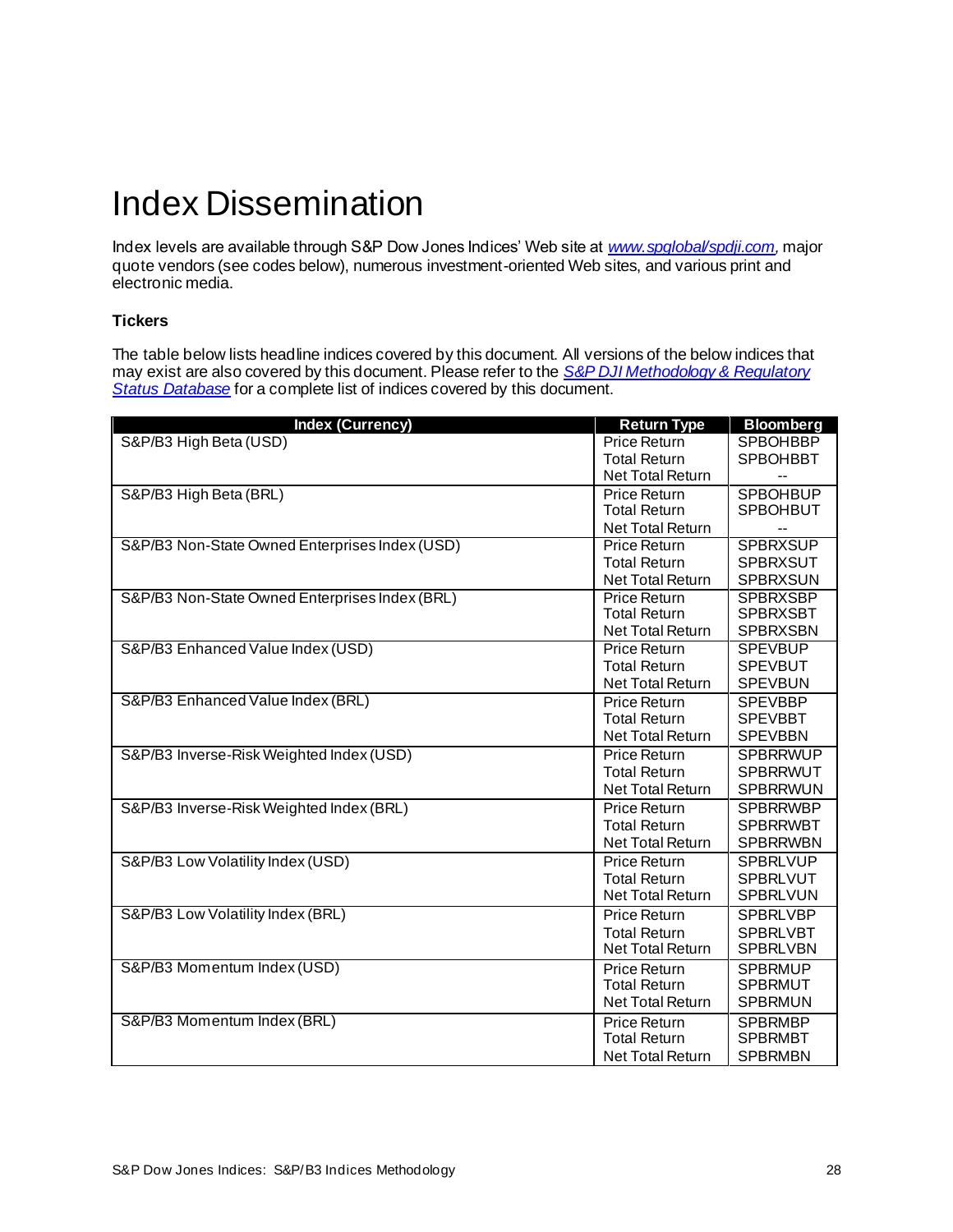| <b>Index (Currency)</b>                         | <b>Return Type</b>      | <b>Bloomberg</b> |
|-------------------------------------------------|-------------------------|------------------|
| S&P/B3 Quality Index (USD)                      | Price Return            | <b>SPBRQUP</b>   |
|                                                 | <b>Total Return</b>     | SPBRQUT          |
|                                                 | Net Total Return        | <b>SPBRQUN</b>   |
| S&P/B3 Quality Index (BRL)                      | Price Return            | <b>SPBRQBP</b>   |
|                                                 | <b>Total Return</b>     | <b>SPBROBT</b>   |
|                                                 | <b>Net Total Return</b> | <b>SPBRQBN</b>   |
| S&P/B3 Low Volatility High Dividend Index (USD) | Price Return            | <b>SPBRLHUP</b>  |
|                                                 | <b>Total Return</b>     | <b>SPBRLHUT</b>  |
| S&P/B3 Low Volatility High Dividend Index (BRL) | Price Return            | <b>SPBRLHBP</b>  |
|                                                 | <b>Total Return</b>     | <b>SPBRLHBT</b>  |
| S&P/B3 SmallCap Select Index (BRL)              | Price Return            | SPB3SSBP         |
|                                                 | <b>Total Return</b>     | SPB3SSBT         |
| S&P/B3 Ingenius Index (USD)                     | Price Return            | <b>SPBRIGUP</b>  |
|                                                 | <b>Total Return</b>     | <b>SPBRIGUT</b>  |
| S&P/B3 Ingenius Index (BRL)                     | Price Return            | <b>SPBRIGBP</b>  |
|                                                 | Total Return            | <b>SPBRIGBT</b>  |
| S&P/B3 Brazil ESG (BRL)                         | Price Return            | <b>SPBRESBP</b>  |
|                                                 | <b>Total Return</b>     | <b>SPBRESBT</b>  |
| S&P/B3 Brazil ESG (USD)                         | Price Return            | <b>SPBRESUP</b>  |
|                                                 | <b>Total Return</b>     | <b>SPBRESUT</b>  |

### <span id="page-29-0"></span>**Index Data**

Daily constituent and index level data are available via subscription.

<span id="page-29-1"></span>*For product information, please contact S&P Dow Jones Indices[, www.spglobal/spdji.com/contact-us](http://www.spdji.com/contact-us).* 

#### **Web site**

*For further information, please refer to S&P Dow Jones Indices' Web site a[t www.spglobal/spdji.com](http://www.spdji.com/).*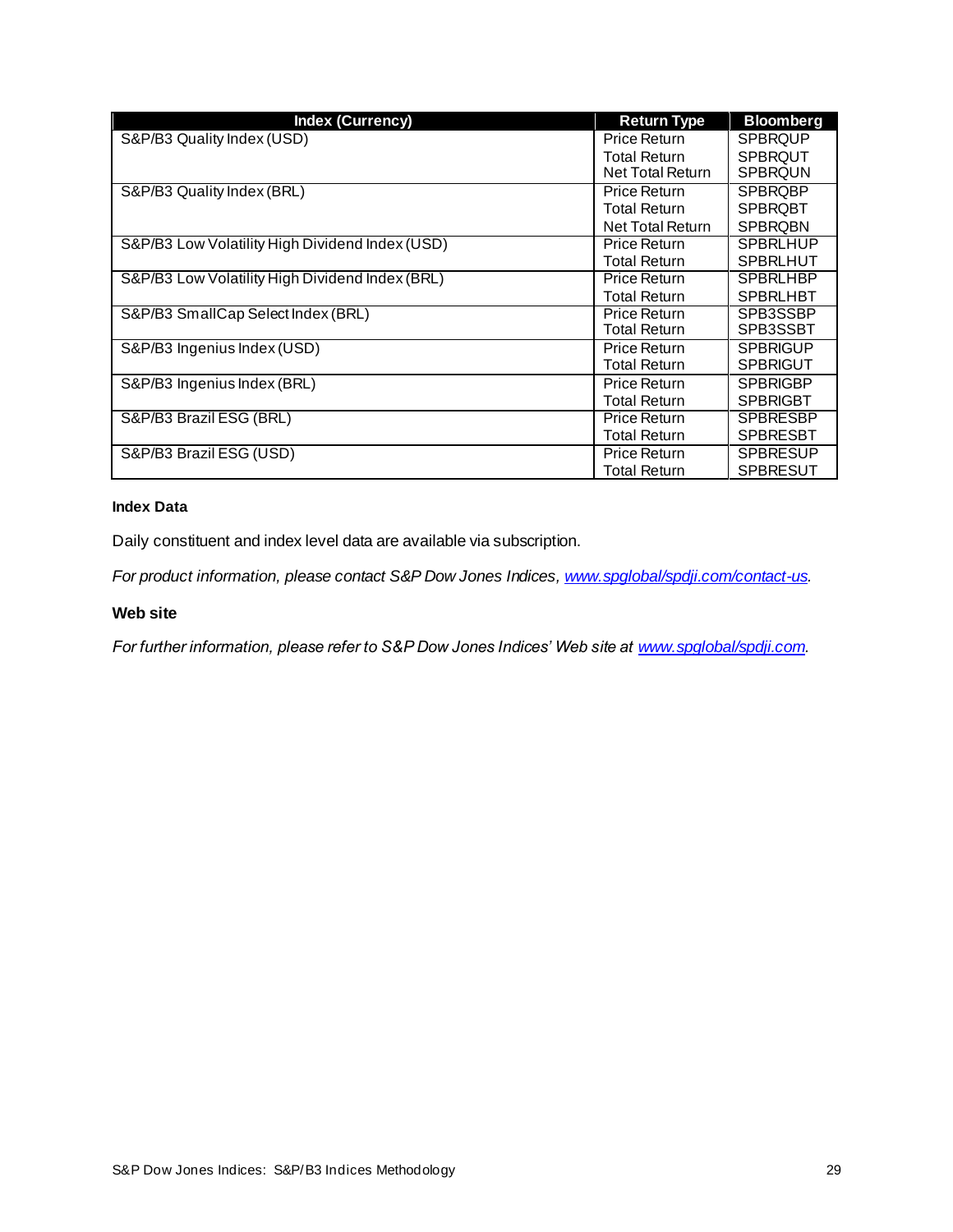### <span id="page-30-0"></span>Appendix A – Value Score

#### <span id="page-30-1"></span>**Fundamental Ratios Calculation**

The first step to determine the overall value score is to calculate, as of the rebalancing reference date, the three fundamental ratios below for each security in the index universe. They are defined as follows:

• **Book Value-to-Price Ratio.** This is calculated as a company's latest book value per share divided by its price:

Book Value-to-Price = 
$$
\frac{BVPS}{P}
$$

• **Earnings-to-Price Ratio.** This is calculated as a company's trailing 12-month earnings per share divided by its price:

$$
Earnings-to-Price = \frac{EPS}{P}
$$

• **Sales-to-Price Ratio.** This is calculated as a company's trailing 12-month sales per share divided by its price:

$$
Sales-to-Price = \frac{SPS}{P}
$$

**Outlier Handling and Winsorization.** Outlier fundamental ratios are winsorized to ensure that the average values used to calculate the overall value score are less distorted by extreme values. For a given fundamental variable, the values for all securities are first ranked in ascending order. Then, for securities that lie above the 97.5 percentile rank or below the 2.5 percentile rank, their value is set as equal to the value of the 97.5 percentile ranked or the 2.5 percentile ranked security, whichever is applicable.

#### <span id="page-30-2"></span>**Z-score & Value Score Computation**

**Z-score Computation.** Computing a z-score is a widely adopted method of standardizing a variable in order to combine it with other variables that may have a different scale or unit of measurement. After winsorizing all the three fundamental ratios, the z-score for each of the three ratios for each security is calculated using the mean and standard deviation of the relevant variable within the index universe.

The z-score is calculated as follows:

$$
z_{\alpha} = \frac{(x_{\alpha} - \mu_{\alpha})}{\sigma_{\alpha}}
$$

where:

 $z_{\alpha}$  = Z-score for a given security

 $x_{\alpha}$  = Winsorized variable for a given security

- $\mu_{\alpha}$  = Arithmetic mean of the winsorized variable in the index universe, excluding any missing values
- $\sigma_{\alpha}$  = Standard deviation of the winsorized variable in the index universe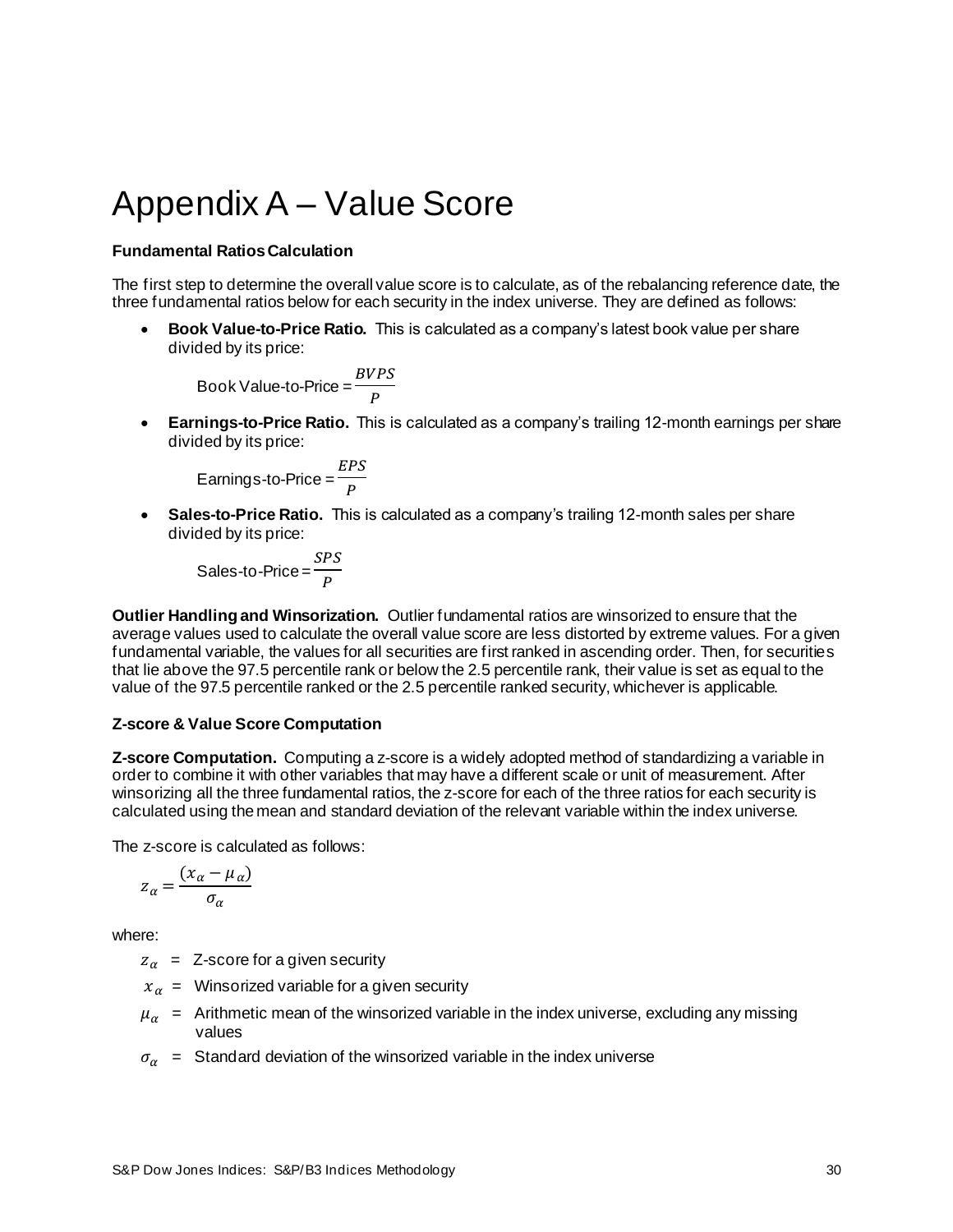**Average Z-score Computation.** For each security, the average z-score is computed by taking a simple average of the three scores. Where there is a missing value, the average z-score is computed by taking a simple average of the remaining two scores. A security must have at least one z-score for it to be included in the index.

**Outlier Handling and Winsorization.** Outlier average z-scores are winsorized to ensure that the average values used to calculate the overall value score are less distorted by extreme values. To do this, for a given average z-score, the values for all securities are first ranked in ascending order. Then, for securities that lie above 4 or below -4, their value is set as equal to 4 or -4, whichever is applicable.

**Value Score Computation.** Using the winsorized average z-scores for the three value factors, a value score is computed for each of the securities. For a given security, if its winsorized average z-score is above 0, then its value score will be the addition of 1 and the average z-score. On the other hand, if its winsorized average score is below 0, then its value score will be the result of the reciprocal of 1 subtracted by its average z-score.

If average  $Z > 0$ , Value Score =  $1 + Z$ If average  $Z < 0$ , Value Score =  $(1 / (1 – Z))$ If average  $Z = 0$ , Value Score = 1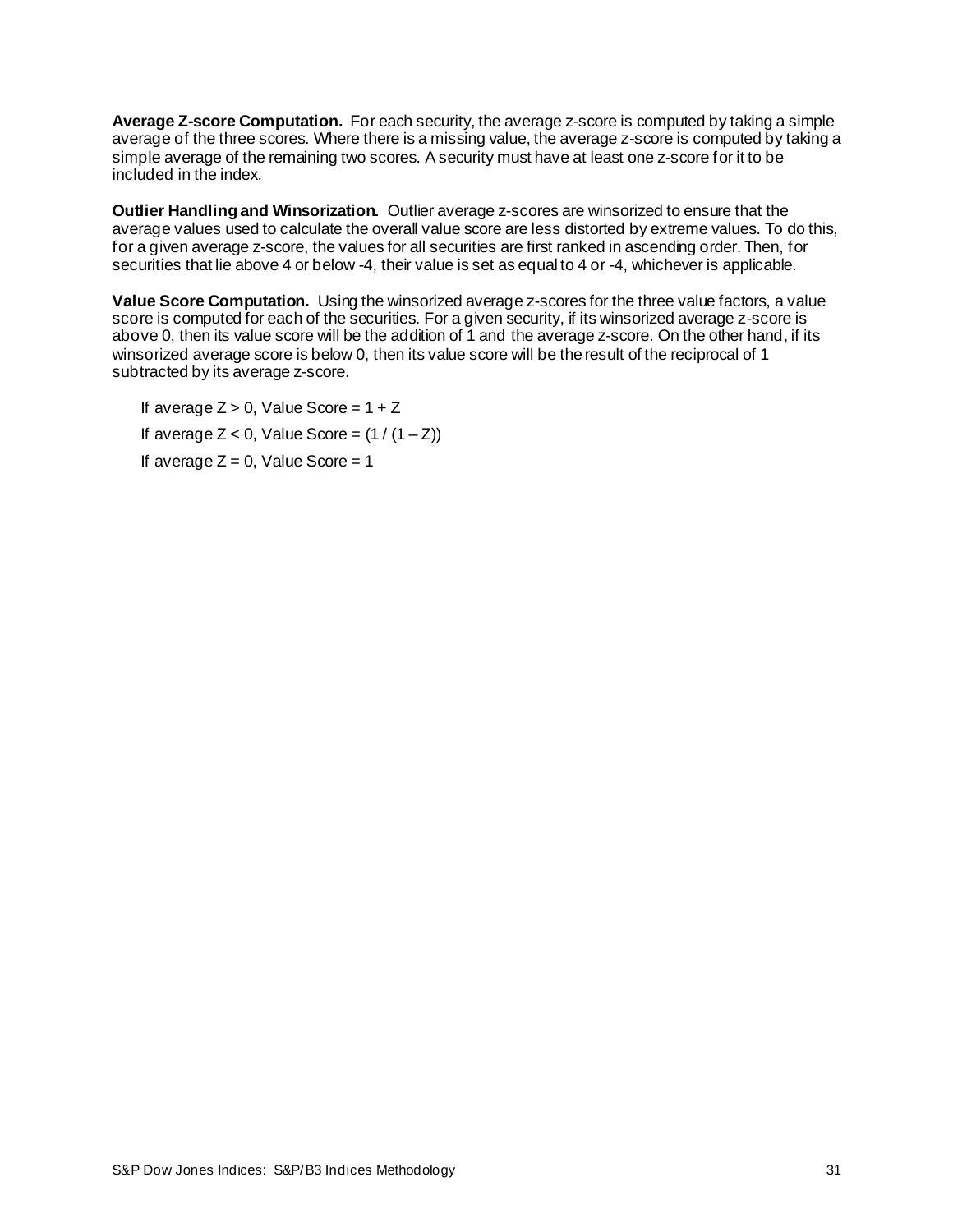### <span id="page-32-0"></span>Appendix B – Volatility

#### <span id="page-32-1"></span>**Volatility Calculation**

Volatility is defined as the standard deviation of the security's daily price returns in local currency over the prior one year of trading days. It can be mathematically expressed as:

$$
\sqrt{\frac{\sum_{i=1}^{N} (X_i - \overline{X})^2}{N-1}}
$$

where:

$$
X_i = \text{Price change} = \frac{P_t}{P_{t-1}} - I
$$

- *Pt* = Closing price of the stock on day *t*
- *Pt-1* = Closing price of the stock on day *t-1*

$$
t = 1 \text{ to } N
$$

- $\overline{X}$  = Average price change
- $N =$  Number of trading days in a year based on local calendar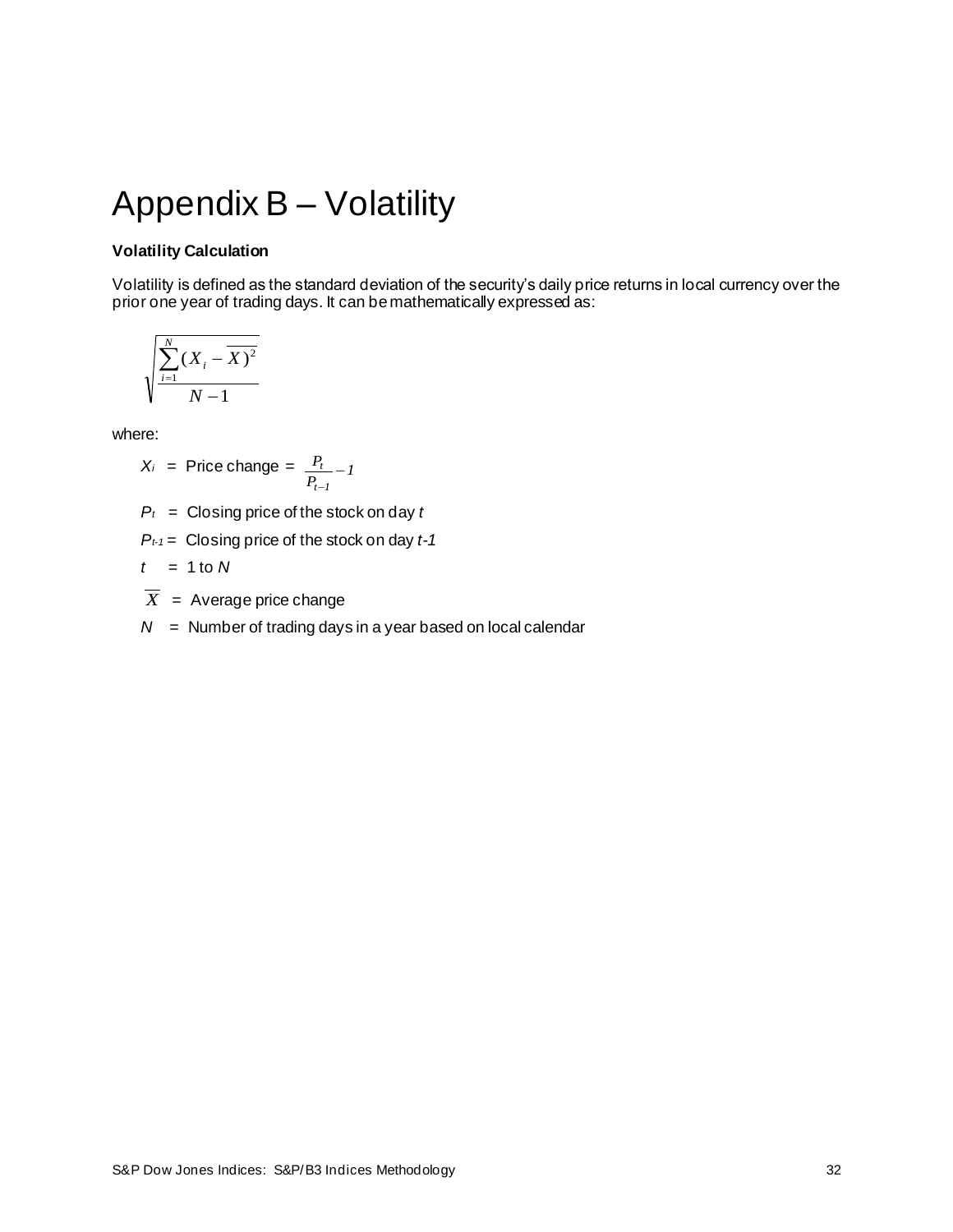### <span id="page-33-0"></span>Appendix C – Momentum Score

### <span id="page-33-1"></span>**Momentum Value Calculation**

Momentum value is calculated for each of the securities in the index universe on each of the rebalancing reference dates. The momentum value is determined as follows:

1. The momentum value is computed as the 12-month price change, excluding the most recent month of the security in **local** currency. If 12 months of price history is not available, momentum value is calculated from nine months of price history. The effective rebalancing month is stated as month (*M*).

a. Momentum Value = 
$$
\left(\frac{price_{M-2}}{price_{M-14}}\right) - 1
$$

b. Or, Momentum Value  $=$   $\begin{array}{ccc} P^{IICE}M-2/ & . & -1 \end{array}$ 11  $\frac{2}{\sqrt{2}}$  – J  $\setminus$  $\mathsf{I}$  $\setminus$  $=$  $($ − − *M M price*  $\ket{price_{M-2}}_{\cdot}$  ,  $\left.\vphantom{\int} \right.\left.\vphantom{\int}\right|-1\;\;$  if 12 months of price history is not

available.

NOTE 1: For example, if the effective rebalancing date is on 03/24/2014, the reference date is 02/28/2014, and the momentum value will be calculated based on the prices from 01/31/2014 (*price<sup>M</sup>*-2) and 01/31/2013 (*price<sup>M</sup>*-14).

NOTE 2: If there is no price available on day *M*-2 or day *M*-14, the price from the day prior will be used. If there is no price available on any of the ten days prior, the momentum value will be calculated using formula (b) above. If the same condition exists for formula (b), the stock is excluded from the index.

NOTE 3: For a stock to be included in the index, it must be trading for at least ten months prior to the rebalancing reference date.

2. The momentum value is adjusted by the security's volatility. For a given *positive* price change over the evaluation period, *lower* volatility improves the adjusted momentum value. For a given *negative* price change over the evaluation period, *higher* volatility improves the adjusted momentum value. When many securities within a given index universe experience negative price changes over a relevant evaluation period, the volatility adjustment may cause the selection of constituents with higher negative price changes.

Risk-Adjusted Momentum Value = 
$$
\frac{MomentumValue_i}{\sigma_i}
$$

where:

 $\sigma$  = Standard deviation of daily price returns for the same date period used in Step 1 above.

### <span id="page-33-2"></span>**Z-Score & Momentum Score Computation**

**Z-Score Computation.** Computing a z-score is a widely adopted method of standardizing a variable. The z-score for risk-adjusted momentum value for each security is calculated using the mean and standard deviation of the relevant variable within the index universe.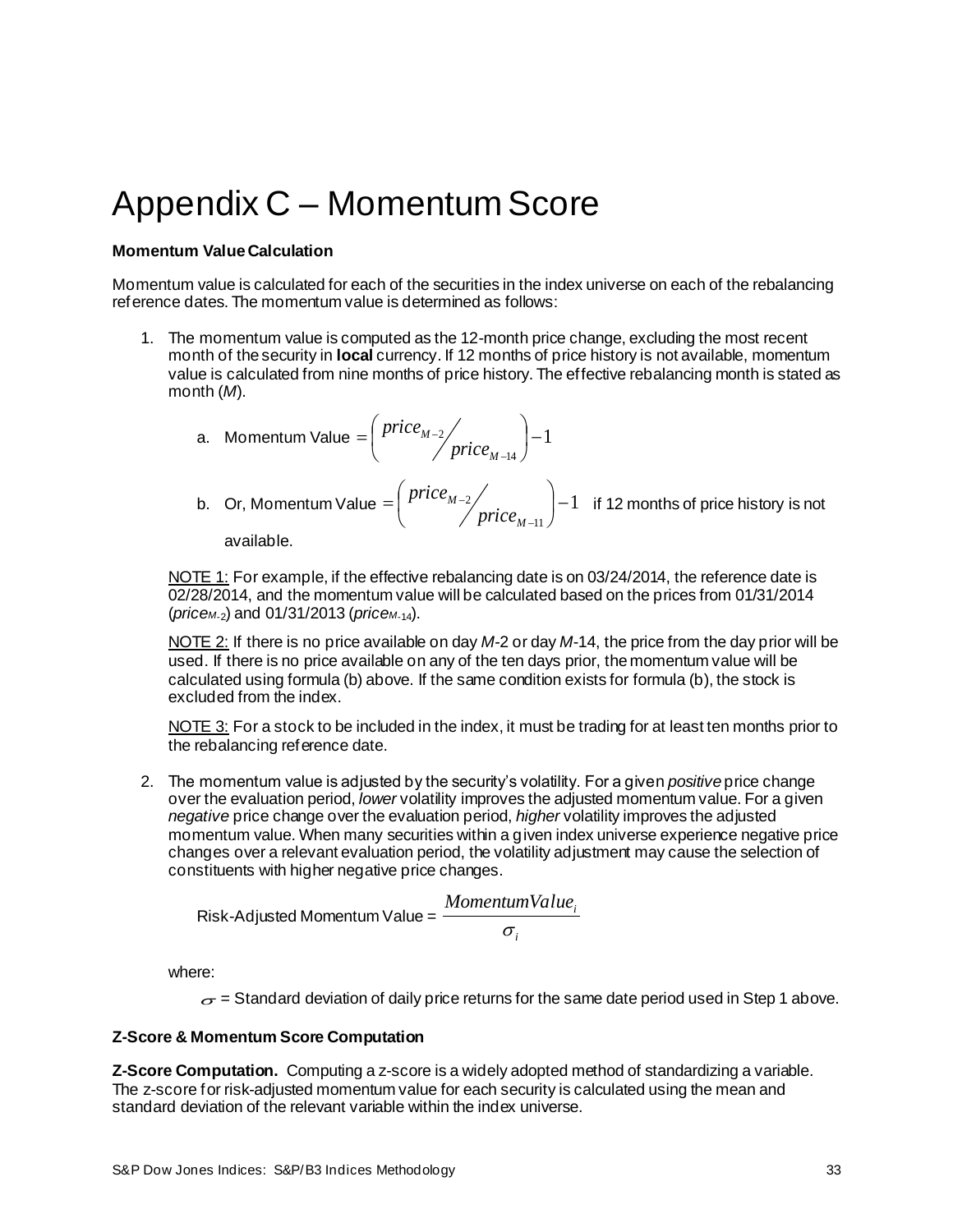The z-score is calculated as follows:

$$
z_{\alpha} = \frac{(x_{\alpha} - \mu_{\alpha})}{\sigma_{\alpha}}
$$

where:

 $z_{\alpha}$  = Z-score for a given security

- $x_{\alpha}$  = Observed value for a given security
- $\mu_{\alpha}$  = Arithmetic mean of the winsorized variable in the index universe, excluding any missing values
- $\sigma_{\alpha}$  = Standard deviation of the winsorized variable in the index universe

Winsorization reduces the impact of outliers on a data set by limiting them to a designated value or score. For the S&P/B3 Momentum Index, the winsorized z-score of a security is capped at  $\pm 3$ .

**Momentum Score Computation.** Using the winsorized z-scores, a momentum score is computed for each of the securities. For a given security, if its winsorized z-score is above 0, then its momentum score will be the addition of 1 and the z-score. On the other hand, if its winsorized z-score is below 0, then its momentum score will be the result of the reciprocal of 1 subtracted from its z-score.

If  $Z > 0$ , Momentum Score =  $1 + Z$ 

- If  $Z < 0$ , Momentum Score =  $(1 / (1 Z))$
- If  $Z = 0$ , Momentum Score = 1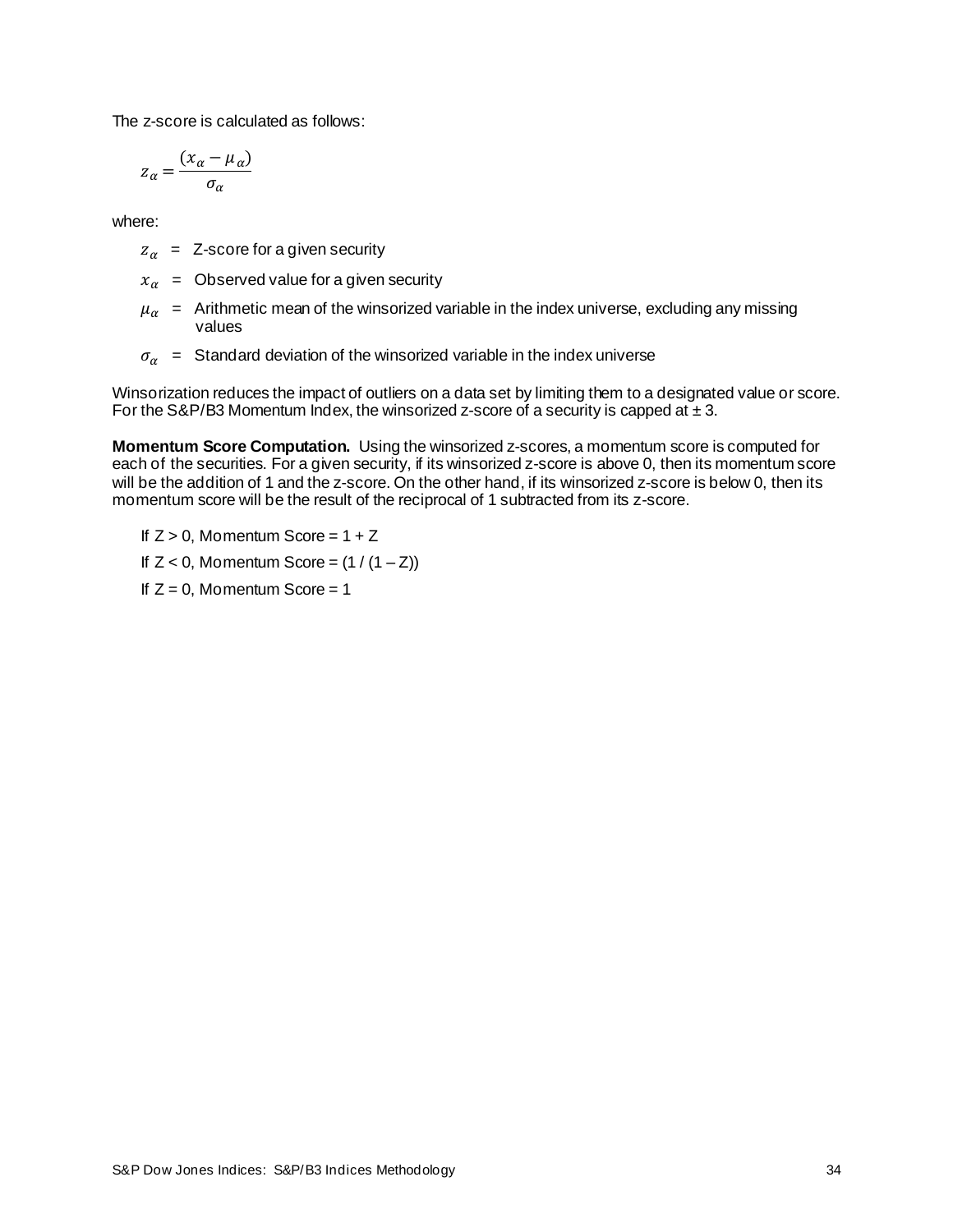### <span id="page-35-0"></span>Appendix D – Quality Score

### <span id="page-35-1"></span>**Fundamental Ratios Calculation**

The first step to determine the overall quality score is to calculate, as of the rebalancing reference date, the three fundamental ratios below for each security in the index universe. They are defined as follows:

• **Return on Equity (ROE).** This is calculated as a company's trailing 12-month earnings per share divided by its latest book value per share:

$$
ROE = \frac{EPS}{BVPS}
$$

• **Accruals Ratio.** This is computed using the change of a company's net operating assets over the last year divided by its average net operating assets over the last two years:

$$
\text{Accruals Ratio} = \frac{(NOA_t - NOA_{t-1})}{((NOA_t + NOA_{t-1}))/2}
$$

• **Financial Leverage Ratio.** This is calculated as a company's latest total debt divided by its book value.

Leverage =  $\frac{1}{(BVPS x \text{ Common Shares outstanding})}$ Total Debt

**Outlier Handling and Winsorization.** Outlier fundamental ratios are winsorized to ensure that the average values used to calculate the overall quality score are less distorted by extreme values.

- **Return on Equity and Accruals Ratio.** For a given fundamental variable, the values for all securities are first ranked in ascending order. Then, for securities that lie above the 97.5 percentile rank or below the 2.5 percentile rank, their value is set as equal to the value of the 97.5 percentile ranked or the 2.5 percentile ranked security, whichever is applicable. If the underlying data points for a given stock's ROE are both negative, leading to a positive ROE, its ROE value will be excluded and the stock will be assigned an ROE Z-score set as equal to the ROE Z-score value of the 2.5 percentile ranked security.
- **Financial Leverage Ratio.** The values for all securities are first ranked in ascending order. Then, for securities that lie above the 97.5 percentile rank or below the 2.5 percentile rank, their value is set as equal to the value of the 97.5 percentile ranked or the 2.5 percentile ranked security, whichever is applicable. If the underlying data point for a given stock's BVPS is negative, leading to a negative Leverage, its Leverage value will be excluded and the stock will be assigned a Leverage Z-score set as equal to the Leverage Z-score value of the 2.5 percentile ranked security

### <span id="page-35-2"></span>**Z-score & Quality Score Computation**

**Z-score Computation.** Computing a z-score is a widely adopted method of standardizing a variable in order to combine it with other variables that may have a different scale or unit of measurement. After winsorizing all the three fundamental ratios, the z-score for each of the three ratios for each security is calculated using the mean and standard deviation of the relevant variable within the index universe.

• **Return on Equity.** The z-score is calculated as follows:

$$
z_{\alpha} = \frac{(x_{\alpha} - \mu_{\alpha})}{\sigma_{\alpha}}
$$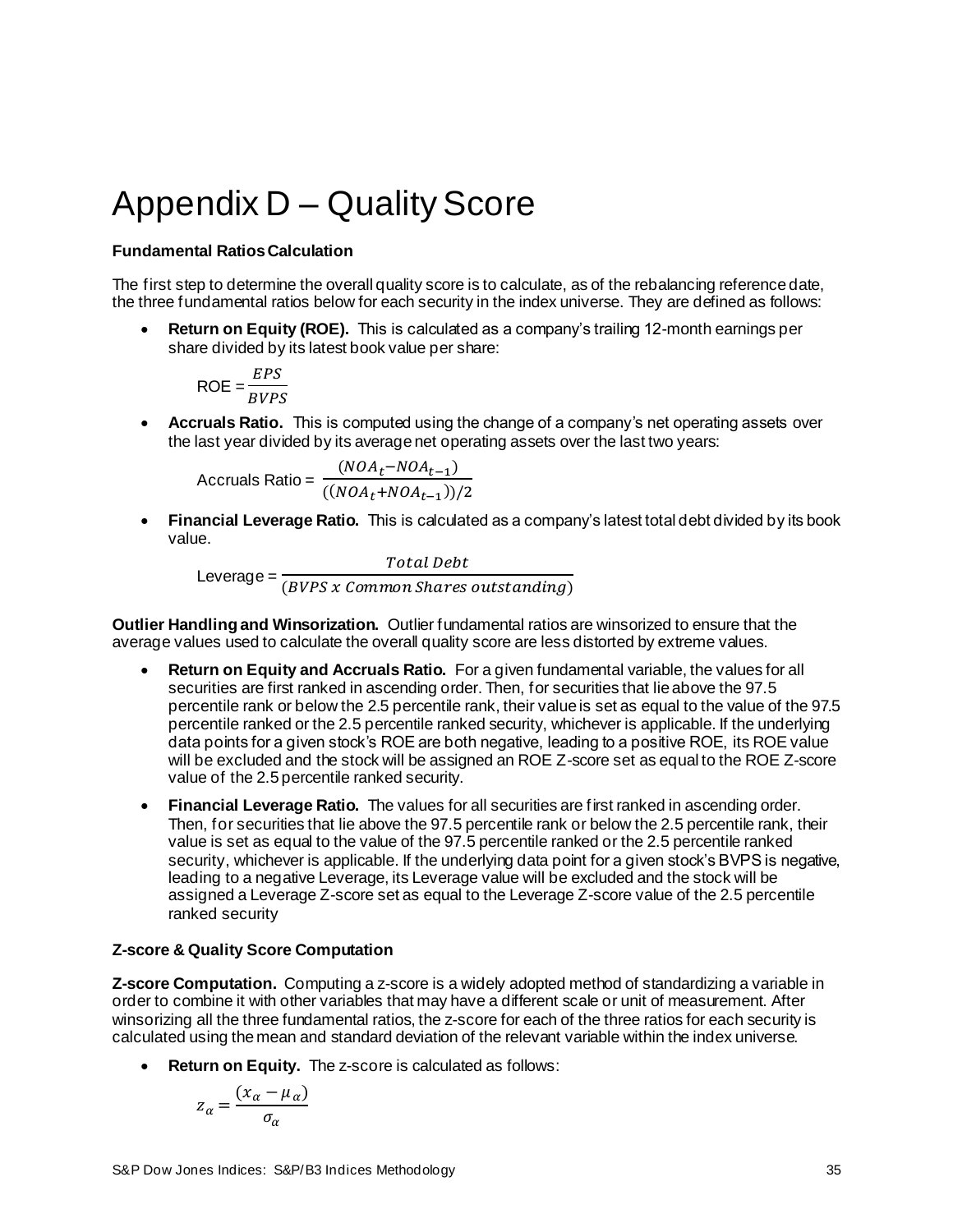• **Accruals and Financial Leverage Ratios.** The z-score is calculated as follows:

$$
z_{\alpha} = -\frac{(x_{\alpha} - \mu_{\alpha})}{\sigma_{\alpha}}
$$

where:

 $z_{\alpha}$  = Z-score for a given security

 $x_{\alpha}$  = Winsorized variable for a given security

- $\mu_{\alpha}$  = Arithmetic mean of the winsorized variable in the index universe, excluding any missing values
- $\sigma_{\alpha}$  = Standard deviation of the winsorized variable in the index universe

**Average Z-score Computation.** For each security, the average z-score is computed by taking a simple average of the three scores. Where there is a missing value, the average z-score is computed by taking a simple average of the remaining two scores. A security must have at least one z-score for it to be included in the index.

**Outlier Handling and Winsorization.** Outlier average z-scores are winsorized to ensure that the overall quality scores are less distorted by extreme values. To do this, for a given average z-score, the values for all securities are first ranked in ascending order. Then, for securities that lie above 4 or below -4, their value is set as equal to 4 or -4, whichever is applicable.

**Quality Score Computation.** Using the winsorized average z-scores, a quality score is computed for each of the securities. For a given security, if its winsorized average z-score is above 0, then its quality score will be the addition of 1 and the average z-score. On the other hand, if its winsorized average score is below 0, then its quality score will be the result of the reciprocal of 1 subtracted by its average z-score.

If average  $Z > 0$ , Quality Score =  $1 + Z$ If average  $Z < 0$ , Quality Score =  $(1 / (1 - Z))$ If average  $Z = 0$ , Quality Score = 1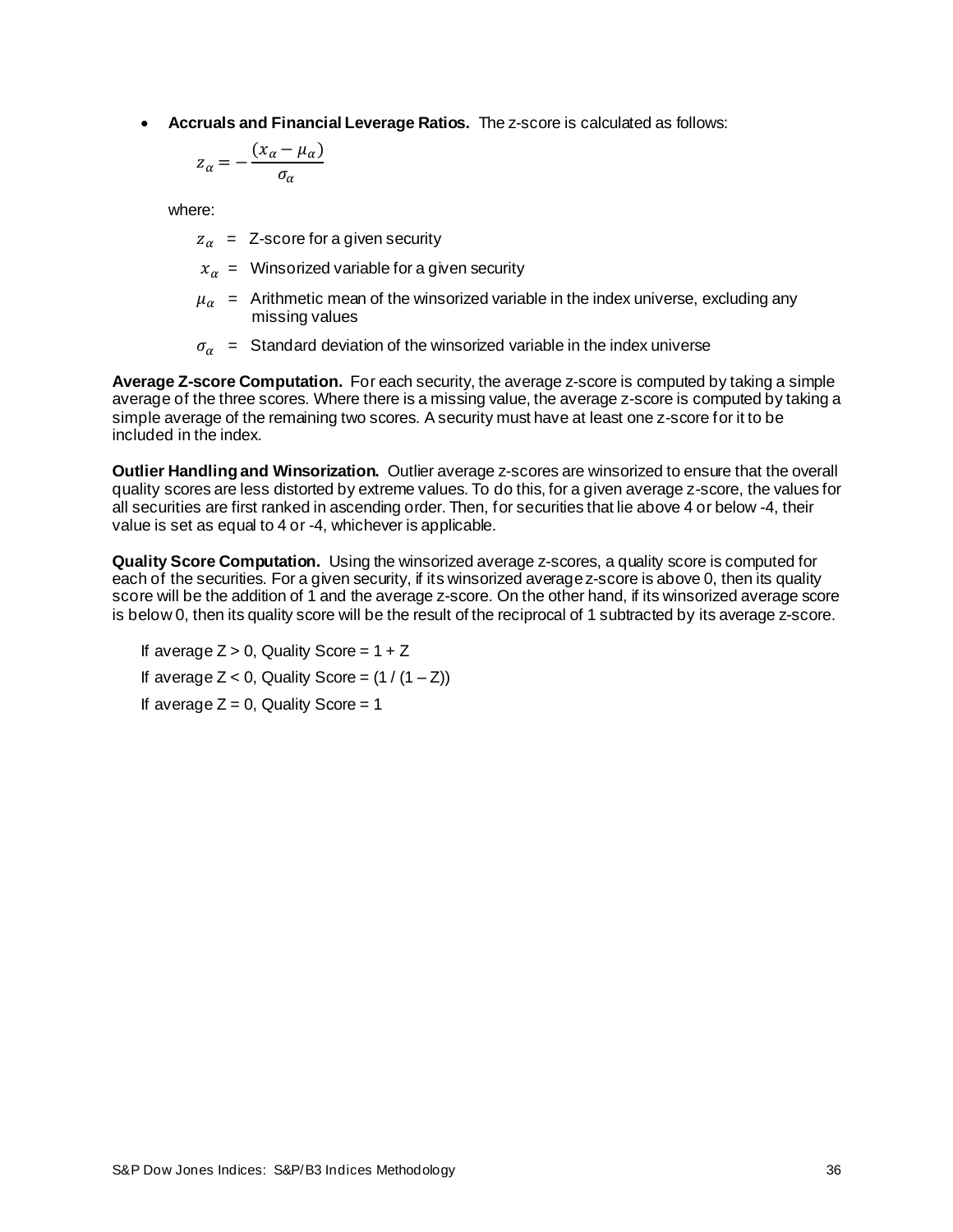# <span id="page-37-0"></span>Appendix E – Methodology Changes

Methodology changes since January 1, 2015, are as follows:

|                                   |                                                                                                     | <b>Effective Date</b> | Methodology                                                                                                                                                                                                                                                                                                                                                                                                                                                                |                                                                                                                                                                                                                                                                                                                                                                                                                                                                                                                                                                                                                                                                                                                                                                                                                                                                                                                                                                                                                                                                                                                                                                                                                                                        |  |
|-----------------------------------|-----------------------------------------------------------------------------------------------------|-----------------------|----------------------------------------------------------------------------------------------------------------------------------------------------------------------------------------------------------------------------------------------------------------------------------------------------------------------------------------------------------------------------------------------------------------------------------------------------------------------------|--------------------------------------------------------------------------------------------------------------------------------------------------------------------------------------------------------------------------------------------------------------------------------------------------------------------------------------------------------------------------------------------------------------------------------------------------------------------------------------------------------------------------------------------------------------------------------------------------------------------------------------------------------------------------------------------------------------------------------------------------------------------------------------------------------------------------------------------------------------------------------------------------------------------------------------------------------------------------------------------------------------------------------------------------------------------------------------------------------------------------------------------------------------------------------------------------------------------------------------------------------|--|
| Index                             | Change                                                                                              | (After Close)         | <b>Previous</b>                                                                                                                                                                                                                                                                                                                                                                                                                                                            | Updated                                                                                                                                                                                                                                                                                                                                                                                                                                                                                                                                                                                                                                                                                                                                                                                                                                                                                                                                                                                                                                                                                                                                                                                                                                                |  |
| S&P/B3 Brazil<br><b>ESG Index</b> | <b>Exclusions</b><br>Based on<br><b>Business</b><br>Activities:<br>New and<br>Revised<br>Exclusions | 04/29/2022            | No exclusion was applied for<br>involvement in any Oil Sands,<br>Small Arms or Military<br>Contracting activity.<br>No exclusion was applied for<br>involvement in Controversial<br>Weapons: Non-Tailor Made or<br>Non-Essential.<br>Exclusions were applied for<br>involvement in Tobacco<br>Products: Related<br>Products/Services and Tobacco<br>Products: Retail with a Level of<br>Involvement Threshold of ≥10%<br>and a Significant Ownership<br>Threshold of ≥25%. | Exclusions are applied for<br>$\bullet$<br>involvement in Oil Sands<br>Extraction with a level of<br>involvement threshold of ≥5%,<br>Small Arms: Civilian Customers<br>(Assault Weapons), Small Arms:<br>Civilian Customers (Non-Assault<br>Weapons), Small Arms:<br>Military/Law Enforcement<br>Customers and Small Arms: Key<br>Components at a Level of<br>Involvement Threshold of >0%<br>and a Significant Ownership<br>Threshold of ≥25%, Small Arms:<br><b>Retail/Distribution (Assault</b><br>Weapons) and Small Arms:<br>Retail/Distribution (Non-Assault<br>Weapons) at a Level of<br>Involvement Threshold of ≥5%,<br>and Military Contracting:<br><b>Weapons and Military</b><br>Contracting: Weapon-related<br>products and services at a Level<br>of Involvement Threshold of<br>$≥10\%$ .<br>Exclusions are applied for<br>$\bullet$<br>Controversial Weapons: Non-<br>Tailor Made or Non-Essential at<br>a Level of Involvement Threshold<br>of >0% and a Significant<br>Ownership Threshold of ≥25%.<br>Exclusions are applied for<br>$\bullet$<br><b>Tobacco Products: Related</b><br>Products/Services and Tobacco<br>Products: Retail at a Level of<br>Involvement Threshold of ≥5%<br>and no Significant Ownership<br>Threshold. |  |
| S&P/B3 Brazil<br><b>ESG Index</b> | Quarterly<br>Eligibility<br>Review                                                                  | 04/29/2022            | $\overline{a}$                                                                                                                                                                                                                                                                                                                                                                                                                                                             | Index constituents are reviewed on a<br>quarterly basis for ongoing eligibility<br>under the Business Activities and<br><b>UNGC</b> exclusion criteria. Companies<br>determined to be ineligible are<br>removed from the index, effective<br>after the close of the last business<br>day of July, October, and January.<br>The reference date for this review is<br>the last business day of the previous<br>month. No constituent will be added<br>to the index as a result of any<br>deletion that may take place.                                                                                                                                                                                                                                                                                                                                                                                                                                                                                                                                                                                                                                                                                                                                   |  |
| S&P/B3 Ingenius                   | Multiple<br>Share<br>Classes                                                                        | 09/18/2020            | Each company is represented once<br>by the Designated Listing. For more<br>information regarding the treatment<br>of multiple share classes, please<br>refer to Approach B within the<br>Multiple Share Classes section of<br>S&P Dow Jones Indices' Equity<br><b>Indices Policies &amp; Practices</b><br>Methodology.                                                                                                                                                     | Each company is represented once<br>by the most liquid share class line<br>based on six-month ADVT as of the<br>rebalancing reference date. The<br>share class line included in the index<br>may be changed if the six-month<br>ADVT of the non-index share class<br>line is twice as much as the included<br>one.                                                                                                                                                                                                                                                                                                                                                                                                                                                                                                                                                                                                                                                                                                                                                                                                                                                                                                                                     |  |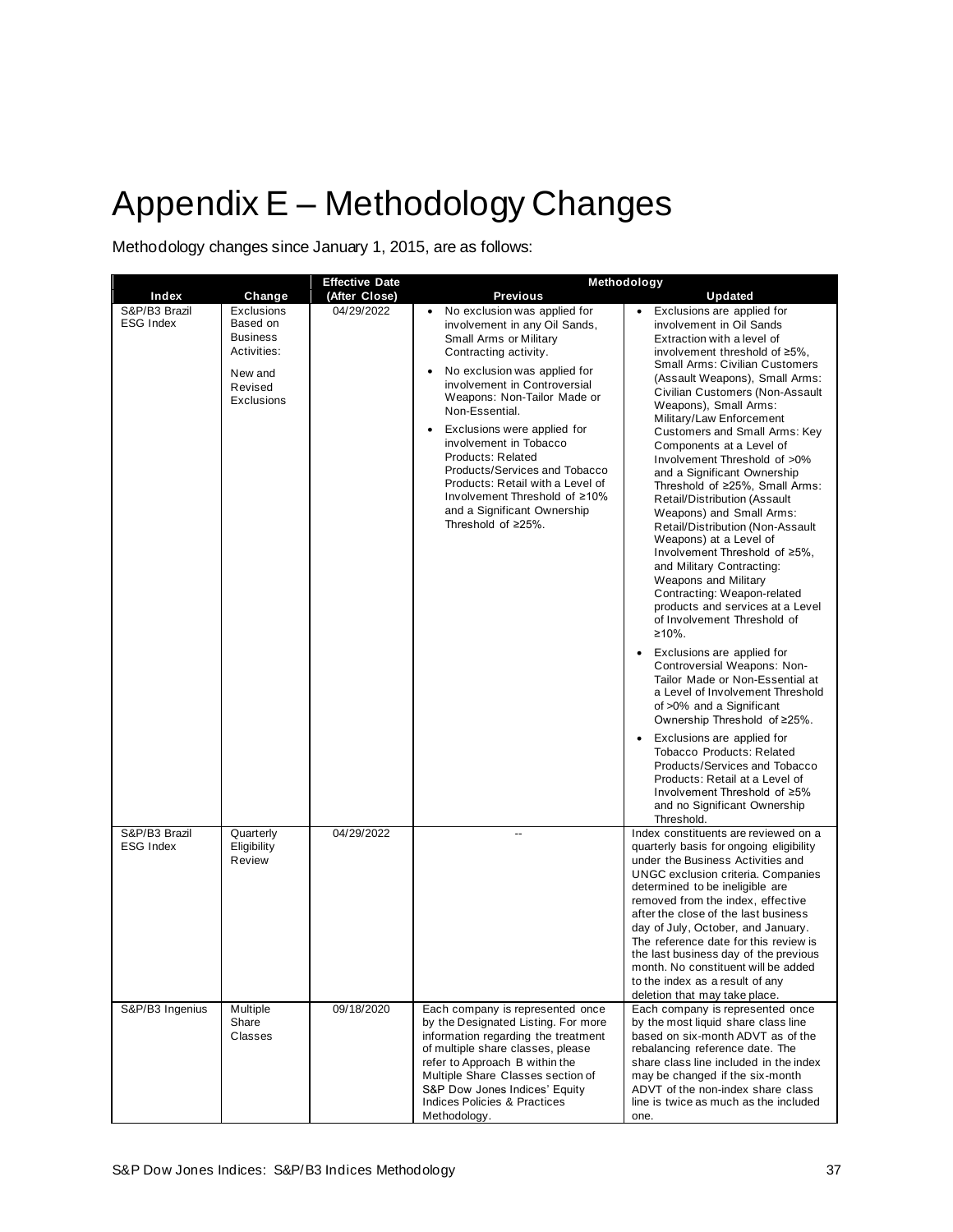|                                                                                                                           |                                                                  | <b>Effective Date</b> | Methodology                                                                                                                                                                                                |                                                                                                                                                                                                                                                                                                                                                                                                                                                                                                                                                                                                                                                                                                                                              |  |
|---------------------------------------------------------------------------------------------------------------------------|------------------------------------------------------------------|-----------------------|------------------------------------------------------------------------------------------------------------------------------------------------------------------------------------------------------------|----------------------------------------------------------------------------------------------------------------------------------------------------------------------------------------------------------------------------------------------------------------------------------------------------------------------------------------------------------------------------------------------------------------------------------------------------------------------------------------------------------------------------------------------------------------------------------------------------------------------------------------------------------------------------------------------------------------------------------------------|--|
| Index                                                                                                                     | Change                                                           | (After Close)         | <b>Previous</b>                                                                                                                                                                                            | <b>Updated</b>                                                                                                                                                                                                                                                                                                                                                                                                                                                                                                                                                                                                                                                                                                                               |  |
| S&P/B3 Indices                                                                                                            | <b>Index Name</b><br>Change to<br>S&P/B3<br>Indices              | 03/29/2019            | The index names followed the<br>BOVESPA naming convention (e.g.,<br>S&P/BOVESPA Non-State Owned<br>Enterprises Index, S&P/BOVESPA<br>Enhanced Value Index,<br>S&P/BOVESPA Inverse-Risk<br>Weighted Index). | The index names follow the B3<br>naming convention (e.g., S&P/B3<br>Non-State Owned Enterprises Index,<br>S&P/B3 Enhanced Value Index.<br>S&P/B3 Inverse-Risk Weighted<br>Index).                                                                                                                                                                                                                                                                                                                                                                                                                                                                                                                                                            |  |
| S&P/BOVESPA<br>Indices                                                                                                    | Index<br>Eligibility:<br>Exceptional<br>Trading<br><b>Status</b> | 01/18/2019            |                                                                                                                                                                                                            | The index universe excludes issues<br>designated to be under exceptional<br>trading status, which means shares,<br>or units representing shares, of<br>issuers under judicial or extrajudicial<br>reorganization, government- or court-<br>ordered administration or<br>intervention, as well as shares<br>otherwise so designated pursuant to<br>B <sub>3</sub> rules.<br>Current constituent stocks that trade<br>under exceptional status become<br>ineligible for index inclusion<br>membership. If S&P Dow Jones<br>Indices determines an index<br>constituent has started trading under<br>exceptional trading status, it will be<br>removed from the index as soon as<br>practicable once it is confirmed and<br>with advance notice. |  |
|                                                                                                                           |                                                                  |                       |                                                                                                                                                                                                            | A stock that falls under the<br>exceptional trading status will not be<br>eligible for index inclusion until 12<br>months after the exceptional trading<br>status is lifted.                                                                                                                                                                                                                                                                                                                                                                                                                                                                                                                                                                 |  |
| S&P/BOVESPA<br>Low Volatility<br>Index                                                                                    | Constituent<br>Weightings                                        | 12/18/2015            | At each rebalancing, the weight, w,<br>for each index constituent, <i>i</i> , is set<br>inversely proportional to its volatility.                                                                          | At each rebalancing, the weight, w,<br>for each index constituent, <i>i</i> , is set<br>inversely proportional to its volatility<br>and no single stock's weight can<br>exceed 10% of the index.                                                                                                                                                                                                                                                                                                                                                                                                                                                                                                                                             |  |
| S&P/BOVESPA<br>Enhanced Value,<br>Inverse-Risk<br>Weighted, Low<br>Volatility,<br>Momentum, and<br><b>Quality Indices</b> | Corporate<br>Actions:<br>Spin-offs                               | 09/30/2015            | Spin-offs are ineligible for inclusion in<br>the index. Any price adjustments that<br>occur due to a spin-off are a market<br>cap neutral event for the parent<br>stock.                                   | Spin-offs are ineligible for inclusion in<br>the index. When the price of the spin-<br>off is not known, the spun-off<br>company is added to the index at a<br>zero price. Once it trades, it is<br>dropped from the index.<br>For further information, please refer<br>to the Treatment of Spin-offs in the<br>S&P Dow Jones Indices' Equity<br><b>Indices Policies &amp; Practices</b><br>document.                                                                                                                                                                                                                                                                                                                                        |  |
| S&P/BOVESPA<br>Low Volatility<br>Index                                                                                    | Introduction:<br>Index<br>Purpose                                | 09/18/2015            | The index is designed to measure<br>the performance of the least volatile<br>20% of stocks within the Brazilian<br>equity market.                                                                          | The index is designed to measure the<br>performance of the least volatile 25%<br>of stocks within the Brazilian equity<br>market.                                                                                                                                                                                                                                                                                                                                                                                                                                                                                                                                                                                                            |  |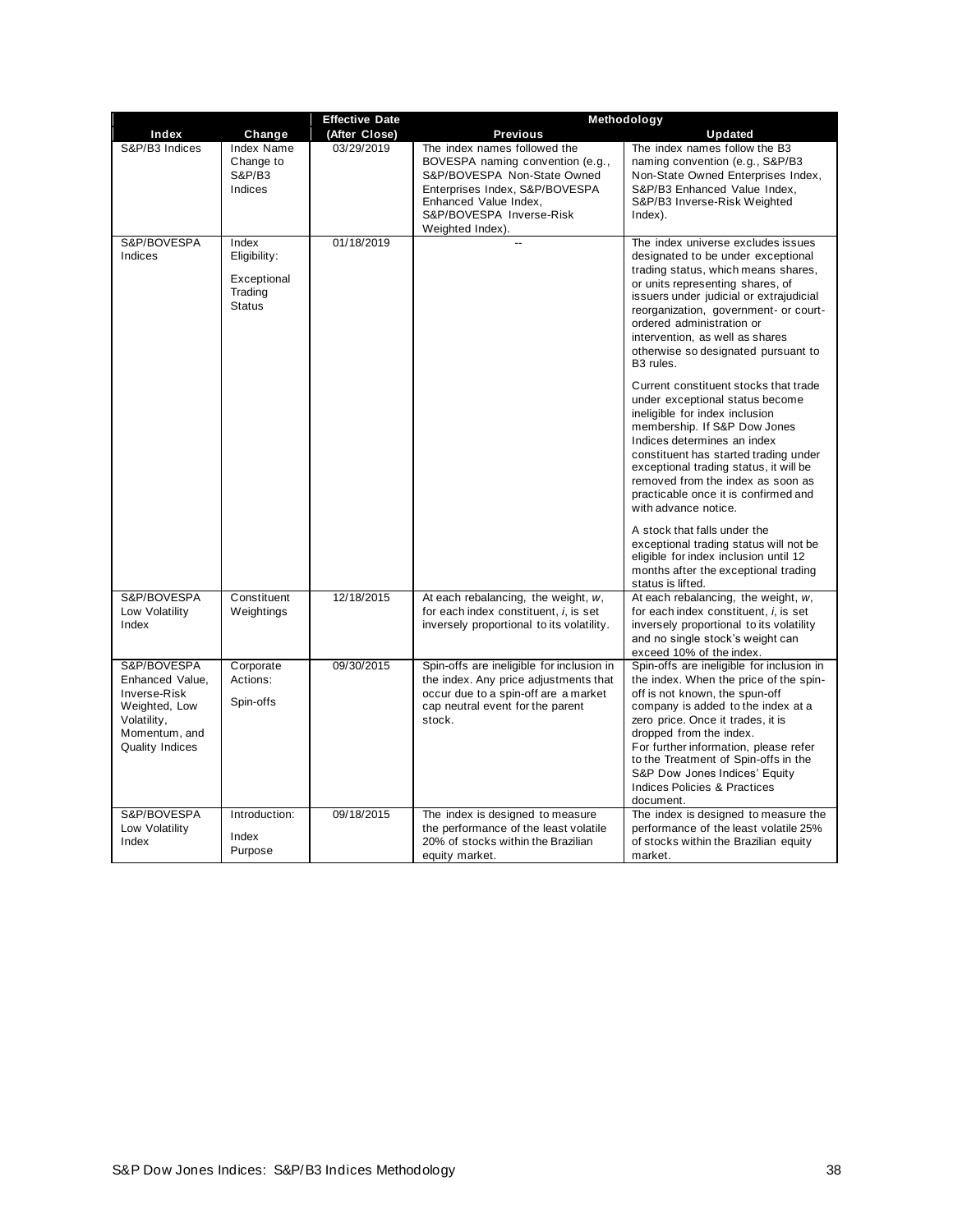|                                                                                                                           |                                                            | <b>Effective Date</b> | Methodology                                                                                                                                                                                                                                                                                                                                                                                                                                                                                                                                                       |                                                                                                                                                                                                                                                                                                                                                                                                                                                                                                                                                                                                                                                                                                                                                                                                                                                                                                                                                                                                                                                                                           |  |
|---------------------------------------------------------------------------------------------------------------------------|------------------------------------------------------------|-----------------------|-------------------------------------------------------------------------------------------------------------------------------------------------------------------------------------------------------------------------------------------------------------------------------------------------------------------------------------------------------------------------------------------------------------------------------------------------------------------------------------------------------------------------------------------------------------------|-------------------------------------------------------------------------------------------------------------------------------------------------------------------------------------------------------------------------------------------------------------------------------------------------------------------------------------------------------------------------------------------------------------------------------------------------------------------------------------------------------------------------------------------------------------------------------------------------------------------------------------------------------------------------------------------------------------------------------------------------------------------------------------------------------------------------------------------------------------------------------------------------------------------------------------------------------------------------------------------------------------------------------------------------------------------------------------------|--|
| Index                                                                                                                     | Change                                                     | (After Close)         | <b>Previous</b>                                                                                                                                                                                                                                                                                                                                                                                                                                                                                                                                                   | Updated                                                                                                                                                                                                                                                                                                                                                                                                                                                                                                                                                                                                                                                                                                                                                                                                                                                                                                                                                                                                                                                                                   |  |
| S&P/BOVESPA<br>Enhanced Value.<br>Inverse-Risk<br>Weighted, Low<br>Volatility,<br>Momentum, and<br><b>Quality Indices</b> | Index<br>Eligibility:<br>Liquidity                         | 09/18/2015            | For index eligibility, a security must,<br>on the rebalancing reference date,<br>have a minimum three-month<br>average daily value traded of BRL 2<br>million.                                                                                                                                                                                                                                                                                                                                                                                                    | For index eligibility, a security must,<br>on the rebalancing reference date<br>have:<br>• A minimum six-month median<br>daily value traded of BRL 5<br>million with a buffer of BRL 4<br>million for current constituents.<br>A minimum median value traded<br>$\bullet$<br>ratio of 2% with a buffer of 1.5%<br>for current constituents for each<br>of the prior 12 months. The<br>median value traded ratio of<br>each stock is defined as follows:<br>o The monthly value traded<br>ratio is calculated for each of<br>the prior 12 months, by taking<br>the median monthly daily<br>value traded divided by its<br>respective end of month float-<br>adjusted market<br>capitalization, where each<br>month's value traded ratio<br>must be at least 2% for non-<br>constituents and 1.5% for<br>current constituents.<br>$\circ$ Companies with less than 12<br>months of trading history will<br>be considered for the<br><b>S&amp;P/BOVESPA Enhanced</b><br>Value, Momentum, and<br>Quality Indices as long as<br>they have a trading history of<br>at least six months and meet |  |
| S&P/BOVESPA<br><b>Enhanced Value</b><br>Index                                                                             | Constituent<br>Selection:<br>Minimum<br><b>Stock Count</b> | 09/18/2015            | The top 20% of securities in the<br>eligible universe, based on value<br>scores, are chosen, subject to a<br>minimum count of 20 stocks.                                                                                                                                                                                                                                                                                                                                                                                                                          | all other eligibility criteria.<br>The top 25% of securities in the<br>eligible universe, based on value<br>scores, are chosen, subject to a<br>minimum count of 25 stocks.                                                                                                                                                                                                                                                                                                                                                                                                                                                                                                                                                                                                                                                                                                                                                                                                                                                                                                               |  |
| S&P/BOVESPA<br>Low Volatility<br>Index                                                                                    | Constituent<br>Selection:<br>Minimum<br><b>Stock Count</b> | 09/18/2015            | The top 20% of securities in the<br>eligible universe, based on count and<br>volatility are chosen, subject to a<br>minimum count of 20 stocks.                                                                                                                                                                                                                                                                                                                                                                                                                   | The top 25% of securities in the<br>eligible universe, based on count and<br>volatility are chosen, subject to a<br>minimum count of 25 stocks.                                                                                                                                                                                                                                                                                                                                                                                                                                                                                                                                                                                                                                                                                                                                                                                                                                                                                                                                           |  |
| S&P/BOVESPA<br>Momentum Index                                                                                             | Constituent<br>Selection:<br>Minimum<br><b>Stock Count</b> | 09/18/2015            | The top 20% of securities in the<br>eligible universe, based on<br>momentum scores, are chosen,<br>subject to a minimum count of 20<br>stocks.                                                                                                                                                                                                                                                                                                                                                                                                                    | The top 25% of securities in the<br>eligible universe, based on<br>momentum scores, are chosen,<br>subject to a minimum count of 25<br>stocks.                                                                                                                                                                                                                                                                                                                                                                                                                                                                                                                                                                                                                                                                                                                                                                                                                                                                                                                                            |  |
| S&P/BOVESPA<br>Quality Index                                                                                              | Constituent<br>Selection:<br>Minimum<br><b>Stock Count</b> | 09/18/2015            | The top 20% of securities in the<br>eligible universe, based on quality<br>scores, are chosen, subject to a<br>minimum count of 20 stocks.                                                                                                                                                                                                                                                                                                                                                                                                                        | The top 25% of securities in the<br>eligible universe, based on quality<br>scores, are chosen, subject to a<br>minimum count of 25 stocks.                                                                                                                                                                                                                                                                                                                                                                                                                                                                                                                                                                                                                                                                                                                                                                                                                                                                                                                                                |  |
| S&P/BOVESPA<br><b>Enhanced Value</b><br>Index                                                                             | Constituent<br>Selection:<br><b>Buffer Rule</b>            | 09/18/2015            | A 20% buffer is applied to stocks<br>already in the index:<br>1. Stocks ranked within the top<br>16% of the eligible universe<br>stock count, based on value<br>score, are automatically<br>selected.<br>2. All current constituents that fall<br>within the top 24% of the eligible<br>universe stock count are then<br>selected in order of their value<br>score.<br>3. If at this point the minimum stock<br>count or 20% of the stocks in the<br>eligible universe have not been<br>chosen, the remaining stocks are<br>chosen based on their value<br>score. | A 25% buffer is applied to stocks<br>already in the index:<br>1. Stocks ranked within the top<br>20% of the eligible universe<br>stock count, based on value<br>score, are automatically<br>selected.<br>2. All current constituents that fall<br>within the top 30% of the eligible<br>universe stock count are then<br>selected in order of their value<br>score.<br>3. If at this point the minimum stock<br>count or 25% of the stocks in the<br>eligible universe have not been<br>chosen, the remaining stocks are<br>chosen based on their value<br>score.                                                                                                                                                                                                                                                                                                                                                                                                                                                                                                                         |  |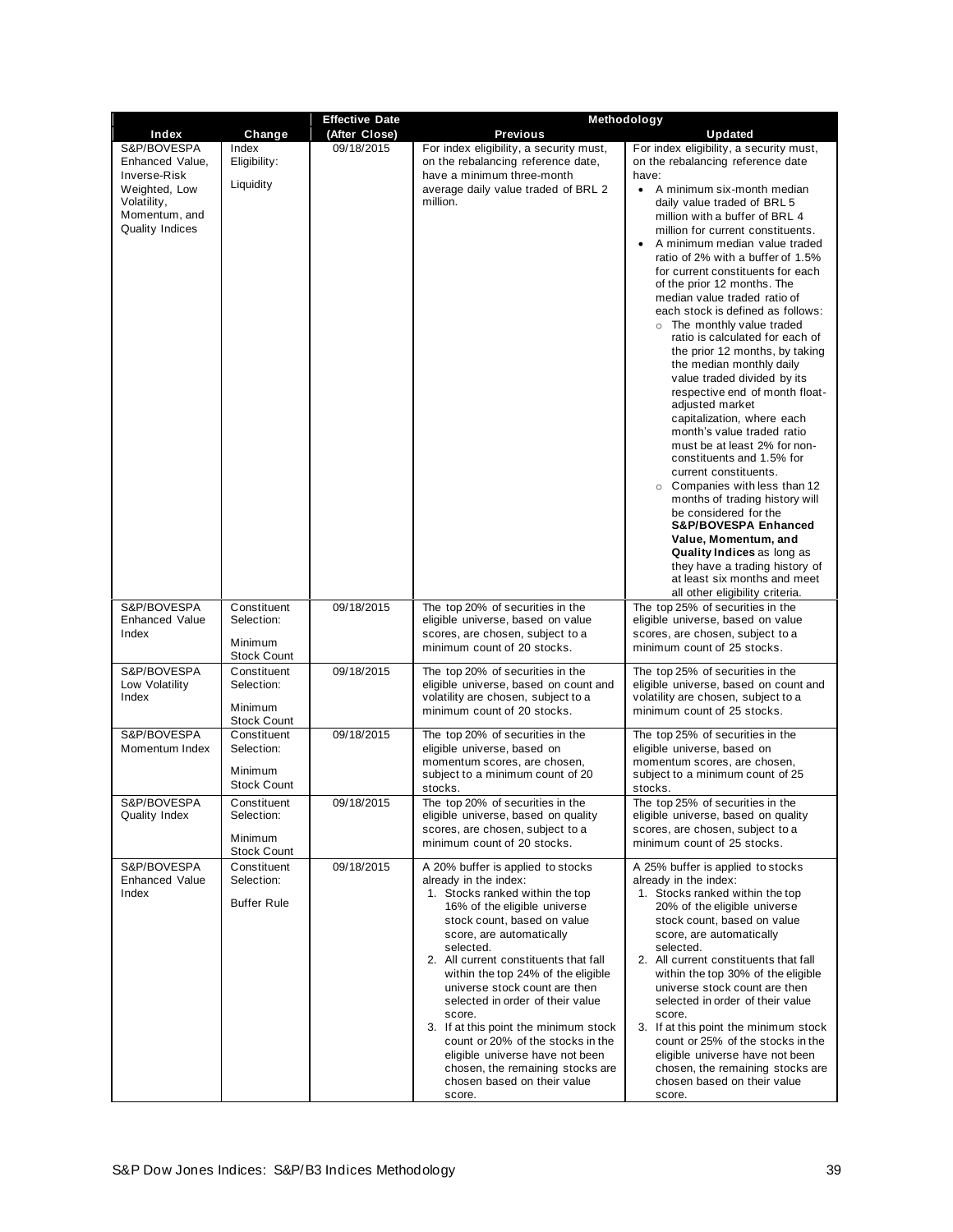|                                |                           | <b>Effective Date</b> | Methodology                                                              |                                                                             |  |
|--------------------------------|---------------------------|-----------------------|--------------------------------------------------------------------------|-----------------------------------------------------------------------------|--|
| Index                          | Change                    | (After Close)         | <b>Previous</b>                                                          | <b>Updated</b>                                                              |  |
| S&P/BOVESPA<br>Momentum Index  | Constituent<br>Selection: | 09/18/2015            | A 20% buffer based on the<br>winsorized z-score is applied to the        | A 25% buffer based on the<br>winsorized z-score is applied to the           |  |
|                                |                           |                       | security selection:                                                      | security selection:                                                         |  |
|                                | <b>Buffer Rule</b>        |                       | 1. Stocks ranked within the top                                          | 1. Stocks ranked within the top                                             |  |
|                                |                           |                       | 16% of the eligible universe                                             | 20% of the eligible universe                                                |  |
|                                |                           |                       | stock count, based on                                                    | stock count, based on                                                       |  |
|                                |                           |                       | momentum score, are<br>automatically selected.                           | momentum score, are<br>automatically selected.                              |  |
|                                |                           |                       | 2. All current constituents that fall                                    | 2. All current constituents that fall                                       |  |
|                                |                           |                       | within the top 24% of the eligible                                       | within the top 30% of the eligible                                          |  |
|                                |                           |                       | universe stock count are then                                            | universe stock count are then                                               |  |
|                                |                           |                       | selected in order of their<br>momentum score.                            | selected in order of their<br>momentum score.                               |  |
|                                |                           |                       | 3. If at this point the minimum stock                                    | 3. If at this point the minimum stock                                       |  |
|                                |                           |                       | count or 20% of the stocks in the                                        | count or 25% of the stocks in the                                           |  |
|                                |                           |                       | eligible universe have not been                                          | eligible universe have not been                                             |  |
|                                |                           |                       | chosen, the remaining stocks are<br>chosen based on their                | chosen, the remaining stocks are<br>chosen based on their                   |  |
|                                |                           |                       | momentum score.                                                          | momentum score.                                                             |  |
| S&P/BOVESPA                    | Constituent               | 09/18/2015            | A 20% buffer is applied to stocks                                        | A 25% buffer is applied to stocks                                           |  |
| <b>Quality Index</b>           | Selection:                |                       | already in the index:                                                    | already in the index:                                                       |  |
|                                | <b>Buffer Rule</b>        |                       | 1. Stocks ranked within the top                                          | 1. Stocks ranked within the top                                             |  |
|                                |                           |                       | 16% of the eligible universe<br>stock count, based on quality            | 20% of the eligible universe<br>stock count, based on quality               |  |
|                                |                           |                       | score, are automatically                                                 | score, are automatically                                                    |  |
|                                |                           |                       | selected.                                                                | selected.                                                                   |  |
|                                |                           |                       | 2. All current constituents that fall                                    | 2. All current constituents that fall<br>within the top 30% of the eligible |  |
|                                |                           |                       | within the top 24% of the eligible<br>universe stock count are then      | universe stock count are then                                               |  |
|                                |                           |                       | selected in order of their quality<br>score.                             | selected in order of their quality<br>score.                                |  |
|                                |                           |                       | 3. If at this point the minimum stock                                    | 3. If at this point the minimum stock                                       |  |
|                                |                           |                       | count or 20% of the stocks in the                                        | count or 25% of the stocks in the                                           |  |
|                                |                           |                       | eligible universe have not been<br>chosen, the remaining stocks are      | eligible universe have not been<br>chosen, the remaining stocks are         |  |
|                                |                           |                       | chosen based on their quality                                            | chosen based on their quality                                               |  |
|                                |                           |                       | score.                                                                   | score.                                                                      |  |
| S&P/BOVESPA                    | Constituent               | 09/18/2015            | 3. Stocks ranked within the top                                          | 3. Stocks ranked within the top                                             |  |
| Low Volatility                 | Selection:                |                       | 16% of the eligible universe                                             | 20% of the eligible universe                                                |  |
| Index                          | Steps 3-6                 |                       | stock count are automatically<br>selected.                               | stock count are automatically<br>selected.                                  |  |
|                                |                           |                       | 4. All current constituents that fall                                    | 4. All current constituents that fall                                       |  |
|                                |                           |                       | within the top 24% of the eligible                                       | within the top 30% of the eligible                                          |  |
|                                |                           |                       | universe stock count are then                                            | universe stock count are then                                               |  |
|                                |                           |                       | selected up to 20% of the eligible<br>universe stock count.              | selected up to 25% of the eligible<br>universe stock count.                 |  |
|                                |                           |                       | 5. If at this point 20% of the stocks                                    | 5. If at this point 25% of the stocks                                       |  |
|                                |                           |                       | in the eligible universe based on                                        | in the eligible universe based on                                           |  |
|                                |                           |                       | count have not been chosen, the                                          | count have not been chosen, the                                             |  |
|                                |                           |                       | remaining stocks are chosen in<br>descending order based on the          | remaining stocks are chosen in<br>descending order based on the             |  |
|                                |                           |                       | inverse of their realized volatility                                     | inverse of their realized volatility                                        |  |
|                                |                           |                       | up to the 20% eligible universe                                          | up to the 25% eligible universe                                             |  |
|                                |                           |                       | stock count limit.                                                       | stock count limit.                                                          |  |
|                                |                           |                       | 6. If at this point the minimum stock<br>count has not been reached, the | 6. If at this point the minimum stock<br>count has not been reached, the    |  |
|                                |                           |                       | remaining stocks are selected in                                         | remaining stocks are selected in                                            |  |
|                                |                           |                       | descending order based on the                                            | descending order based on the                                               |  |
|                                |                           |                       | inverse of their realized volatility<br>from the eligible universe until | inverse of their realized volatility<br>from the eligible universe until    |  |
|                                |                           |                       | the index has a total of 20                                              | the index has a total of 25                                                 |  |
|                                |                           |                       | stocks.                                                                  | stocks.                                                                     |  |
| S&P/BOVESPA<br>Enhanced Value, | Index<br>Eligibility:     | 06/19/2015            | --                                                                       | In addition, Brazilian Depository<br>Receipts (BDRs) are not eligible for   |  |
| Inverse-Risk                   | Additional                |                       |                                                                          | index consideration.                                                        |  |
| Weighted, Low                  | Exclusion                 |                       |                                                                          |                                                                             |  |
| Volatility,<br>Momentum, and   | Rules                     |                       |                                                                          |                                                                             |  |
| <b>Quality Indices</b>         |                           |                       |                                                                          |                                                                             |  |
|                                |                           |                       |                                                                          |                                                                             |  |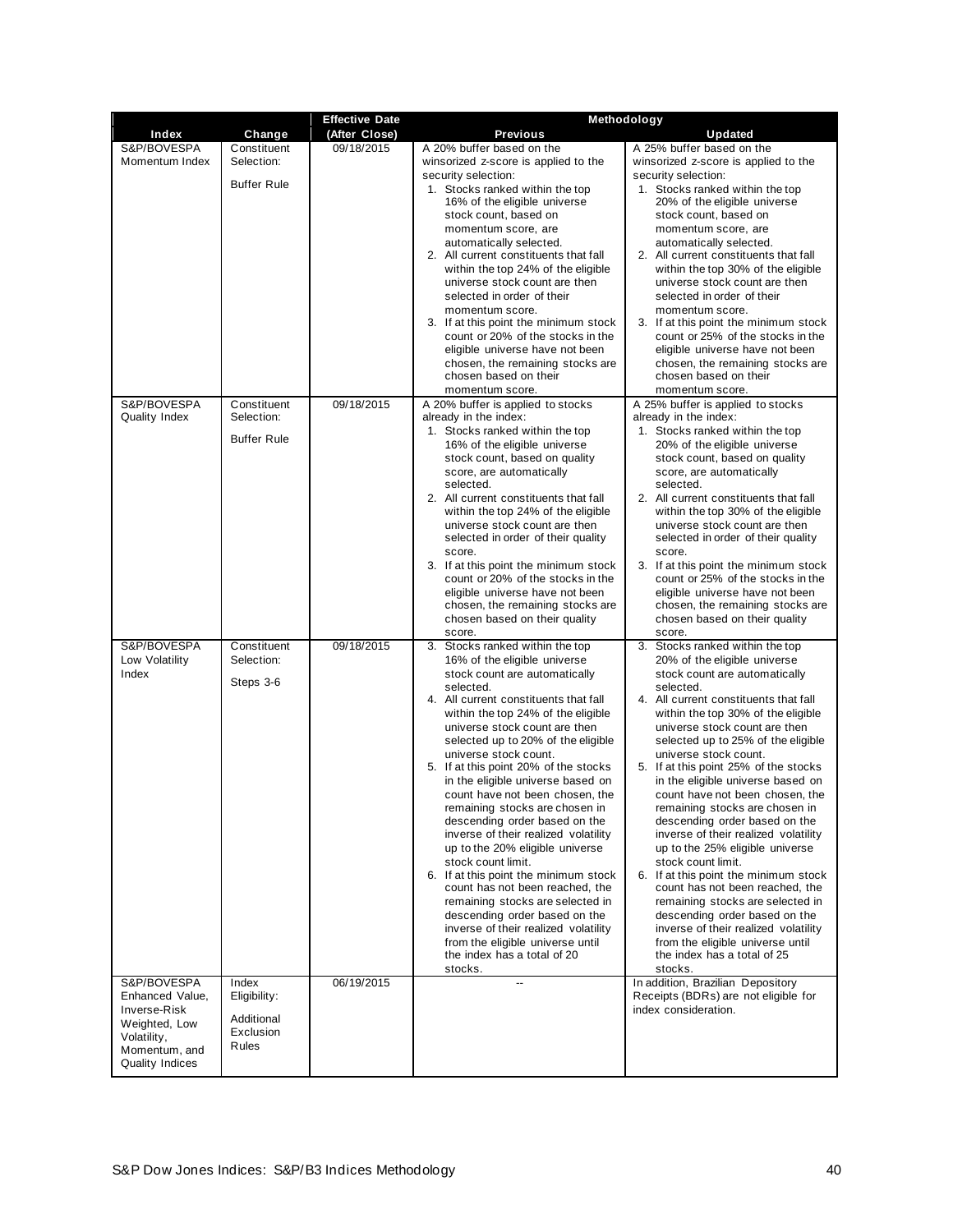# <span id="page-41-0"></span>Appendix F – Backward Data Assumption

### <span id="page-41-1"></span>**Indices in this Methodology Employing Backward Data Assumption**

<span id="page-41-2"></span>S&P/B3 Brazil ESG Index

### **Backward Data Assumption**

The index employs a "Backward Data Assumption" method for some datapoints used in the derivation of historical index membership prior to the Live Data Effective Date (defined below). The "Backward Data Assumption" method involves applying the earliest available actual live data point for an index constituent to all prior, historical instances of that constituent in the index universe.

Backward Data Assumption affects only the historical, hypothetical constituents of any index back-test. Only actual live data is ever used in live index rebalancings and in the historical rebalancing calculation of an index after its Live Data Effective Date.

*For more information on S&P DJI's principles and processes for using Backward Data Assumption, please visit ou[r FAQ](https://www.spglobal.com/spdji/en/education/article/faq-esg-back-testing-backward-data-assumption-overview/)*.

#### <span id="page-41-3"></span>**Designated Datasets Subject to Backward Data Assumption**

The Backward Data Assumption within the historical back-test, with respect to the indices identified above, applies only to designated datasets and associated time horizons as defined below. For each designated dataset, all historical rebalancing events prior to the Live Data Reference Date listed below are subject to use of the Backward Data Assumption.

| Data Provider  | <b>Designated Dataset</b>    | Live Data Reference Date Live Data Effective Date |          |
|----------------|------------------------------|---------------------------------------------------|----------|
| Sustainalytics | Business Activity Exclusions | 3/31/2020                                         | 5/1/2020 |
| Sustainalytics | Global Standards Screening I | 3/31/2020                                         | 5/1/2020 |

The Live Data Reference Date refers to the first rebalancing reference date from which only actual live data is used.

The Live Data Effective Date refers to the first date from which index constituents are determined solely on actual live data for each respective dataset.

### <span id="page-41-4"></span>**Exclusions Based on Missing Coverage**

This index excludes companies based on missing coverage with respect to the designated datasets above. However, for rebalancing dates prior to each respective Live Data Reference Date, the eligibility of companies is determined based on the coverage after applying the Backward Data Assumption and is not dictated by actual live data coverage.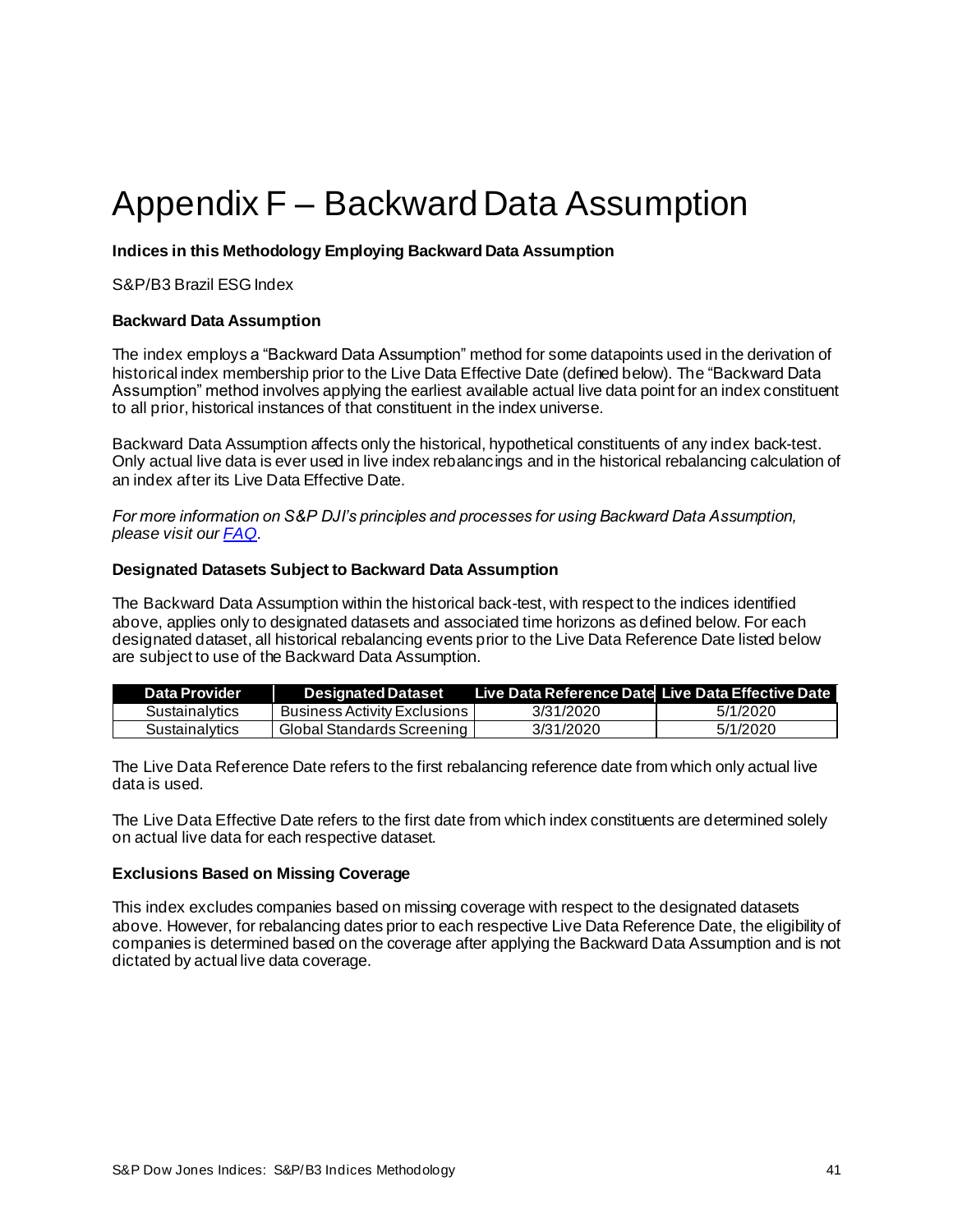### <span id="page-42-0"></span>**Historical Coverage Assessment per Designated Dataset**

**Sustainalytics Business Activity Exclusions Coverage** (with respect to underlying index universe<sup>10</sup>):

### S&P/B3 Brazil ESG Index

| Rebalancing | <b>Underlying Index</b> | <b>Point-in-Time Data</b> |                     | After Using the Data Assumption |                     |
|-------------|-------------------------|---------------------------|---------------------|---------------------------------|---------------------|
| Date        | <b>Stock Count</b>      | Stock Count               | <b>Index Weight</b> | <b>Stock Count</b>              | <b>Index Weight</b> |
| 2014        | 185                     | 102                       | 92.0%               | 144                             | 97.2%               |
| 2015        | 181                     | 103                       | 94.8%               | 145                             | 98.1%               |
| 2016        | 151                     | 103                       | 96.1%               | 134                             | 98.7%               |
| 2017        | 142                     | 125                       | 98.9%               | 128                             | 99.1%               |
| 2018        | 144                     | 131                       | 98.6%               | 135                             | 99.4%               |
| 2019        | 146                     | 135                       | 99.1%               | 135                             | 99.1%               |
| 2020        | 159                     | 132                       | 97.1%               | n/a                             | n/a                 |

Coverage for each Sustainalytics Category of Involvement may differ due to the initiation of coverage for each sub-dataset. Actual live data coverage for each sub-dataset is therefore zero before its respective Coverage Initiation Date provided below:

| <b>Sustainalytics Category of Involvement</b>                            | <b>Coverage Initiation Date</b> |
|--------------------------------------------------------------------------|---------------------------------|
| Controversial Weapons: Tailor-made and Essential                         | 12/31/2012                      |
| Controversial Weapons: Significant ownership (Tailor-made and Essential) | 12/31/2018                      |
| <b>Thermal Coal: Extraction</b>                                          | 12/31/2015                      |
| <b>Thermal Coal: Power Generation</b>                                    | 12/31/2015                      |
| <b>Tobacco: Production</b>                                               | 12/31/2012                      |
| <b>Tobacco: Related Products/Services</b>                                | 12/31/2012                      |
| <b>Tobacco: Retail</b>                                                   | 12/31/2012                      |
| Tobacco: Significant ownership (production)                              | 12/31/2018                      |
| Tobacco: Significant ownership (related products/services)               | 12/31/2018                      |
| Tobacco: Significant ownership (retail)                                  | 12/31/2018                      |

**Sustainalytics Global Standards Screening ('Non-Compliant' Companies) Coverage** (with respect to underlying index universe)**:**

S&P/B3 Brazil ESG Index

| Rebalancing<br>Date | <b>Underlying Index</b><br><b>Stock Count</b> | <b>Point-in-Time Data</b><br>Index Weight<br><b>Stock Count</b> |       | After Using the Data Assumption<br><b>Stock Count</b> | <b>Index Weight</b> |
|---------------------|-----------------------------------------------|-----------------------------------------------------------------|-------|-------------------------------------------------------|---------------------|
| 2014                | 185                                           | 102                                                             | 92.0% | 144                                                   | 97.2%               |
| 2015                | 181                                           | 103                                                             | 94.8% | 145                                                   | 98.1%               |
| 2016                | 151                                           | 103                                                             | 96.1% | 134                                                   | 98.7%               |
| 2017                | 142                                           | 125                                                             | 98.9% | 128                                                   | 99.1%               |
| 2018                | 144                                           | 131                                                             | 98.6% | 135                                                   | 99.4%               |
| 2019                | 146                                           | 135                                                             | 99.1% | 135                                                   | 99.1%               |
| 2020                | 159                                           | 132                                                             | 97.1% | n/a                                                   | n/a                 |

<sup>&</sup>lt;sup>10</sup> The index universe for the S&P/B3 Brazil ESG Index is composed of companies in the S&P Brazil BMI that are actively trading on the B3 as a local listing.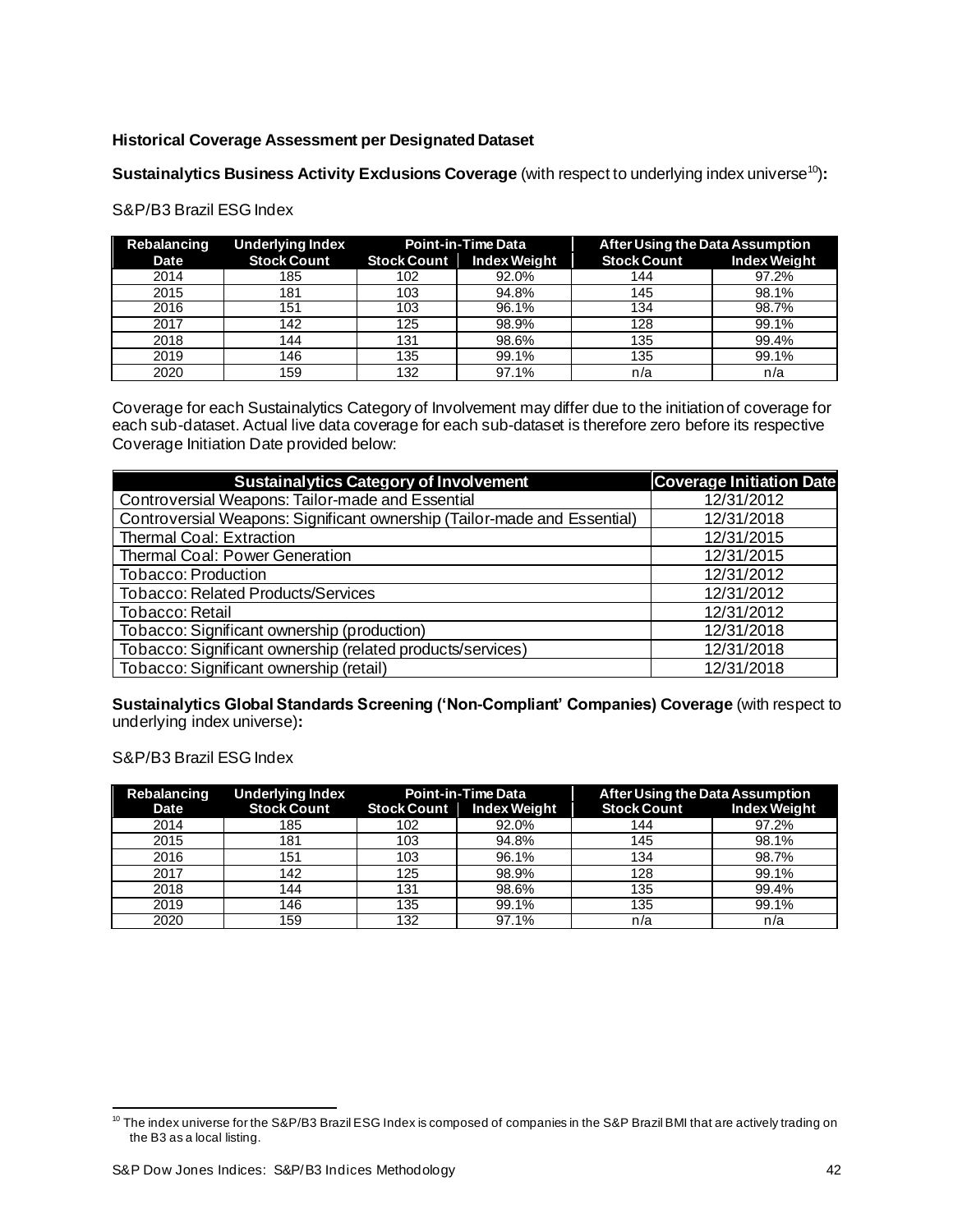### <span id="page-43-0"></span>Disclaimer

### **Performance Disclosure/Back-Tested Data**

S&P Dow Jones Indices defines various dates to assist our clients in providing transparency. The First Value Date is the first day for which there is a calculated value (either live or back-tested) for a given index. The Base Date is the date at which the index is set to a fixed value for calculation purposes. The Launch Date designates the date when the values of an index are first considered live: index values provided for any date or time period prior to the index's Launch Date are considered back-tested. S&P Dow Jones Indices defines the Launch Date as the date by which the values of an index are known to have been released to the public, for example via the company's public website or its data feed to external parties. For Dow Jones-branded indices introduced prior to May 31, 2013, the Launch Date (which prior to May 31, 2013, was termed "Date of introduction") is set at a date upon which no further changes were permitted to be made to the index methodology, but that may have been prior to the Index's public release date.

Please refer to the methodology for the Index for more details about the index, including the manner in which it is rebalanced, the timing of such rebalancing, criteria for additions and deletions, as well as all index calculations.

Information presented prior to an index's launch date is hypothetical back-tested performance, not actual performance, and is based on the index methodology in effect on the launch date. However, when creating back-tested history for periods of market anomalies or other periods that do not reflect the general current market environment, index methodology rules may be relaxed to capture a large enough universe of securities to simulate the target market the index is designed to measure or strategy the index is designed to capture. For example, market capitalization and liquidity thresholds may be reduced. Backtested performance reflects application of an index methodology and selection of index constituents with the benefit of hindsight and knowledge of factors that may have positively affected its performance, cannot account for all financial risk that may affect results and may be considered to reflect survivor/look ahead bias. Actual returns may differ significantly from, and be lower than, back-tested returns. Past performance is not an indication or guarantee of future results.

Typically, when S&P DJI creates back-tested index data, S&P DJI uses actual historical constituent-level data (e.g., historical price, market capitalization, and corporate action data) in its calculations. As ESG investing is still in early stages of development, certain datapoints used to calculate S&P DJI's ESG indices may not be available for the entire desired period of back-tested history. The same data availability issue could be true for other indices as well. In cases when actual data is not available for all relevant historical periods, S&P DJI may employ a process of using "Backward Data Assumption" (or pulling back) of ESG data for the calculation of back-tested historical performance. "Backward Data Assumption" is a process that applies the earliest actual live data point available for an index constituent company to all prior historical instances in the index performance. For example, Backward Data Assumption inherently assumes that companies currently not involved in a specific business activity (also known as "product involvement") were never involved historically and similarly also assumes that companies currently involved in a specific business activity were involved historically too. The Backward Data Assumption allows the hypothetical back-test to be extended over more historical years than would be feasible using only actual data. For more information on "Backward Data Assumption" please refer to the FAQ. The methodology and factsheets of any index that employs backward assumption in the backtested history will explicitly state so. The methodology will include an Appendix with a table setting forth the specific data points and relevant time period for which backward projected data was used.

Index returns shown do not represent the results of actual trading of investable assets/securities. S&P Dow Jones Indices maintains the index and calculates the index levels and performance shown or discussed but does not manage actual assets. Index returns do not reflect payment of any sales charges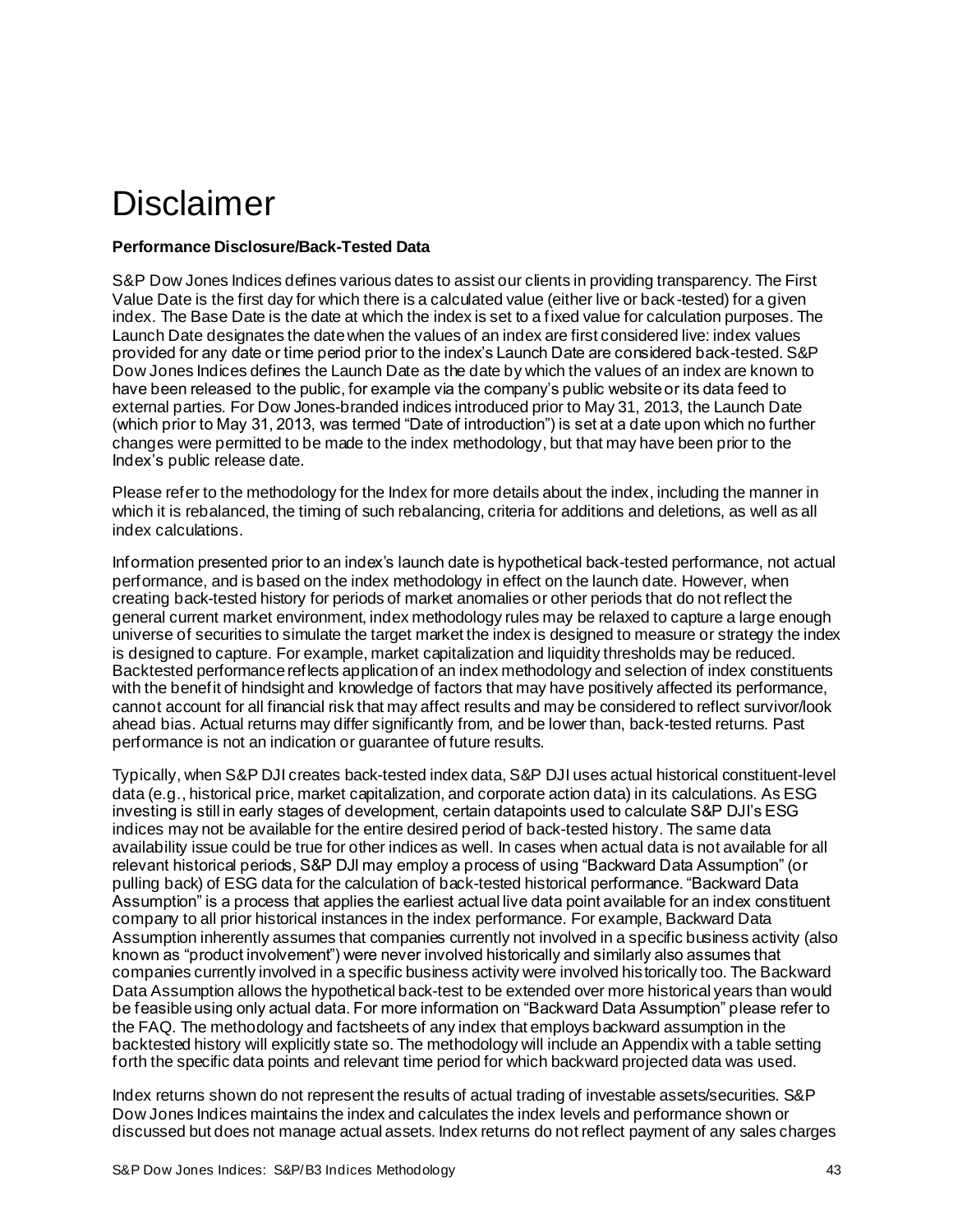or fees an investor may pay to purchase the securities underlying the Index or investment funds that are intended to track the performance of the Index. The imposition of these fees and charges would cause actual and back-tested performance of the securities/fund to be lower than the Index performance shown. As a simple example, if an index returned 10% on a US \$100,000 investment for a 12-month period (or US \$10,000) and an actual asset-based fee of 1.5% was imposed at the end of the period on the investment plus accrued interest (or US \$1,650), the net return would be 8.35% (or US \$8,350) for the year. Over a three-year period, an annual 1.5% fee taken at year end with an assumed 10% return per year would result in a cumulative gross return of 33.10%, a total fee of US \$5,375, and a cumulative net return of 27.2% (or US \$27,200).

### **Intellectual Property Notices/Disclaimer**

© 2022 S&P Dow Jones Indices. All rights reserved. S&P, S&P 500, S&P 500 LOW VOLATILITY INDEX, S&P 100, S&P COMPOSITE 1500, S&P 400, S&P MIDCAP 400, S&P 600, S&P SMALLCAP 600, S&P GIVI, GLOBAL TITANS, DIVIDEND ARISTOCRATS, S&P TARGET DATE INDICES, S&P PRISM, S&P STRIDE, GICS, SPIVA, SPDR and INDEXOLOGY are registered trademarks of S&P Global, Inc. ("S&P Global") or its affiliates. DOW JONES, DJ, DJIA, THE DOW and DOW JONES INDUSTRIAL AVERAGE are registered trademarks of Dow Jones Trademark Holdings LLC ("Dow Jones"). These trademarks together with others have been licensed to S&P Dow Jones Indices LLC. Redistribution or reproduction in whole or in part are prohibited without written permission of S&P Dow Jones Indices LLC. This document does not constitute an offer of services in jurisdictions where S&P Dow Jones Indices LLC, S&P Global, Dow Jones or their respective affiliates (collectively "S&P Dow Jones Indices") do not have the necessary licenses. Except for certain custom index calculation services, all information provided by S&P Dow Jones Indices is impersonal and not tailored to the needs of any person, entity or group of persons. S&P Dow Jones Indices receives compensation in connection with licensing its indices to third parties and providing custom calculation services. Past performance of an index is not an indication or guarantee of future results.

It is not possible to invest directly in an index. Exposure to an asset class represented by an index may be available through investable instruments based on that index. S&P Dow Jones Indices does not sponsor, endorse, sell, promote or manage any investment fund or other investment vehicle that is offered by third parties and that seeks to provide an investment return based on the performance of any index. S&P Dow Jones Indices makes no assurance that investment products based on the index will accurately track index performance or provide positive investment returns. S&P Dow Jones Indices LLC is not an investment advisor, and S&P Dow Jones Indices makes no representation regarding the advisability of investing in any such investment fund or other investment vehicle. A decision to invest in any such investment fund or other investment vehicle should not be made in reliance on any of the statements set forth in this document. Prospective investors are advised to make an investment in any such fund or other vehicle only after carefully considering the risks associated with investing in such funds, as detailed in an offering memorandum or similar document that is prepared by or on behalf of the issuer of the investment fund or other investment product or vehicle. S&P Dow Jones Indices LLC is not a tax advisor. A tax advisor should be consulted to evaluate the impact of any tax-exempt securities on portfolios and the tax consequences of making any particular investment decision. Inclusion of a security within an index is not a recommendation by S&P Dow Jones Indices to buy, sell, or hold such security, nor is it considered to be investment advice.

These materials have been prepared solely for informational purposes based upon information generally available to the public and from sources believed to be reliable. No content contained in these materials (including index data, ratings, credit-related analyses and data, research, valuations, model, software or other application or output therefrom) or any part thereof ("Content") may be modified, reverseengineered, reproduced or distributed in any form or by any means, or stored in a database or retrieval system, without the prior written permission of S&P Dow Jones Indices. The Content shall not be used for any unlawful or unauthorized purposes. S&P Dow Jones Indices and its third-party data providers and licensors (collectively "S&P Dow Jones Indices Parties") do not guarantee the accuracy, completeness, timeliness or availability of the Content. S&P Dow Jones Indices Parties are not responsible for any errors or omissions, regardless of the cause, for the results obtained from the use of the Content. THE CONTENT IS PROVIDED ON AN "AS IS" BASIS. S&P DOW JONES INDICES PARTIES DISCLAIM